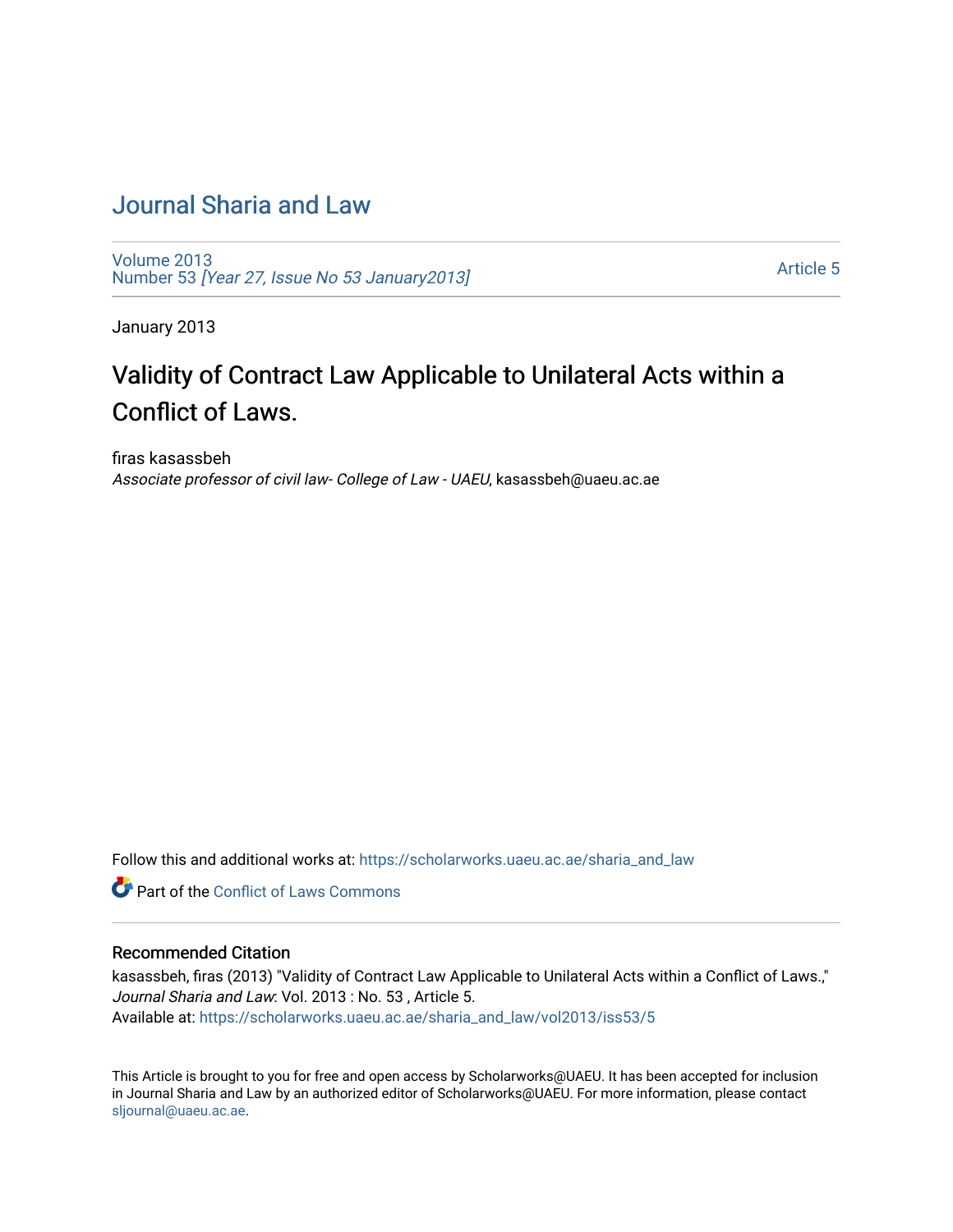## Validity of Contract Law Applicable to Unilateral Acts within a Conflict of Laws.

#### Cover Page Footnote

Dr. Firas Yousef Al-Kasasba Assistant Professor of Civil Law Faculty of Law, Al-Yarmouk University kasassbeh@uaeu.ac.ae

This article is available in Journal Sharia and Law: [https://scholarworks.uaeu.ac.ae/sharia\\_and\\_law/vol2013/iss53/5](https://scholarworks.uaeu.ac.ae/sharia_and_law/vol2013/iss53/5)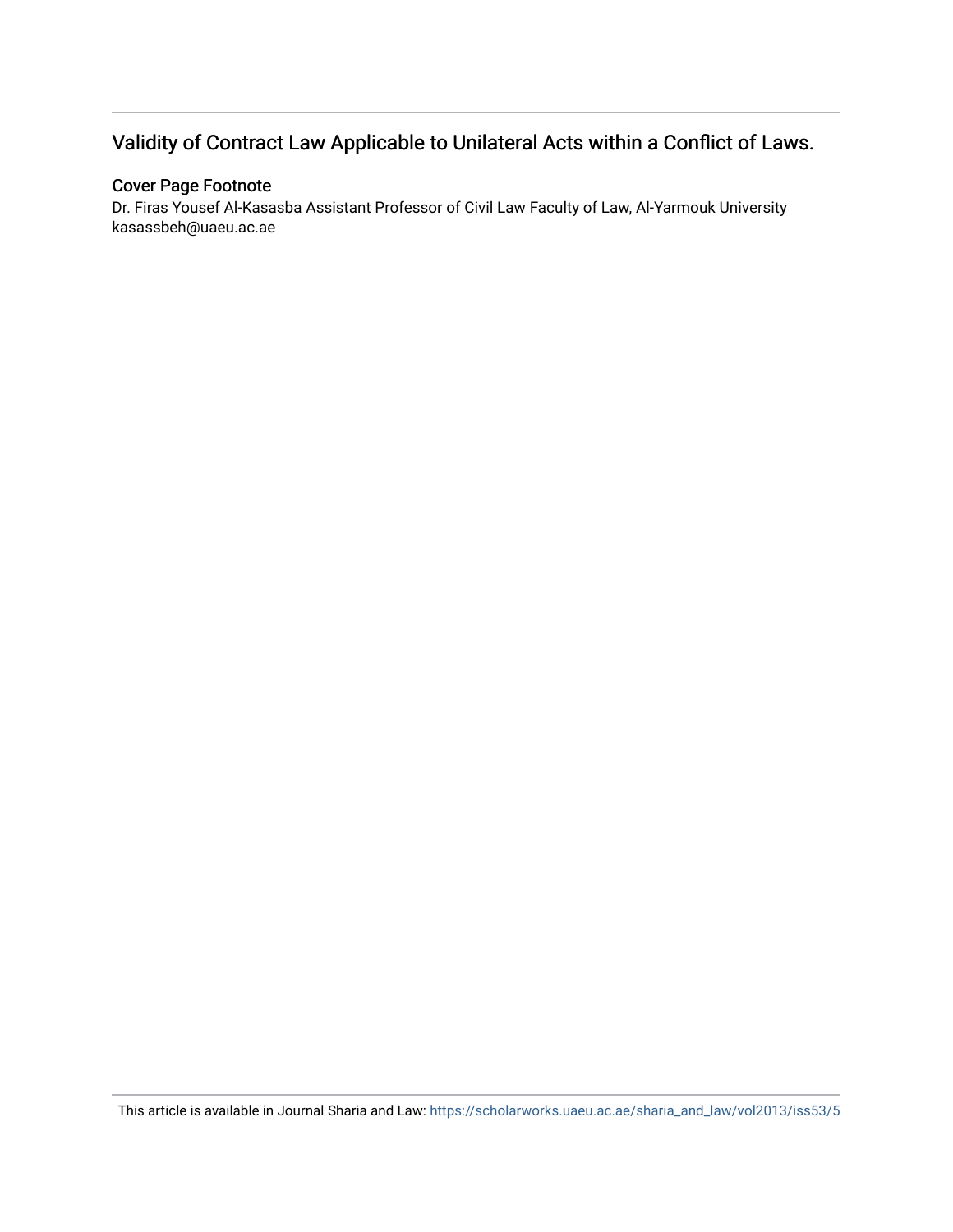د. فراس يوسف الكساسية (\*)

# صلاحية فانون العقد للتطبيق على التصرفات الانفرادية عند تنازع القوانين ً

# ملخص البحث

لم تحظ مسألة القانون واجب التطبيق على التصرفات الانفرادية المتضمنة لعنصر أجنبي بالاهتمام من قبل صانعي القانون وشراحه. ورغم أن القانون الأردني قد جعل من الإرادة المنفردة مصدرا عاما من مصادر الحقوق فإنه هو الآخر قد سار على ذات النهج، تاركاً هذه المسألة دون نص صريح يعالجها، فكان لا بد من إخضاعها لما تخضع له العقود بهذا الخصوص وذلك استنادا للقواعد العامة التي تقضي بخضوع التصرفات الانفرادية لما تخضع له العقود باستثناء اشتراط وجود إرادتين.

وقد بحثت هذه الدراسة في مدى صلاحية تطبيق قانون العقد على التصرفات الانفرادية عند تنازع القوانين مكانيا، وذلك من جهتين: إمكانية تطبيق ضوابط الإسناد الخاصة بالعقود على التصرفات الانفرادية ومدى ملاءمة القوانين المختصة وفقا لها لحكم هذه التصرفات.

[العدد الثالث والخمسون- صفر ١٤٣٤ يناير ٢٠١٣] [السنة السابعة والعشرون]  $Y \wedge Q$ 

أسناذ القانون المدنبي المساعد، كلية القانون– جامعة البرموك.  $(*)$ 

أجيز للنشر بناريخ ٢٣/١٠/١٠/١٠.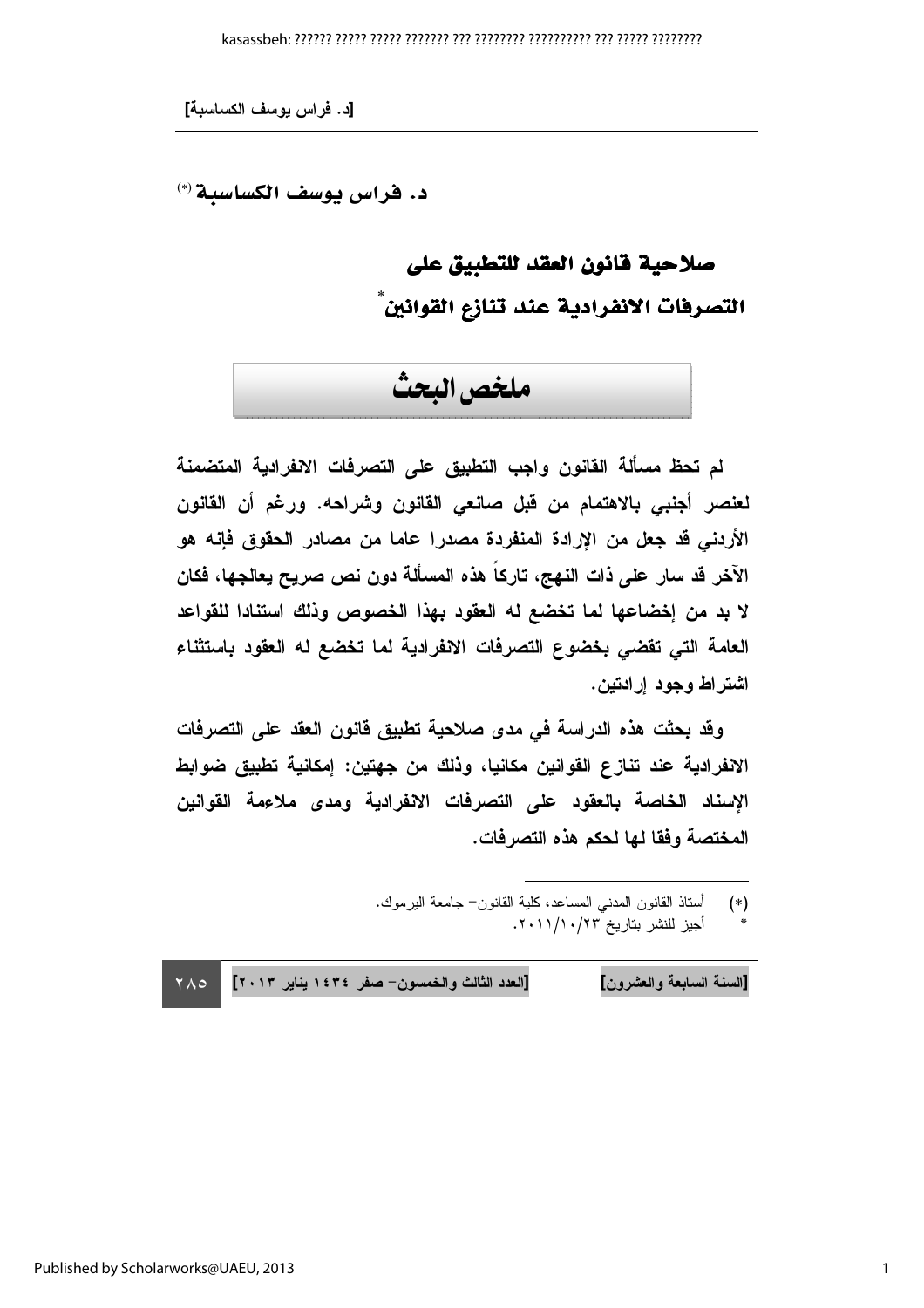### المقدمة

تعتبر التصرفات الانفرادية من مصادر الالتزام، غير أن موقعها بين هذه المصادر يختلف من نظام قانوني لآخر. ففي حين لا تعرف بعض القوانين التصر فات الانفر ادية كمصدر من مصادر الالتزام، أو تكتفي بالأخذ ببعض صورها، كالوعد بجائزة، دون أن تجعلها مصدرا عاما للالتزام، اهتم القانون الأردنبي بالإرادة المنفردة جاعلا لياها مصدراً عاماً من مصادر الالتزام، ومفرداً المواد من ٢٥٠ إلى ٢٥٣ من القانون المدني الأردني (القانون المدني فيما بعد) لتتظيم القواعد العامة فيها، بينما خصص المادنين ٢٥٤ و ٢٥٥ من ذات القانون لمعالجة أهم صور ها و هو الو عد.

وتأتي التصرفات الانفرادية في القانون الأردني في المقام الأول بين مصادر الالتزام، لأن الأصل في التصرفات في الفقه الإسلامي، الذي استند إليه القانون الأردني، ليس العقد بل الإرادة المنفردة باعتبار أن التصرفات نتم وفقا له بإيجاب فقط، إذا كان من شأنها أن ترتب التزاما في جانب الطرف الملتزم الذي صدر عنه الإيجاب فقط، فكأن "العقد نفسه، و هو إيجاب و قبول، يقو م النز ام كل طر ف فيه على ار ادته دون اعتبار لار ادة الطر ف الآخر "<sup>(۱</sup>).

[كلية القانون – جامعة الإمارات العربية المتحدة] [مجلة الشريعة والقانون]  $Y \wedge 7$ 

المذكرة الإيضاحية للقانون المدنى الأردني، ج١، ص ٢٦١، وانظر أيضا عبد الرزاق السنهوري،  $(1)$ مصادر الحق في الفقه الإسلامي، ج١، ٤٤ (١٩٩٨). والحقيقة أن هذه هي وجهة نظر المدرسة الألمانية التي تعتد بالإرادة المنفردة كمصدر من مصادر الالتزام. فبرغم أن القانون الألماني لم يأخذ بالإرادة المنفردة كمصدر عام من مصادر الالتزام بل كمصدر خاص في حالات معينة على سبيل الحصر ، شأنه في ذلك شأن الكثير من القوانين العربية مثل القوانين: المصري والعراقي=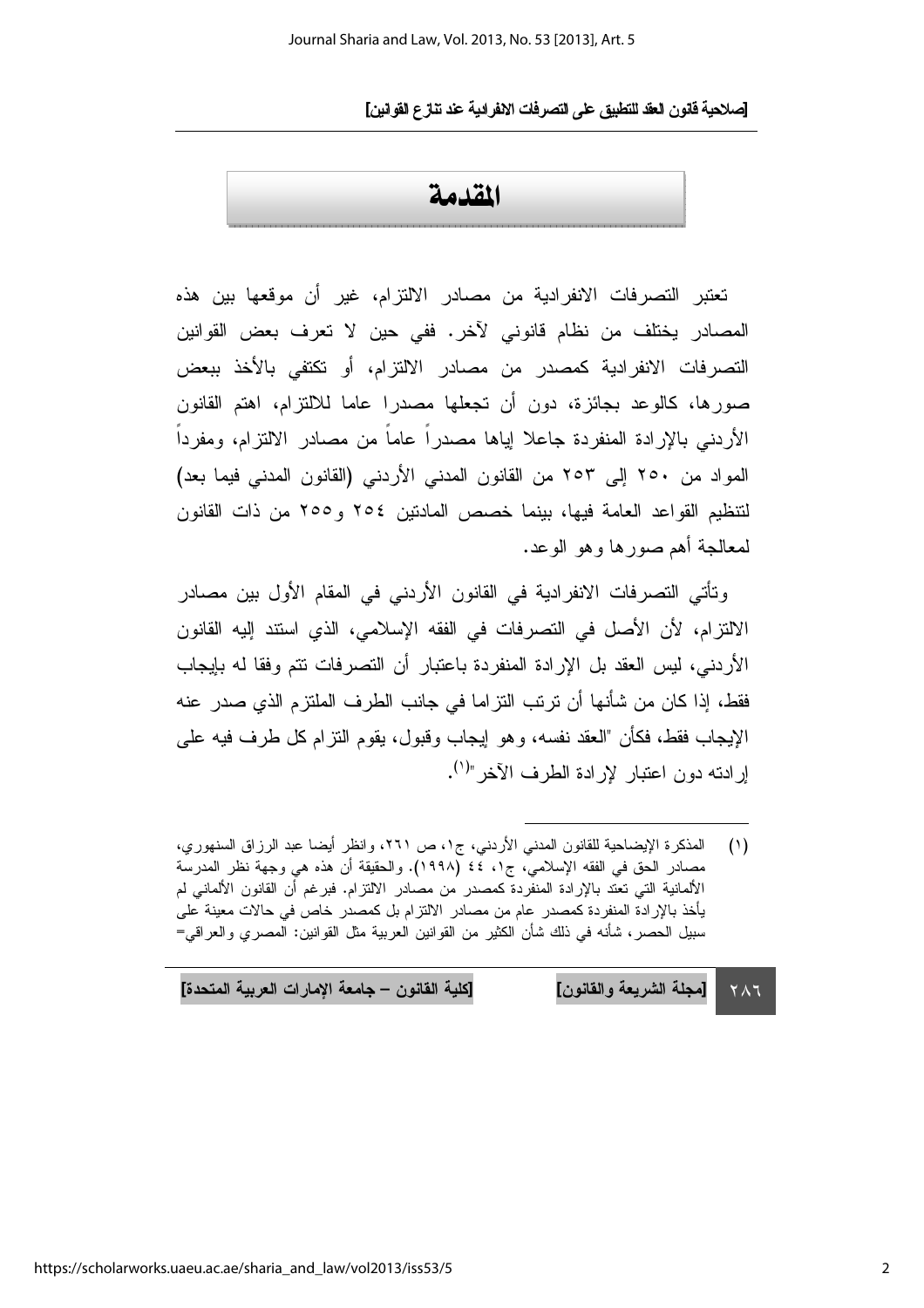ويلاحظ على القواعد الخاصة بتتازع القوانين في غير قانون، ومنها القانون الأردنبي، تجاهلها للقانون واجب التطبيق على الإرادة المنفردة؛ حيث لم تخصها بحكم بِبين القانون الواجب التطبيق عليها، في حين خصت بعض صورها بأحكام تبين ذلك. وفي هذه الدراسة سنحاول بيان القانون واجب التطبيق على الإرادة المنفر دة، وما يثير ه ذلك القانون من إشكالات عند التطبيق تتعلق بإمكانية تطبيق ذلك القانون ومدى ملاءمته لحكم الإرادة المنفردة، وهو ما أشير إليه في عنوان البحث بصلاحبة التطبيق.

أهمية البحث:

تكتسب فواعد نتازع القوانين أهمية خاصة بزيادة التبادل في العلاقات عبر الدول. وفي وقتنا الحاضر، نبرز أهمية دراسة القانون واجب النطبيق على الإرادة المنفردة بازدياد واتساع صور التصرفات الانفرادية، وساهمت في ذلك وسائل الاتصال الحديثة مثل الفضائيات التي كثيرا ما نبث برامج ومسابقات نتضمن وعودا بجوائز نصل إلى أشخاص ينتمون إلى بلدان مختلفة، كما يصدر عن الكثير من الجامعات ومراكز البحث ودور النشر والمجلات إعلانات عن جوائز للأبحاث والمنشورات قد نصل إلى أشخاص لا يقيمون في البلد الذي نتنمي له الجهة المعلنة عن الجائزة أو لا يحملون جنسيته.

=والكويتي واللبناني، فإن هنالك نظرية مشهورة في المدرسة الألمانية تذهب إلى أن العقد ليس مصدرا مستقلا من مصادر الالتزام، بل هو اجتماع لإرادتين منفردتين بلتزم فيه المدين بمقتضى إرادته المنفردة، انظر سمير نتاغو، مصادر الالتزام، ٢٠٤ وما بعدها (٢٠٠٩)، منذر الفضل، النظرية العامة للالنزامات، ج١، ٣٢٩، ٣٣٠ (١٩٩٥)، وانظر السنهوري، الوسيط في شرح القانون المدنى الجديد، ج١، المجلد الثاني، ١٤٤٤ وما بعدها (٢٠٠٠).

[السنة السابعة والعشرون] [العدد الثالث والخمسون- صفر ١٤٣٤ يناير ٢٠١٣] **YAY**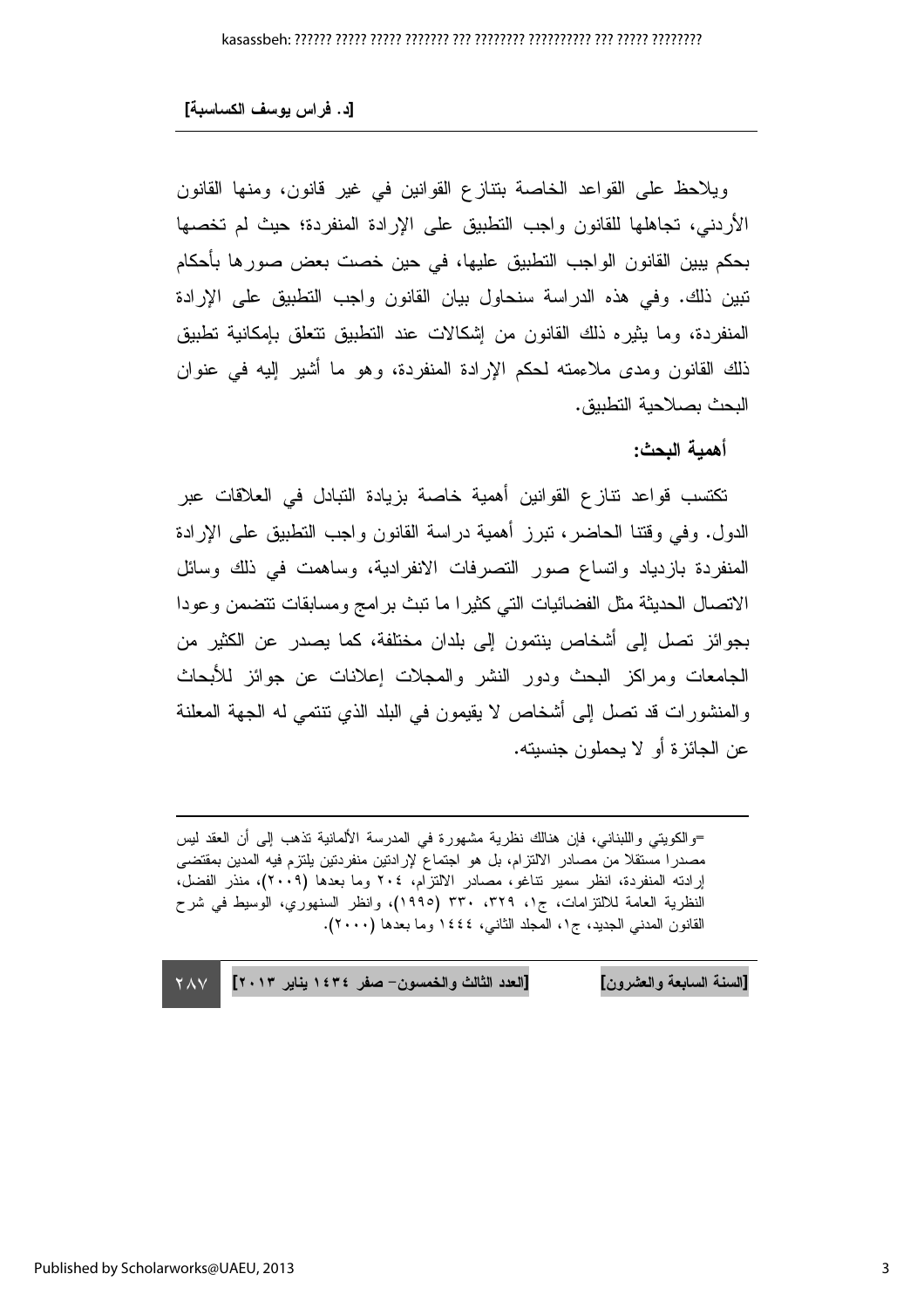وأهمية هذه الدراسة نتبع من هذا كله ومن الإشكاليات التبي بثيرها نطبيق المادة ١/٢٠ من القانون المدنى على التصرفات الانفرادية كما هي مبينة تاليا. وعلاوة على ذلك، نتميز هذه الدراسة بتفردها في معالجة القانون واجب النطبيق على الإرادة المنفردة مع ما يطرحه ذلك من تساؤلات؛ إذ غالباً ما يتجاهل شراح القانون الدولي الخاص ممن قرأنا لهم هذا الموضوع، وفي أحسن الأحوال ذكر بعضهم<sup>(٢)</sup> النصر فات الانفر ادبة إلى جانب العقود كمنشأ للالتز امات الإر ادبة ثم لم بذكر ها بعد ذلك ناهيك عن معالجتها بشكل مستقل، ففهم من ذلك أن ما يسرى على العقود يسرى عليها .

إشكالبة البحث:

أحال المشرع الأردني بشأن أحكام النصرفات الانفرادية إلى الأحكام الخاصة بالعقود إلا ما يتعلق منها بوجوب توافر إرادتين؛ حيث أوجبت المادة ٢٥١ من القانون المدنى أن "تسرى على النصر ف الانفر ادى الأحكام الخاصة بالعقود، إلا ما تعلق منها بضرورة وجود إرادتين متطابقتين لنشوء العقد، ما لم ينص القانون على غير ذلك". وإن مما يقتضيه هذا الحكم أن تخضع التصرفات الانفرادية ذات الطابع الدولي (المتضمنة لعنصر أجنبي) لذات القانون الذي يحكم العقود. وعند البحث في القانون واجب التطبيق على العقود من ناحية الموضوع نجد أن قاعدة التتازع المنصوص عليها في المادة ٢٠ من القانون المدنى قد قضت بأنه: "١- يسري على الالتزامات التعاقدية قانون الدولة التي بوجد فيها الموطن المشترك للمتعاقدين إذا اتحدا موطناً فإن اختلفا سرى قانون الدولة التي تم فيها العقد، هذا ما لم يتفق

[كلية القانون – جامعة الإمارات العربية المتحدة] [مجلة الشريعة والقانون] **YAA**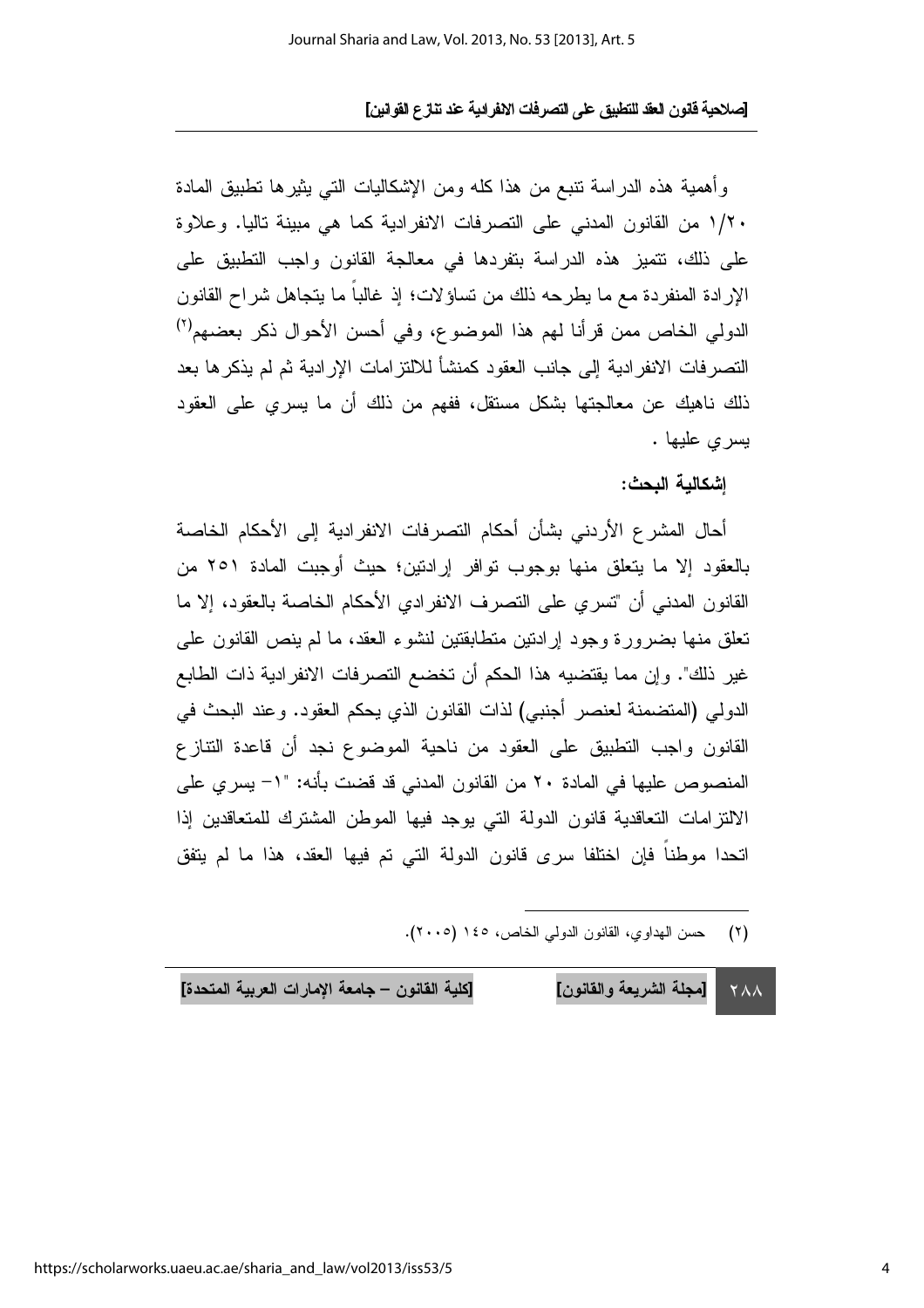المتعاقدان على غير ذلك. ٢- على أن قانون موقع العقار هو الذي يسري على العقود التي أبرمت في شأن هذا العقار". وبتطبيق مضمون المادة ١/٢٠ سالفة الذكر على الإرادة المنفردة بتضح أن القانون الذي بحكمها ليس واحدا، بل هو مختلف وفق ضابط مندرج لا على سبيل التخيير. فالقاضي عند تعرضه لتصرف انفرادي متضمن لعنصر أجنبي عليه أن يطبق القانون المختار، فإن لم يوجد وجب عليه الرجوع إلى فانون الموطن المشترك، فإن لم يوجد رجع إلى قانون مكان إبرام التصرف، ما لم يكن التصرف واردا على عقار فعندئذ يجب تطبيق قانون مكان وجود العقار .

ومن الإحالة الواردة في المادة ٢٥١ ومن مضمون المادة ١/٢٠ نتبع إشكالية هذا البحث، فعند تطبيق مضمون المادة ١/٢٠ على التصر فات الانفر ادية تثور أسئلة أهمها: كيف يمكن نطبيق الضوابط المندرجة للوصول إلىي القانون واجب النطبيق؟ فبخصوص الضابط الأول وهو ضابط الإرادة يتبادر إلى الذهن السؤال الآتي: عن أي إرادة نتحدث؟ فإذا كانت الإرادة المقصودة في العقود هي إرادة طرفي التصرف فهل يمكن تطبيق هذا الضابط على التصرفات الانفرادية في ضوء وجود إرادة واحدة لا ثاني لها على خلاف العقود. وذات السؤال يتكرر بصدد الضابط الثاني، إذ كيف يكون هناك موطن مشترك رغم عدم وجود طرف أخر في التصرف، أو أن للمسالة تصوراً مختلفاً في حالة الإرادة المنفردة؟ أما بالنسبة للضابط الثالث فإن السؤال المبدئي هو: هل يتصور الحاجة إلى هذا الضابط من حيث الأساس؟ بمعنى، لو أولنا الموطن في حالة الإرادة المنفردة على أنه موطن من صدر عنه النصرف –والحقيقة أن هذا هو التأويل المتاح– فهل نتصور إمكانية

[العدد الثالث والخمسون- صفر ١٤٣٤ يناير ٢٠١٣] [السنة السابعة و العشر ون]  $Y\wedge9$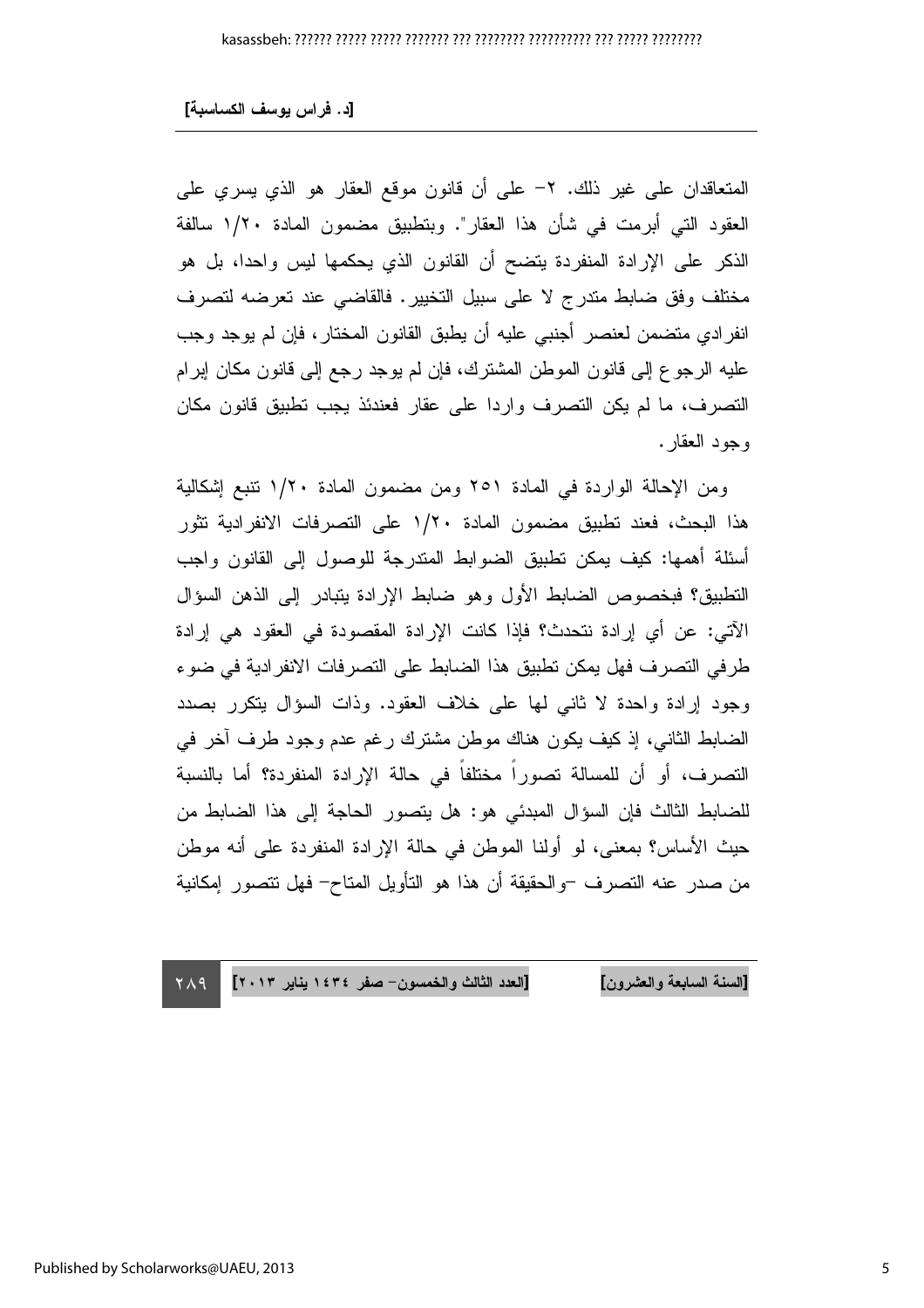الانتقال إلى ضابط مكان الإبرام في ضوء أن الموطن في هذه الحالة متحقق دائما لكون لكل شخص مكان يتوطن فيه إلا في النادر من الحالات. أما السؤال الثاني فيتعلق بكيفية تطبيق ضابط مكان الإبرام على التصرف الانفرادي، فقد أشارت المادة ١/٢٠ إلى قانون الدولة التي تم فيها العقد كضابط ثالث يلجأ إليه عند البحث في القانون واجب التطبيق على العقد، ومن المعلوم أن مكان تمام العقد هو المكان الذي نتلاقى فيه الإرادتان باعتبار أن العقد وليد إرادتين، ومن ثم فإنه لا يمكن أن يكون المكان الذي صدر فيه الإيجاب، بل هو المكان الذي تلاقى فيه الإيجاب والقبول. وهنا نتساءل: كيف بمكن أن نطبق ضابط مكان تمام العقد على الإرادة المنفردة في ضوء اختلاف مفهوم تمام التصرف في حالة الإرادة المنفردة عنه في حال العقد كما مضت الاشار ة؟

كل ما نقدم يشير إلى مشكلة يمكن أن نلخصها في السؤال الآتي: هل من الممكن تطبيق قاعدة الإسناد المودع حكمها المادة ١/٢٠ من القانون المدنى على الإرادة المنفر دة؟

و المشكلة لا نقف عند هذا الحد، فعلى فرض أننا توصلنا إلى إمكانية تطبيق ما جاء في المادة ١/٢٠ على الإرادة المنفر دة بعد تفسير ها تفسير ا يو افق طبيعة الإرادة المنفردة التي نقوم على إرادة واحدة، فهل ما جاء في نلك المادة ملائم للتطبيق على الإرادة المنفردة؟ فإذا كان المشرع يختار للعلاقة الضابط الأكثر ملاءمة لها، فهل تعتبر الضوابط الواردة في تلك المادة على الترتيب التي هي عليه الأكثر ملاءمة لحكم الإرادة المنفردة؟ فإذا كانت الإجابة عن هذا السؤال بالنفي فما هي الضوابط المناسبة للتطبيق على الإر ادة المنفر دة وكيف يكون ترتيبها (في حال التعدد)؟

[كلية القانون – جامعة الإمارات العربية المتحدة] [مجلة الشريعة والقانون]  $\Upsilon$  9.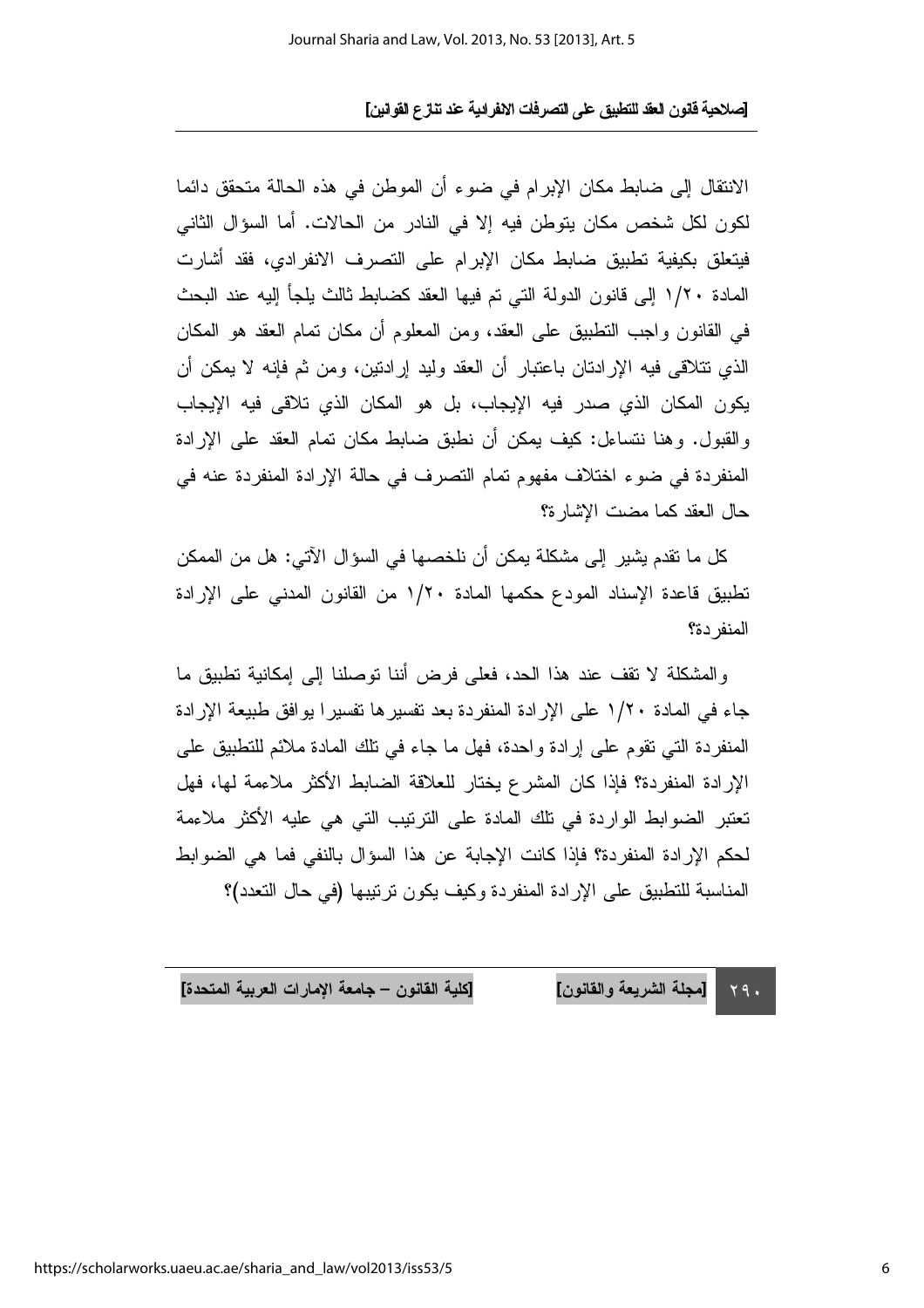[د. فراس يوسف الكساسبة]

نطاق البحث:

تبحث هذه الدراسة في صلاحية قاعدة النتازع الواردة في المادة ١/٢٠ من القانون المدنى الأردني للتطبيق على الإرادة المنفردة، وهي تتصب على القواعد العامة في الإرادة المنفردة إضافة إلى صورتها الأهم، أي الوعد، وهي التي لم يكتب لها أن تحظى بتنظيم في قواعد نتازع القوانين؛ لذلك؛ فإن بعض صور الإرادة المنفردة تخرج عن نطاق هذه الدراسة لكون القانون الذي يحكمها معين إما بنص صريح في القانون كما في حالتي الوصية والطلاق، أو وفقا لمبادئ القانون الدولي الخاص كما في حالة تحرير الأوراق التجارية. فالوصية<sup>(٣)</sup> تخضع بنص القانون لقانون الموصبي وقت موته من حيث الموضوع، ووقت الإيصاء أو لقانون البلد الذي تمت فيه من حيث الشكل<sup>(٤)</sup>، أما الطلاق فيخضـع لقانو ن الدو لـة التي ينتمـي الِبِها الزوج وقت الطلاق<sup>(٥)</sup>. وأما تحرير الأوراق التجارية فقد تركه المشرع دون قانون يحكمه وهو يخضع للسائد من مبادئ القانون الدولي الخاص، مع ملاحظة أن الفقه قد اختلف حول القانون الذي يخضع له<sup>(٦)</sup>؛ ذلك أنه وإن كانت القواعد الخاصة

[العدد الثالث والخمسون – صفر ١٤٣٤ بنابر ٢٠١٣] [السنة السابعة والعشرون]

مع ملاحظة أن فقهاء المسلمين يعتبرون الوصية عقدا، انظر، مصطفى السباعي، الأحوال  $(\tau)$ الشخصية في الأهلية والوصية والتركات، ١٩١ (١٩٧٨). ولعل هذا مرده إلى اعتبارهم الوصية قائمة على ركنين هما: الإيجاب من الموصى والقبول من الموصى له بعد وفاة الموصى، أما القانون فيعدها إرادة منفردة قائمة على ليجاب الموصى، وما القبول إلا شرط للزومها وثبوت ملكية الموصى به، انظر، بدران أبو العينين بدران، المواريث والوصية والهبة في الشريعة الإسلامية والقانون، ١٣٠ (١٩٩٠).

انظر المادة ١٨ من القانون المدنى.  $(\epsilon)$ 

انظر المادة ٢/١٤ من القانون المدنى.  $(°)$ 

هذا بالنسبة لأثار الالتزام الصرفي الذي هو مدار البحث؛ حيث اختلف في القانون الذي تخضع له  $(7)$ بين اتجاه برى خضوعها لقانون واحد، هو محل الوفاء بالنسبة للبعض من أنصار هذا الاتجاه، وقانون محل إنشاء الورقة بالنسبة للبعض الأخر منهم، وانجاه ثان برى وجوب خضوع كل النزام مصدره الورقة التجارية للضابط المندرج المعين بموجب المادة ١/٢٠ من القانون المدنى، أي =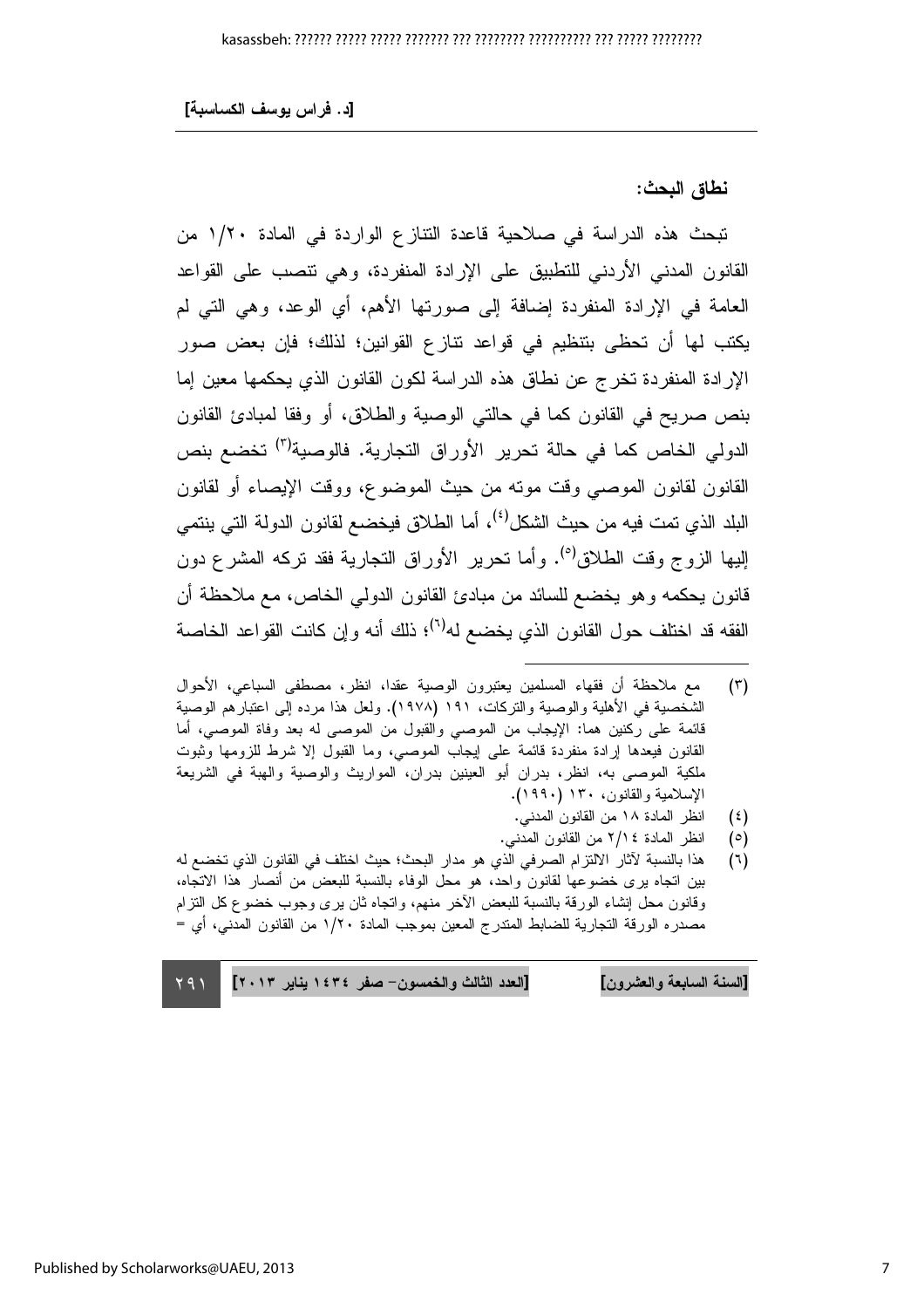بها، سواء أكانت قواعد إسناد أم قواعد موضوعية، قد جرى الاتفاق عليها في اتفاقيات جنيف ١٩٣٠م، التي أخذ الأردن بما جاء فيها دون أن ينظم إليها، إلا أن هذه الاتفاقية لم تغط جميع المسائل الخاصة بالأوراق التجارية<sup>(٧)</sup>.

ويخرج كذلك عن نطاق هذه الدراسة النصرفات الانفرادية التي نعد جزءا من العقد كما هو الحال بالنسبة لإنهاء العقد في العقود غير اللازمة، كعقدى الوكالة والإعارة، والإيجاب الملزم اللذين يعدان من التصرفات الانفرادية لكنهما مشمو لان بحكم المادة ١/٢٠ من القانون المدنى لكونهما جزءا من عملية التعاقد<sup>(٨)</sup>. ونفس الشيء بقال عن الإبر اء من الالتز امات العقدبة و اجاز ة العقد الموقوف وقبول المنتفع لما اشترط لمصلحته والإشعار بإنهاء العقد في عقد العمل التي تعد من التصرفات الانفر ادية؛ حيث تخضع جميعها للقانون الذي يحكم العقد لكونها جزءا منه بغض النظر عن كونه بالنسبة لبعضها ليس هو ذاته المنصوص عليه في المادة ١/٢٠ سالفة الذكر، كما هو الحال بالنسبة للإشعار في عقد العمل الذي يخضع كتصرف انفر ادى لقانون مكان النتفيذ الذي يحكم عقد العمل.

=أن النزام الساحب بسرى عليه القانون المختار، فإن لم يوجد فقانون الموطن المشترك، فإن لم يوجد فقانون مكان الإبرام، وهذا يسرى على الالتزامات التي نتشأ عن كل عملية نظهير للورقة التجارية، أما بالنسبة لشكل الالتزام فقد أخضعته اتفاقية جنيف لسنة ١٩٣٠م لقانون محل الإبرام، في حين تخضع الأهلية لقانون بلد محرر الورقة التجارية (أو قانون البلد الذي صدر فيه الالتزام (مادة ٢/١٣٠ من قانون النجارة الأردني))، انظر تفصيل ذلك حسن الهداوي، القانون الدولي الخاص، ١٤٣، ١٤٤ (٢٠٠٥).

- سعيد البستاني، القانون الدولي للإسناد التجارية، ٢٠، ٢١، ٢٢ و ٣٠ (٢٠٠٦).  $(\vee)$
- فؤاد رياض وأخرون، نتازع القوانين من حيث المكان وأحكام فضه في القانون اليمني، ٣٦٥- $(\wedge)$ ٣٦٧ (١٩٨٩)، سامي منصوَّر، الوسيط في القانون الدولي الخاص، ٥٥٤، ٢٥٨ (١٩٩٤).

[كلية القانون – جامعة الإمارات العربية المتحدة] [مجلة الشريعة والقانون]  $Y$ 9 $Y$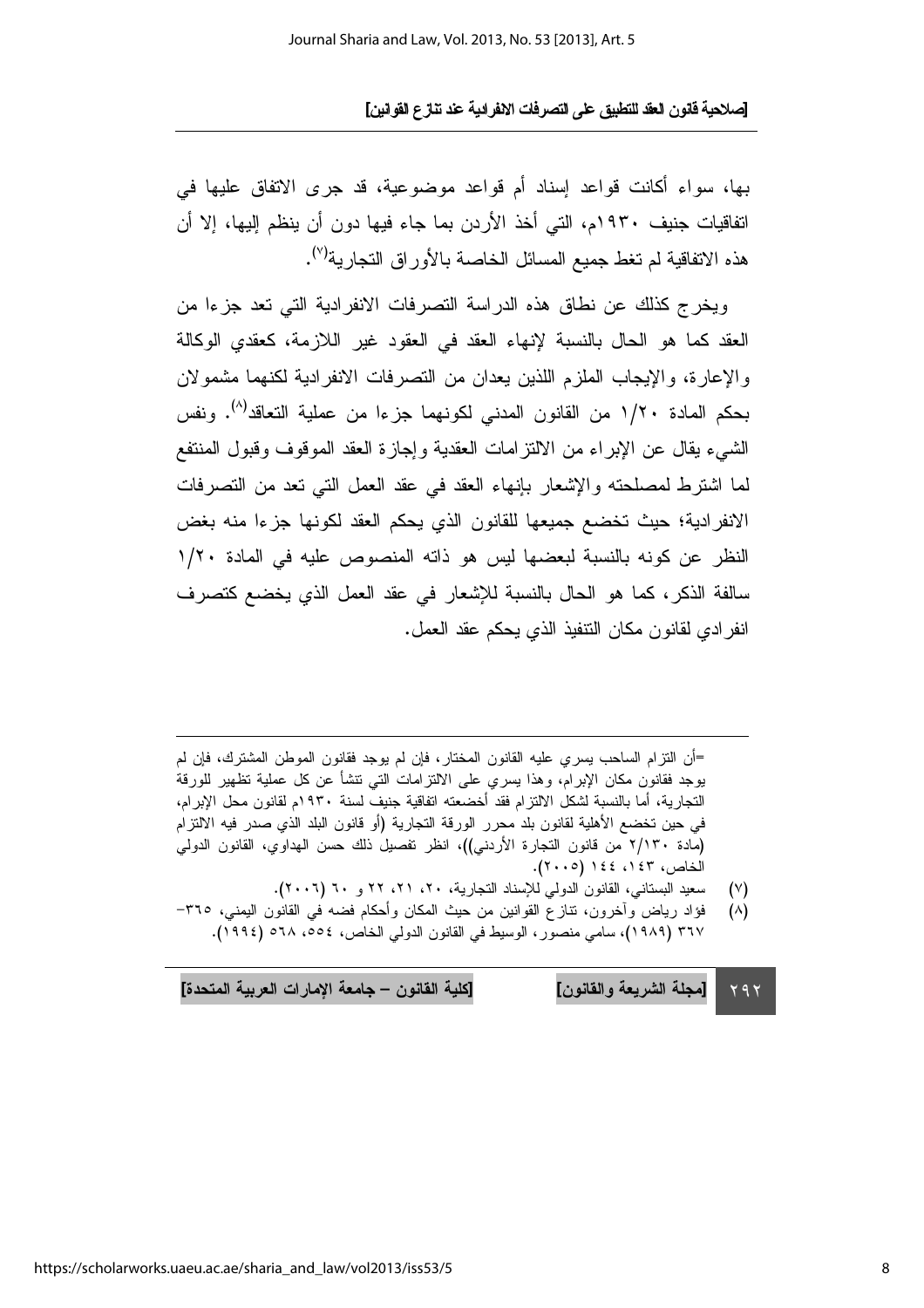ومن المسائل الأخرى التبي لا تغطيها هذه الدراسة لعدم وجود فراغ أو إشكالية في نتظيمها أهلية من صدر عنه التصرف الانفرادي، التي تخضع لقانون البلد الذي ينتمي إليه بجنسيته وفقا للمادة ١/١٢ من القانون المدني، وحالة جمعيات وشركات الشخص الواحد والوقف<sup>(٩)</sup> التي تخضع وفق المادة ٢/١٢ لقانون مركز الإدارة الرئيسي الفعلي، ما لم تكن قد باشرت نشاطها الرئيسي في الأردن فيطبق عندئذ القانون الأردني، وشكل التصرف الانفرادي الذي يخضع لحكم المادة ٢١ من القانون المدنى التي تخضع العقود في شكلها لضابط متعدد على سبيل التخيير مكون من المكان الذي تم فيه التصرف، والقانون الذي يخضع له التصرف من حيث الموضوع وقانون موطن المتعاقدين وقانونهما الوطني المشترك، فحتى لو أثار تطبيق هذه الضوابط على الشكل ما أثاره تطبيق قانون العقد على التصرف الانفرادي من حيث الموضوع؛ فإن تطبيقها على سبيل التخيير ووجود ضابط المكان الذي تم فيه التصريف بينها يحسم المسألة كونه ضابطاً سهل التطبيق على النصرف الانفرادي، مما ينفي وجود إشكالية بشأن القانون واجب النطبيق على شكل التصر ف الانفر ادى.

وبناء على ما نقدم فإن البحث سيقسم على النحو الآتي:

**المبحث الأول: ص**لاحية قاعدة الإسناد الخاصة بالعقود للانطباق على الإرادة المنفر دة.

[السنة السابعة والعشرون] [العدد الثالث والخمسون- صفر ١٤٣٤ يناير ٢٠١٣]  $Y95$ 

يعتبر إنشاء الجمعيات والشركات المكونة من شخص واحد، والوقف من التصرفات الانفرادية.  $(9)$ وفي الأردن، أجازت المادة ٨/ب من قانون الجمعيات والهيئات الاجتماعية رقم ٥١ لسنة ٢٠٠٨م إنشاء جمعية من شخص واحد، كما أجازت المادة ٥٣/ب من قانون الشركات رقم ٢٢ لسنة ١٩٩٧م تسجيل شركة ذات مسؤولية محدودة من شخص واحد.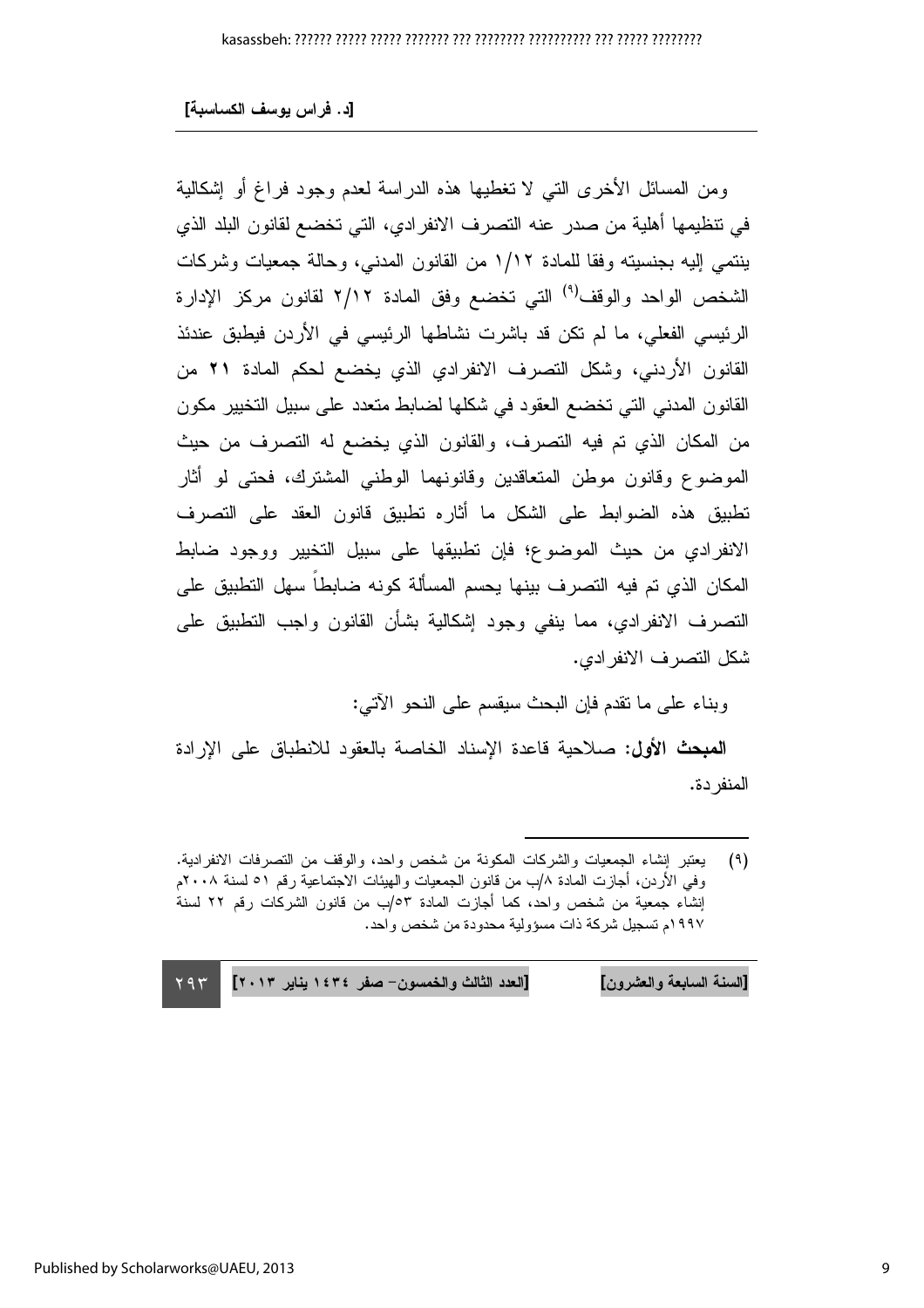. J[ N\$ -) -% &\$ '() \*+\$( -. 
6 1L]

F<
 KM
 :=
@
 M# O. (. +
#@
 \$
 M
) 
 M# O S
 KM
 : . =.
 =
@
 +; 
 2 M 4 1 : .+
#@
 2 \$
 M
 2 # O . F<
 KM
 : Z +; ? S 2 CB F- [6 M#
O 98 : S
 KM

الإر ادة المنفردة.

 $Y92$ 

### المبحث الأول صلاحية قاعدة الإسناد الخاصة بالعقود للانطباق على الإرادة المنفردة

سنتولَّى في هذا المبحث بيان إمكانية تطبيق قاعدة الإسناد الخاصة بالعقود على التصرفات الناشئة عن إرادة منفردة، وفي الوقت ذاته تقدير ملاءمة هذه القاعدة للنطبيق على نلك النصرفات. وحيث إن قاعدة الإسناد الخاصة بالعقود قد أخذت بثلاثة ضوابط مرنبة على سبيل النتابع وهي: الإرادة ثم الموطن المشترك ثم مكان الإبرام فسيتم بحث هذا الموضوع في مطلبين، نخصص الأول منهما للحديث حول صلاحية تطبيق ضابط الإرادة على التصرفات الانفرادية، بينما نعالج في الثاني صلاحية الضابطين المكانيين المتمثلين في الموطن المشترك ومكان الإبرام لحكم تلك التصر فات.

٢ [مجلة الشريعة واا

لقانون] [كلية القانون – جامعة الإمارات العربية المتحدة]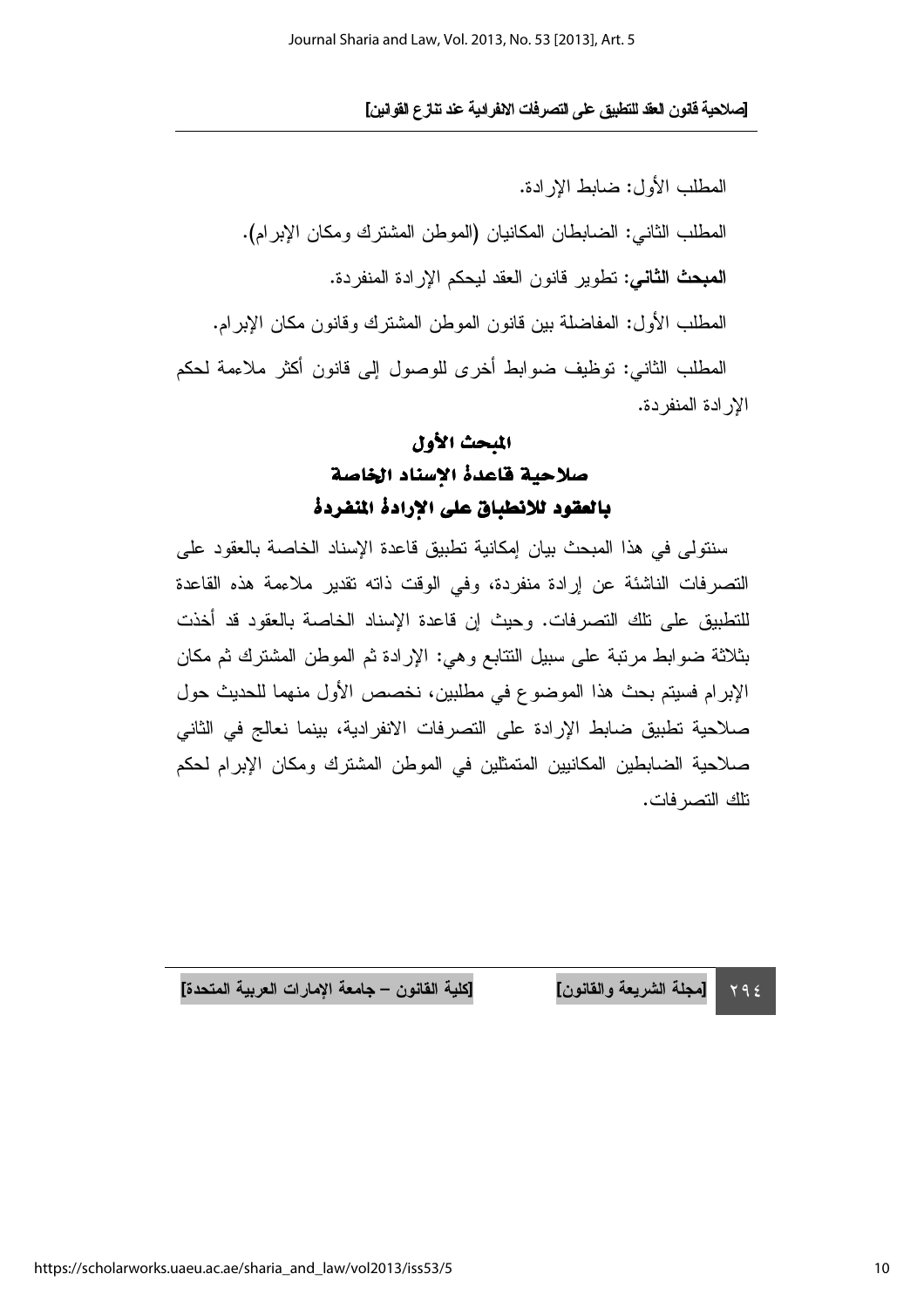[د . فراس يوسف الكساسبة]

### المطلب الأول ضابط الإرادة

لقد أصبح مستقرًا أن القانون المختص في حكم العقود هو القانون الذي تشير إليه إرادة طرفي العقد<sup>(١٠)</sup>، وهذا ما قضت به المادة ١/٢٠ من القانون المدنبي المذكورة سالفا، حيث جعلت القانون المختار من قبل طرفي العقد الضابط الأول الذي يركن إليه في تعيين القانون المختص في حكم العقد الدولي.

ويؤدي إخضاع العقد الدولي للقانون المختار إلى احترام إرادة المتعاقدين إضافة إلى كونه قانونا واضحا بلبي نوقعاتهما فيما ستؤول إليه نتيجة النزاع فيما لو حصل، مما يبعث فيهم الثقة والحافز لإجراء النصرفات العابرة للدول دون خوف من مفاجأت القانون واجب النطبيق على النزاع<sup>(١١)</sup>.

و المقصود بالعقد الدولمي هو ذلك العقد الذي يحقق مصلحة النجار ة الدولية، أو يتضمن عمليات تتجاوز النطاق الاقتصادي الداخلي، أو ينجم عنه انتقال للبضائع والخدمات ورؤوس الأموال بين الدول، وهذا حسب المعيار الاقتصادي الذي يرتبط بوظيفة العقد وغابته، أما وفق المعيار القانوني فهو الذي يتضمن عنصرا أجنبيا

(١٠) فؤاد رياض وأخرون، نتازع القوانين من حيث المكان وأحكام فضه في القانون اليمني، ٣٤٧-٣٤٧ (١٩٨٩). وقد نرسخ هذا المبدأ في القانون الأوروبي واعترف به من قبل معهد القانون الدولي كأحد مبادئ القانون الدولمي الخاص، انظر،

 $\overline{a}$ 

(11) A Flessner, H Verhagen, Assignment in European Private International Law 21 (2006), F Ferrari, S Leible (Eds), Rome I Regulation, the Law applicable to Contractual Obligations in Europe. 54 (2009).

 $790$ [السنة السابعة والعشرون] [العدد الثالث والخمسون– صفر ١٤٣٤ يناير ٢٠١٣] ٢٩٥

السنة السابعة والعشرون

A Flessner, H Verhagen, Assignment in European Private International Law 21  $(2006)$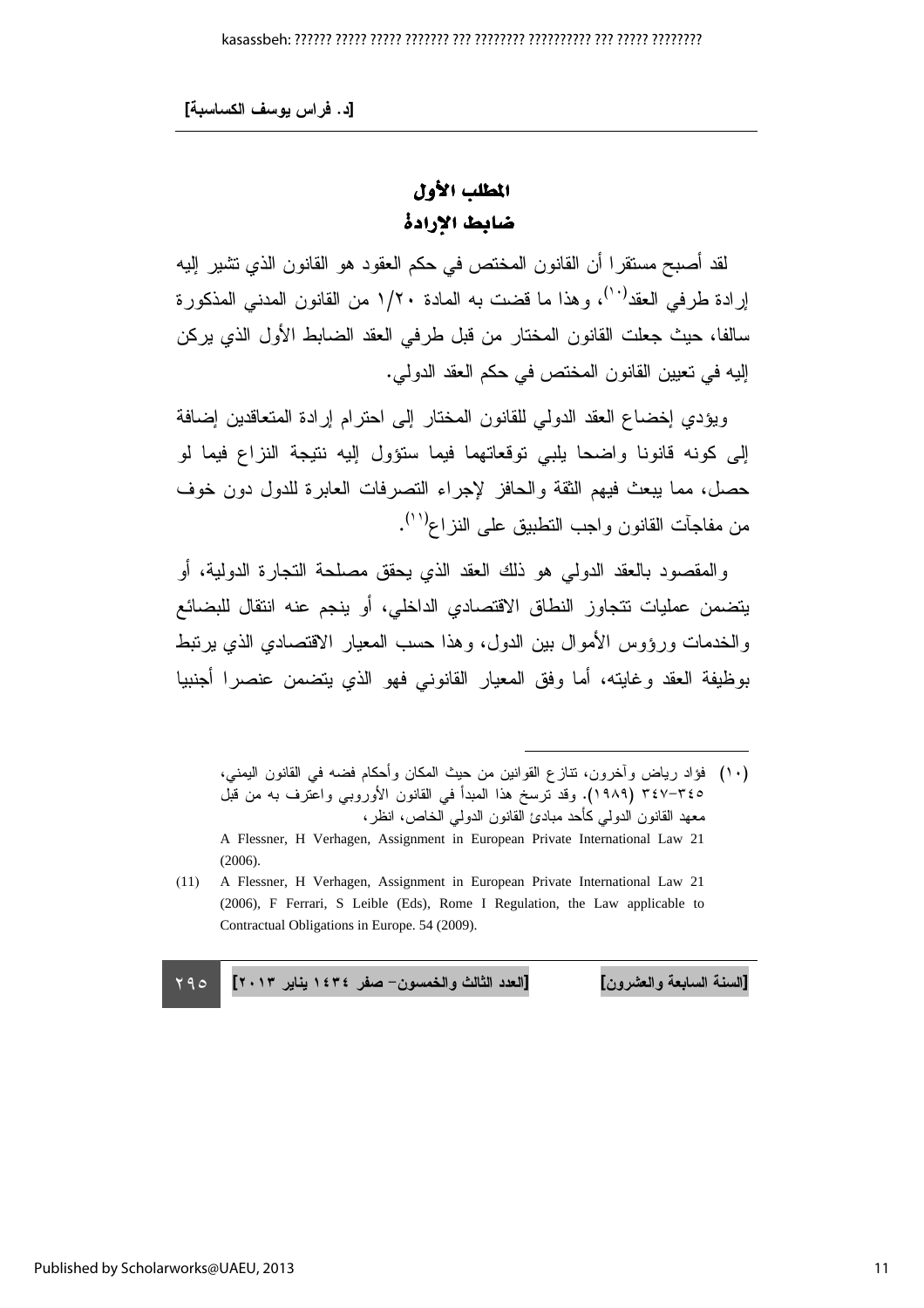يتمثل في جنسية احد أطرافه أو موطنه أو مكان إبرام العقد أو نتفيذه.(١٢

ويكون العقد دولياً، أيضا، إذا تم اختيار القانون في ضوع احتياجات التجارة الدولية؛ إذ يلحظ أن كثيرًا من المعاملات الدولية صارت تخضع لعقود نموذجية لتجارة معينة، ومن ذلك مثلا العقود الواردة على الحبوب، فإذا أبرِ العقد طبقا لعقد نموذجي واختير القانون الذي يخضع له ذلك النموذج ليحكم العقد توافرت الصلة بين العقد والقانون المختار وكان العقد بذلك دوليا.(١٣)

إن القول بخضوع التصرفات الانفرادية لما تخضع له العقود من حيث القانون واجب النطبيق يثير السؤال عن الحالة التي نتصف بها النصرفات الانفر ادية بالصفة الدولية. فمما لا شك فيه أنه ليس كل ما ورد أعلاه بشان دولية العقد والمعايير التبي يستند إليها في تمييز العقد الدولي عن العقد الوطني يصلح لأن يطبق على التصرفات وليدة الإرادة المنفردة. فمن غير الممكن تطبيق المعيار الاقتصادي بجميع تفاصيله على الإر ادة المنفردة؛ إذ يندر أن تكون هنالك تصرفات انفر ادية تحقق مصلحة التجارة الدولية وتكون غايتها نقل رؤوس الأموال والبضائع والخدمات عبر الحدود<sup>(١٤)</sup>. ففي الغالب، نكون العقود وحدها وسيلة نقل رؤوس الأموال والبضائع والخدمات لا التصرفات الانفرادية، وإن كان مثل هذا النقل قد

(١٣) حسن الهداوي، القانون الدولي الخاص، ١٥٠ (٢٠٠٥)، هذا وقد اختلفت الأراء حول ماهية العقد الدولي، انظر نفصيل ذلك، طالب موسى، فانون التجارة الدولية، ٢٦ وما بعدها (٢٠٠٥)، محمد بلمعلم، مفهوم العقد الدولي في إطار الاتفاقيات الدولية، http://www.lawjo.net/vb/showthread.php/t=8396

[مجلة الشريعة والقانون] [كلية القانون – جامعة الإمارات العربية المتحدة]  $797$ 

<sup>(</sup>١٢) محمد المصرى، الوجيز في شرح القانون الدولي الخاص، ١٧٦-١٧٨ (٢٠٠٩).

<sup>(</sup>١٤) ونرى أن نحرير الأوراق النجارية، وإن كان نصرفا انفراديا، ليس خروجا عن هذه القاعدة، حتى وإن أدى ذلك إلى نقل رؤوس الأموال عبر الحدود لأن تحرير الأوراق التجارية ليس عملا قائما بذاته، بل يستهدف تغطية التزام منشؤه العقد.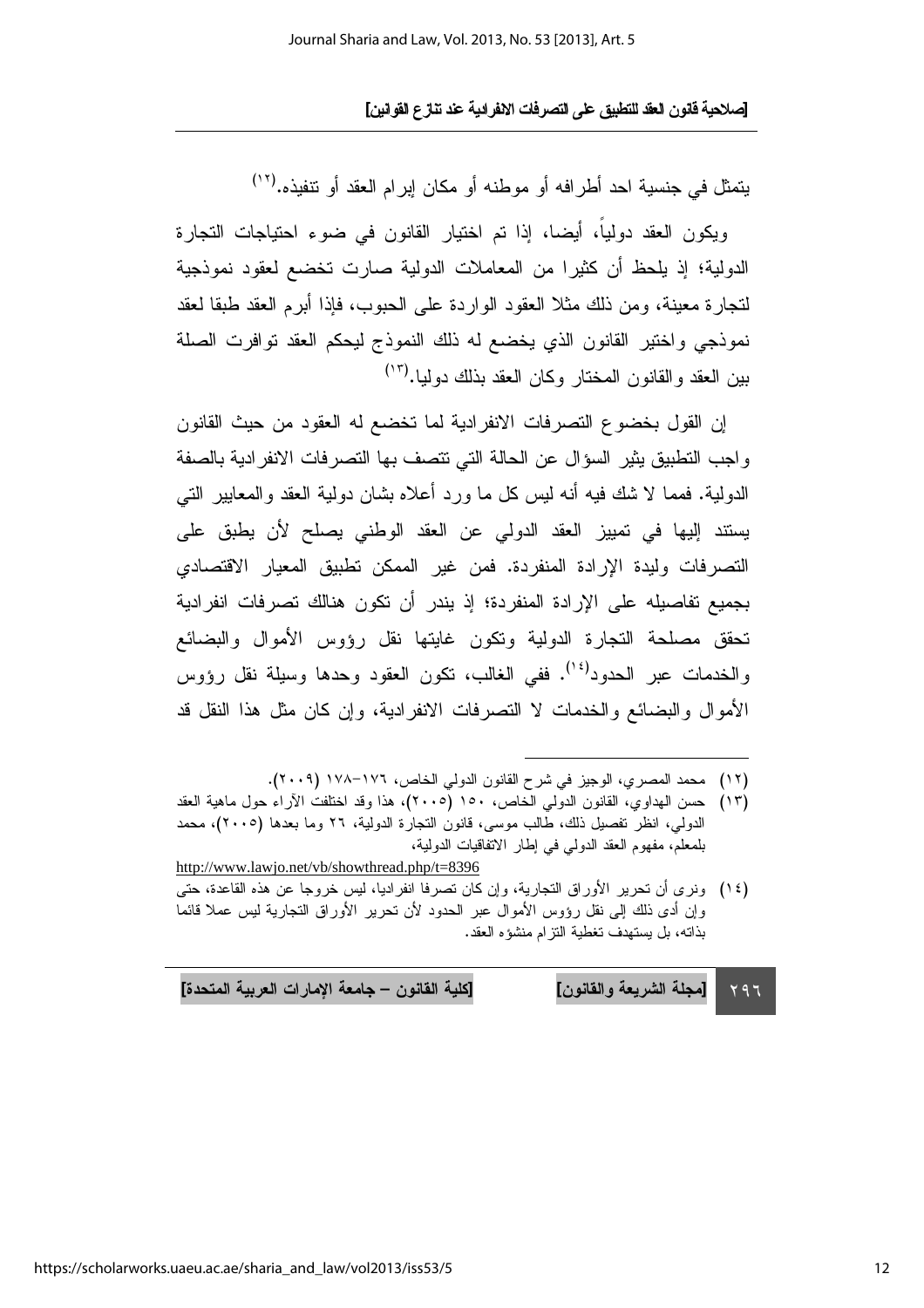يقع عملاً عن طريق الإرادة المنفردة دون أن يستهدف من صدرت عنه هذه الإرادة تحقيق مصلحة النجارة الدولية. وهذا ينطبق أيضا على دولية العقد المستمدة من خضوع العقد لنموذج مستند لقانون بلد معين، والتبي لا يتصور انطباقها علىي التصر فات الانفر ادبة.

أما دولية العقد المستندة إلى المعيار الاقتصادي من زاوية تجاوز العمليات التعاقدية للنطاق الوطني فيمكن أن نتحقق في الإرادة المنفردة كما في العقود. وكذلك الحال إذا استندت دولية العقد إلى المعيار القانوني؛ إذ يمكن أن يكون النصرف الانفرادي منضمنا لعنصر أجنبي سواء أكان ذلك العنصر جنسية من صدر عنه التصر ف أم موطنه أم مكان صدور التصر ف أم تتفيذه.

ويثير القول بإخضاع النصرفات الإرادية لما تخضع له العقود التساؤل عن الإرادة المقصودة في هذه الحالة. ففي العقود، فإن الإرادة المقصودة هي إرادة أطراف العقد، حيث إن اختيار القانون واجب النطبيق على العقد هو انفاق يخضع لما تخضع له الاتفاقات سواء أتم في ذات العقد أم في اتفاق لاحق، فيطلب فيه الإيجاب والقبول المنطابقان الصادران عن إرادة حرة غير معيبة بعيب من عيوب الرضا. وإذا كان الأمر كذلك، فإن أحد طرفي العقد لا يمكنه أن يستقل باختيار القانون واجب التطبيق على العقد دون موافقة من الطرف الآخر، وهذا ما يحصن حقوق أطراف العقد من أن تمس جراء اختيار قانون مجحف بحقوق أحد الطرفين للانطباق على العقد، وربما يكون هو ما سمح بأن نفرد العقود دون غيرها من العلاقات القانونية بضابط الإرادة، فهل هذا كله متصور بالنسبة للتصرفات الإنفر ادبة؟ الحقيقة إن عدم وجود إرادة أخرى إلى جانب إرادة من صدر عنه

 $Y9V$ [السنة السابعة والعشرون] [العدد الثالث والخمسون– صفر ١٤٣٤ يناير ٢٠١٣] ١٩٧ السنة السابعة والعشرون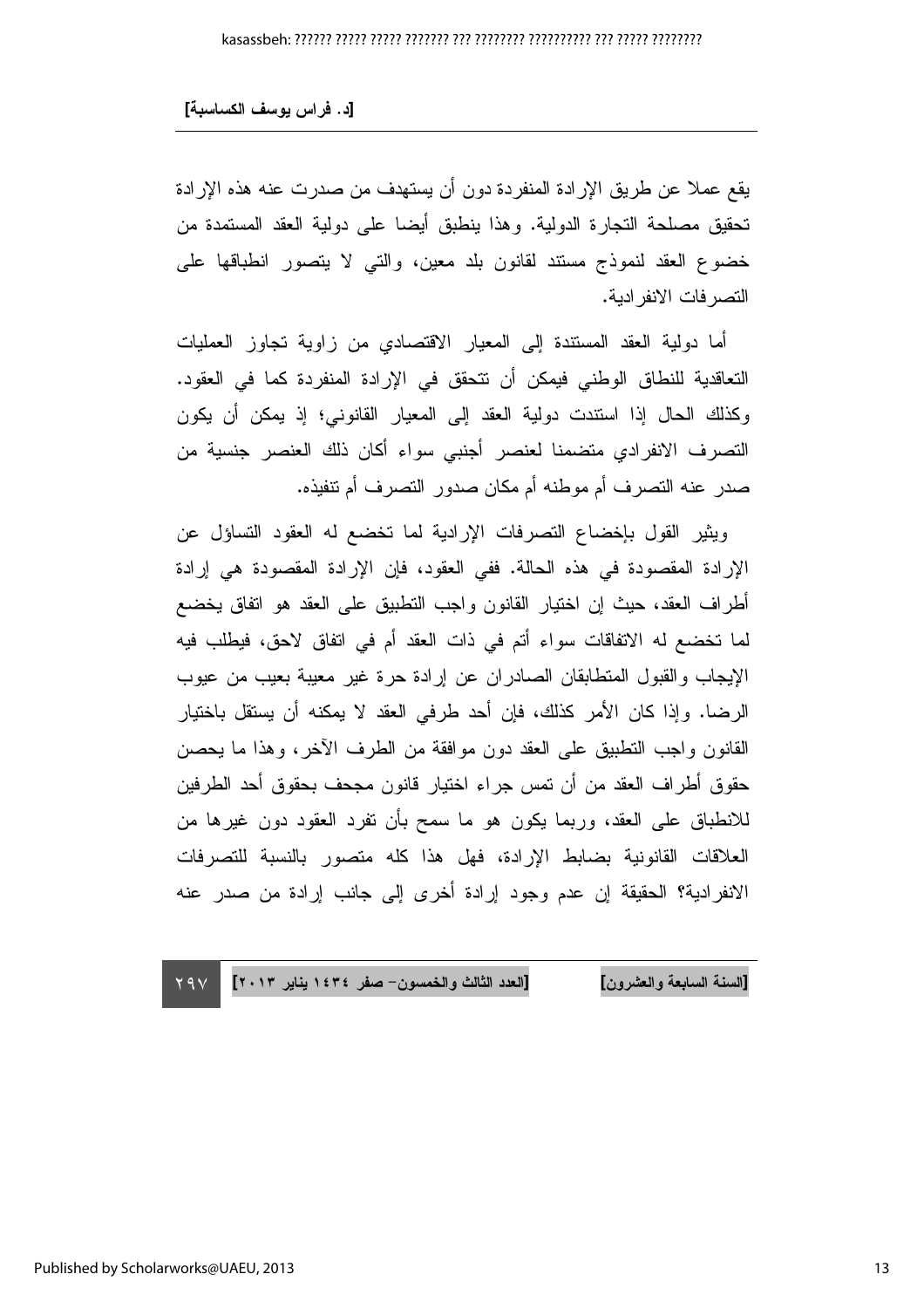النصر ف الانفر ادى يحتم القول بأن الإرادة المقصودة هنا هي إرادة من صدر ٍ عنه التصرف وحدها. فالتصرفات الانفرادية كما نشير المادة ٢٥٠ من القانون المدنى نتم بالإرادة المنفردة للمتصرف دون نوقف على القبول. فالتصرف الانفرادي "تصرف قانوني يرتب التزاما في ذمة شخص بالإرادة المنفردة لهذا الشخص"<sup>(٥٠)</sup>، أو هو "عمل قانوني يتمثَّل بتعبير عن الإرادة يتم وينتج آثاره بإرادة صاحبه و حدها"<sup>(١٦)</sup>. وبهذا تختلف التصر فات الانفر ادبة عن العقود، حبث لا بوجد الالتزام في الأخير ة، إلا من الوقت الذي يقبل فيه الموجب إليه الإيجاب الموجه إليه من الموجب، أما في التصرف الانفرادي فإن الالتزام يوجد من الوقت الذي يفصح فيه المدين عن إرادته دون حاجة إلى صدور إرادة مقابلة من الدائن<sup>(١٧)</sup>، ومن هذا الوقت لا يجوز لمن صدر عنه التصرف الرجوع فيه، وبهذا قضت المادة ٢٥٢ من القانون المدنى التي جاء فيها: "إذا استوفى التصرف الانفرادي ركنه وشروطه فلا يجوز للمتصرف الرجوع فيه ما لم ينص القانون على غير ذلك<sup>(١٨)</sup>".

ور غم أن المادة ٢٥٣ قد ربطت بعض التصر فات الإنفر ادية بإمكانية الرد أو حتى بوجوب القبول، وذلك بتمييزها بين ثلاثة أنواع من التصرفات الانفرادية كالآتي: "١– إذا كان التصرف الانفرادي تمليكا فلا يثبت حكمه للمتصرف إليه إلا بِقَبِولَه. ٢- وإذا كان إسقاطًا فيه معنى التمليك أو كان إبراء من دين فيثبت حكمه

- (١٥) أنور سلطان، مصادر الالتزام في القانون المدني، ٢٧٣ (٢٠١٠).
- (١٦) عدنان السرحان، نوري خاطر، شرح القانون المدني، مصادر الحقوق الشخصية، ٣٢٩ (٢٠٠٨).
	- (١٧) أنور سلطان، مصادر الالتزام في القانون المدنى، ٢٧٤ (٢٠١٠).
- (١٨) ومثل ذلك الوصية حيث يجوز للموصىي الرجوع فيها إلى حين وفاته، انظر، إبراهيم الشديفات، أحكام الوصية وتطبيقاتها في المحاكم الشرعية الأردنية، ١٦، ١٧ (٢٠٠٧)، الياس ناصيف، الوصية، ج ٢، الوصية للمسلمين وفي القانون الدولي الخاص، ١٧٠ وما بعدها (٢٠٠٧).

[مجلة الشريعة والقانون] [كلية القانون – جامعة الإمارات العربية المتحدة]  $Y9A$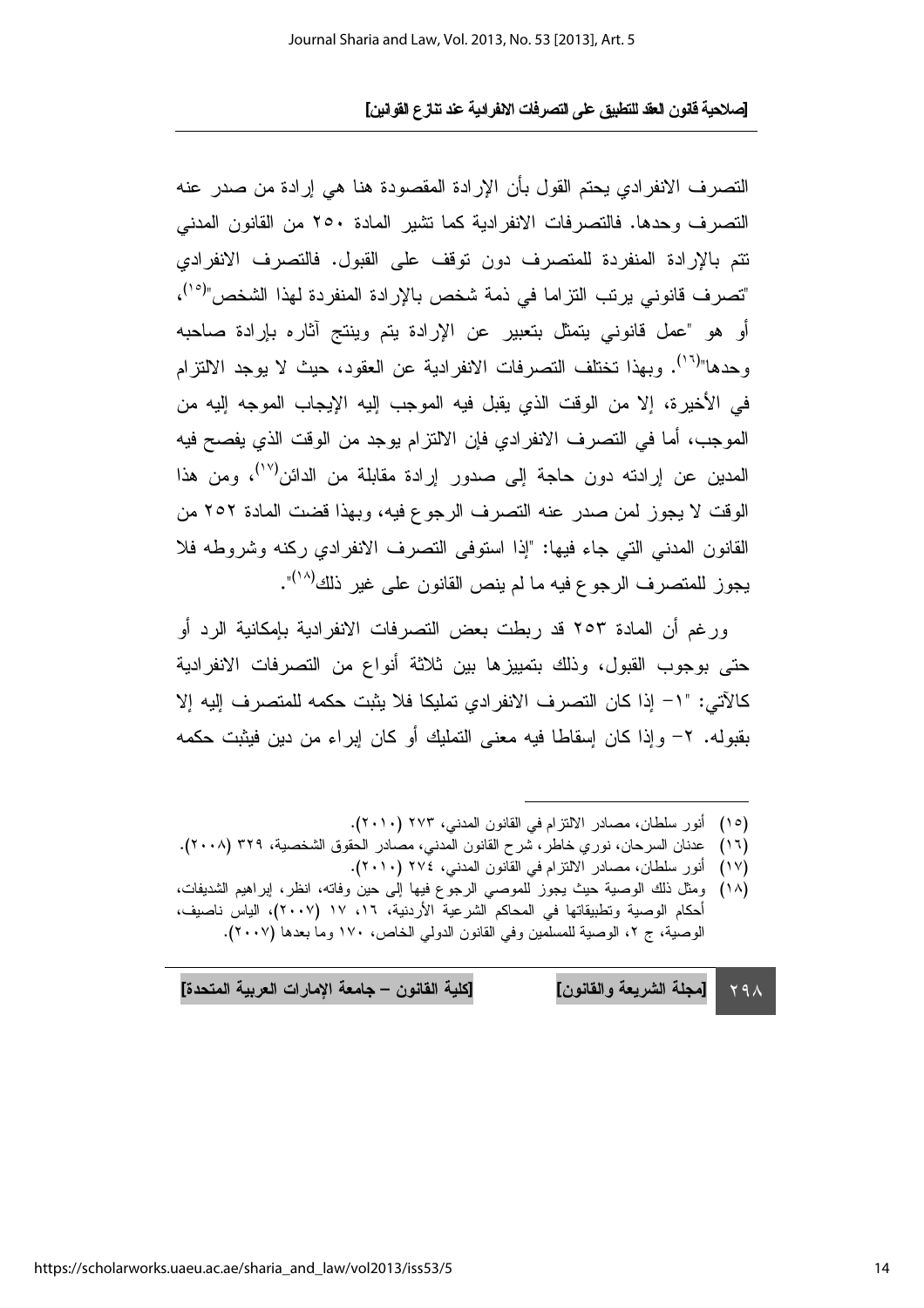للمتصرف إليه، ولكن يرتد برده في المجلس. ٣- وإذا كان إسقاطا محضا فيثبت حكمه ولا يرند بالرد"؛ فإن ذلك لا يغير من حقيقة النصرف الانفرادي الذي يبقى تصرفا ناتجا عن إرادة منفردة، ولا ينقلب عقدا حتى لو نوقفت الاستفادة منه على إرادة أخرى، أو القيام بإجراء لاحق كالقبول؛ لأن القبول قد صادف إرادة تامة فانتفع بها<sup>(۱۹)</sup>. فإمكانية الرد في حالة الإرادة المنفردة ليست مفروضة لغايات إنشاء التصرف، بل لأنه لا يجوز أن يجبر أحد على أن يكسب حقا رغما عنه<sup>(٢٠)</sup>.

وبهذه المثابة، فإن القول بأن ما ينطبق على العقد ينطبق على التصرف الانفر ادى يجعل الأخير خاضعا للقانون الذي يختار ه من صدر حنه ذلك النصر ف، و هذا قد يلحق ضر ر ا بمن ر تب لهم النصر ف حقوقا.

وقد بقال بأن من وجه الليه النصرف الانفرادي قد يكون على علم بالقانون واجب التطبيق، فمثلاً من يوجه إليهم إعلان عن جائزة قد يكونون على علم بالقانون واجب النطبيق؛ حيث إن اختيار القانون الذي سيحكم النصرف الانفرادي عند إعلان الجائزة من قبل من صدر عنه الإعلان يعد جزءا من ذلك الإعلان، فلا يجوز بعد ذلك لمن وجه إليه الإعلان وقام بالعمل المطلوب الاحتجاج بأن القانون المختار من قبل من صدر عنه الإعلان مجحف بحقوقه؛ لأنه كان يعلم بالقانون الذي سيطبق على هذا التصرف بحكم علمه بتفاصيل الإعلان، غير أنه يرد على ذلك بالآتي:

l

799 [السنة السابعة والعشرون] [العدد الثالث والخمسون– صفر ١٤٣٤ يناير ٢٠١٣] ٢٩٩ السنة السابعة والعشرون

<sup>(</sup>١٩) عبد القادر الفار، مصادر الالتزام، ١٧١ (٢٠٠٦).

<sup>(</sup>٢٠) نوفيق فرج، النظرية العامة للالتزام، ٣٤٧ (١٩٩٣).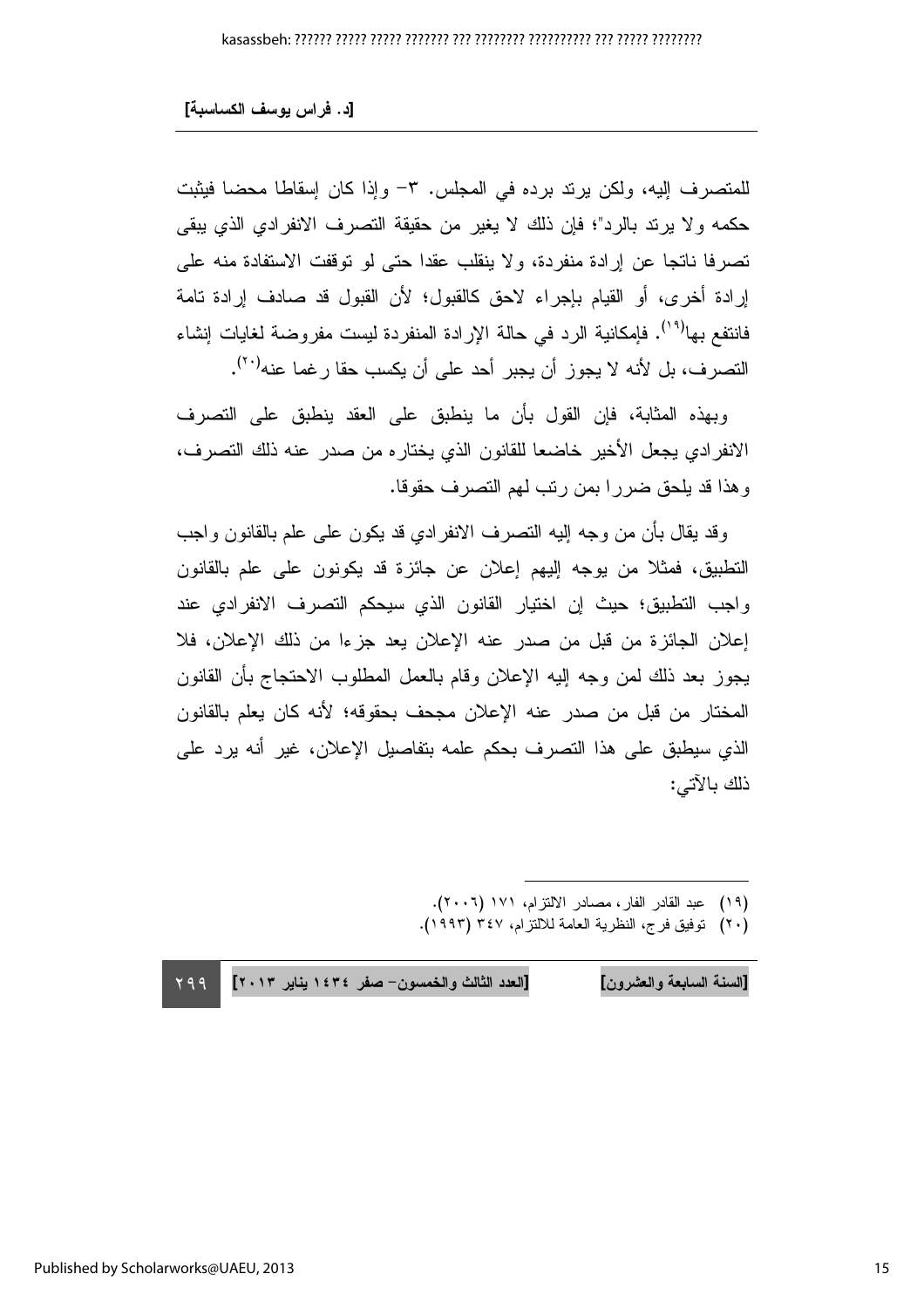أولاً: إن من قام بالعمل المطلوب يستحق الجائزة حتى وإن كان لا يعلم بالوعد بالجائزة من الأساس. والمقصود، إن الشخص قد لا يعلم بالوعد بالجائزة من الأصل، ومن باب أولى ألاَّ يعلم بالقانون المختار من قبل من صدر عنه النصرف، ومع ذلك بِترتب له حق في مواجهة من صدرٍ عنه الإعلان، إذا قام بالعمل المطلوب قبل أن بعدل الواعد عن وعده، أو خلال فتر ة بعبنها القانون من تاريخ العدول(``). ومن هذه الزاوية؛ فإنه لا حجة لمن قد يقول بأن من قام بالعمل على علم بالقانون المختار للتطبيق على الوعد بالجائزة بحكم علمه بصدور الوعد عن اله اعد.

ثانيا: قد لا يكون اختبار القانون من قبل من صدر عنه النصر ف صر يحا يعلمه الجمهور الذين وجه إليهم الوعد. فإذا قلنا بأن ما ينطبق على العقد ينطبق على النصرف الانفرادي من جهة القانون واجب التطبيق وجب أن نعلم بأنه لا يشترط أن يجيء اختيار القانون واجب التطبيق صريحا، بل قد يكون الاختيار ضمنيا يستشف مثلاً من اللغة التي كتب بها العقد، أو من اختيار محاكم بلد معين لتكون هي المختصة في حال وقوع نزاع أو من استعمال عملة لبلد ما<sup>(٢٢)</sup>.

ثالثا: إمكانية تغيير القانون الذي أراد من صدر عنه التصرف أن يخضع له ذلك التصرف. فقد يعمد من وعد بجائزة إلى اختيار قانون يحله من التزاماته في

- (٢١) نتص المادة ٢٥٥ من القانون المدنى على أن : "١- من وجه للجمهور وعدا بجائزة يعطيها عن عمل معين، وعين له أجلا النزم بإعطاء الجائزة لمن قام بهذا العمل ولو قام به دون نظر إلى الوعد بالجائزة. ٢– وإذا لم يعين الواعد أجلا للقيام بالعمل جاز له الرجوع في وعده بإعلان للجميع على ألا يؤثر ذلك في حق من أتم العمل قبل الرجو ع في الوعد…".
- (٢٢) ممدوح عبد الكريم، القانون الدولي الخاص، ١٦٦ (٢٠٠٥)، حسن الهداوى، القانون الدولي الخاص، ١٥٢ (٢٠٠٥).

| [كلية القانون – جامعة الإمارات العربية المتحدة] | ا   .   . ٣        [مجلة الشريعة والقانون] |  |
|-------------------------------------------------|--------------------------------------------|--|
|-------------------------------------------------|--------------------------------------------|--|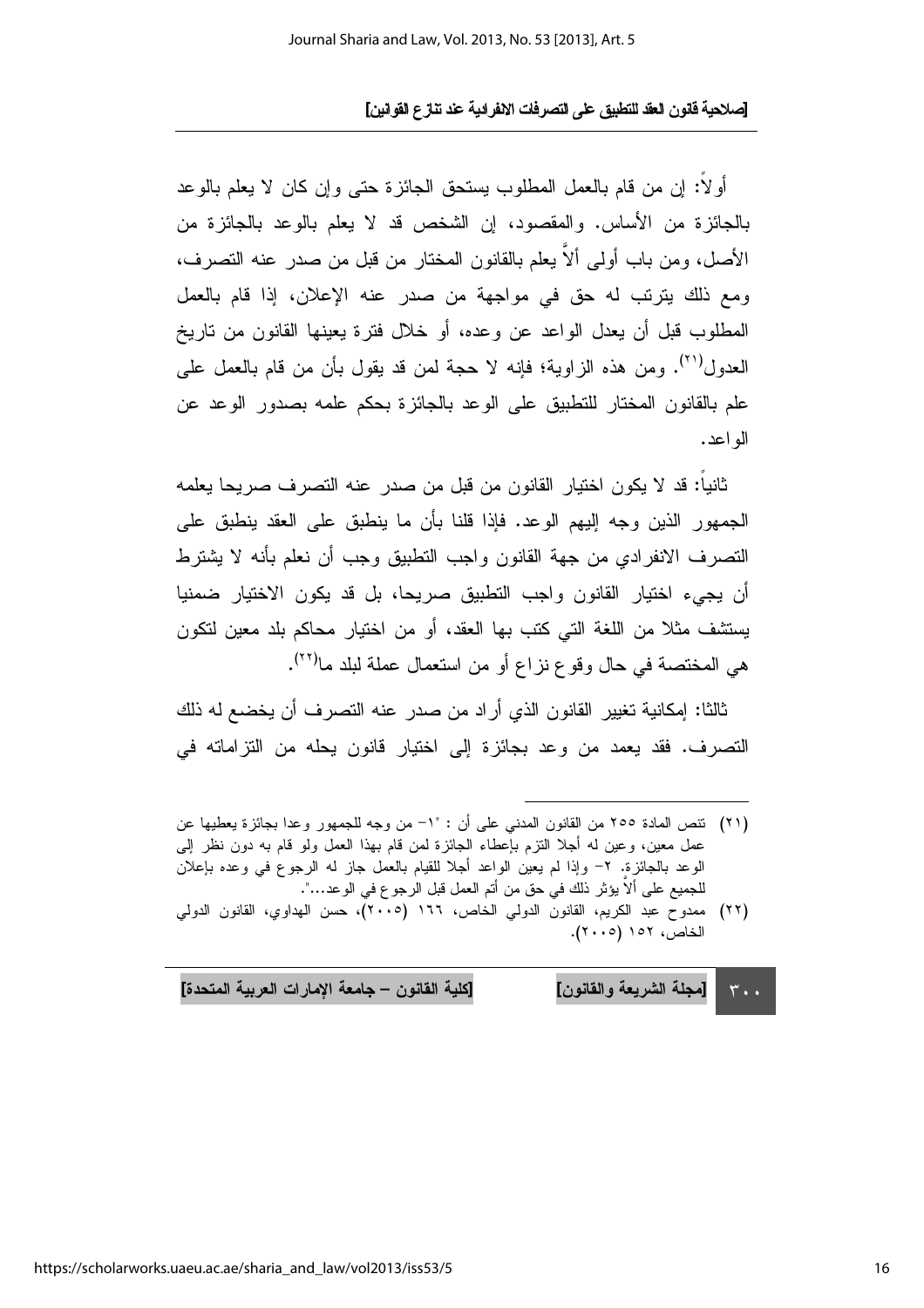مواجهة من يقوم بالعمل المطلوب. فإذا سلمنا بخضوع التصرف الإرادي لما يخضع له العقد وإذا سلمنا أيضا بأن العبرة في التصرفات الانفرادية بإرادة من صدر عنه التصرف دون غيره؛ فإن بالإمكان تغيير القانون الذي اختاره من صدر عنه التصرف بإرادته هو أيضا. فمن المعلوم أن طرفي العقد إذا ما اختارا قانونا ليحكم العقد فإنهما يستطيعان استبدال هذا القانون بقانون آخر ، أو إلغاء الاختيار ونرك الأمر على أصله دون اختيار قانون جديد<sup>(٢٣)</sup>.

فهل من المقبول بعد ذلك أن يسر ي مثل هذا الحكم على التصر فات الانفر ادية؟ نعتقد أن الجواب عن التساؤل يجب أن يكون بالنفي، وحجتنا في ذلك نتمثل في نقطتين:

الأولى: إذا كانت بعض العقود لا تخضع لقانون الإرادة فقط حماية لطرف ضعيف في العقد، ومن ذلك عقود العمل وعقود المستهلكين وعقود الإيجار<sup>(٢٤)</sup>،

(٢٤) وذلك ضمن ما يسمى بقواعد البوليس أو القواعد ذات النطبيق الضروري، وهي القواعد التي نتميز بالصفة الآمرة على الصعيد الدولي، والمنتمية إلى القانون الداخلي، لكنها نتسم بطابعها الآمر الذي وصل درجة ينبغي معها تطبيقها على العلاقات التي تحكمها تطبيقا مباشرا بغض النظر عن كون هذه العلاقات وطنية صرفة أو متضمنة لعنصر أجنبي، انظر تفصيل ذلك، هشام صادق، القانون الواجب التطبيق على عقود التجارة الدولية، ٥٧٤ وما بعدها (١٩٩٥)، وانظر أيضا محمد المصري، الوجيز في شرح القانون الدولي الخاص، ٦٧ وما بعدها (٢٠٠٩). ولا تفوت الإشارة إلى أن اتفاقية روما لسنة ١٩٨٠م المبرمة في نطاق الاتحاد الأوروبي بشأن القانون واجب التطبيق على العقود قد جعلت الإرادة هي محل الاعتبار عند البحث في القانون واجب التطبيق دون أن تستثني من ذلك عقود العمل وعقود المستهلكين، فإن سكتت الإرادة عن الاختيار كان قانون الدولة التي يقوم فيها العامل بعمله بشكل اعتيادي، أو قانون الدولة التي يوجد فيها مركز=

[السنة السابعة والعشرون] [العدد الثالث والخمسون – صفر ١٤٣٤ بنابر ٢٠١٣]  $\mathbf{r} \cdot \mathbf{1}$ 

<sup>(</sup>٢٣) محمد المصري، الوجيز في شرح القانون الدولي الخاص، ١٨٢ (٢٠٠٩). وانظر المادة ٢/٢ من اتفاقية روما الأوروبية ١٩٨٠ الخاصة بالقانون واجب النطبيق على الالتزامات العقدية. وقد أقر مجمع القانون الدولي حق الأطراف في تغيير القانون المختار، انظر أشرف محمد، الوسيط في القانون الدولي الخاص، ٥٥٧ (٢٠٠٩).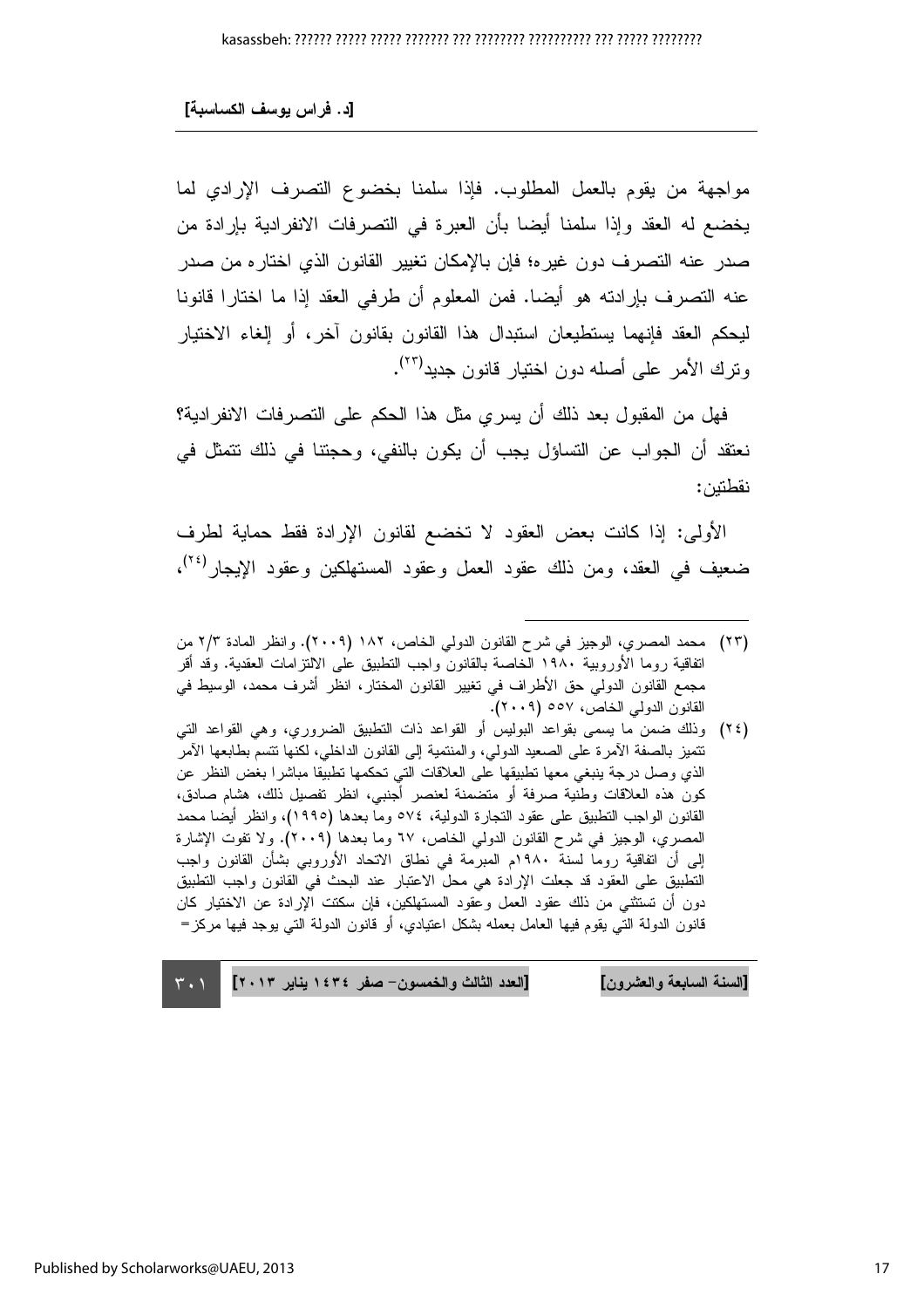بحجة أن الطرف القوى قد يفرض بارادته القانون الذي يحكم العقد ليهضم بذلك شيئا من حقوق الطرف الضعيف في العقد، نقول فإذا كان هذا هو الحال في العقود؛ حيث الإرادتان تعملان جنبا إلى جنب بحيث لا ينشأ العقد ولا ينتهي ولا يعدل إلا باجتماع هاتين الإرادتين، وإن كانت إحداهما اضعف من الأخرى، وإذا كان من غير الممكن أن نجعل لإرادة المستفيد من التصرف الإنفرادي جزءا من ضابط الإرادة (قانون الإرادة)؛ لأنه لا دور لها في النصرف الانفرادي، على خلاف الحال في العقود، ناهيك عن كونها غير معلومة في كثير من الأحيان وقت بروز التصرف الانفرادي إلى حيز الوجود، كون صاحبها قد لا يكون هو نفسه معلوما حينئذٍ، فهل من المنطقي أن يخضع التصرف الانفرادي لقانون الإرادة رغم أنه لا توجد سوى إرادة واحدة، أما الإرادة الأخرى، ونقصد إرادة من ترتب له حق بمقتضى التصرف الانفرادي، فلا وجود لها ولا عبرة بها عند صدور التصرف ر غم أن هذا النصر ف سيمس بحقوقها فيما بعد؟

الثانية: ما ز الت مسألة حرية الأطر اف في اختيار القانون و اجب التطبيق مدار خلاف في الفقه. فغالب الفقه برى أن أطراف العقد (من صدر عنه التصرف إذا طبقنا ذلك على الإرادة المنفردة) لهم مطلق الحرية في اختيار القانون الواجب التطبيق على التصرف، ويستوى عندئذ أن تكون للقانون المختار صلة بالتصرف

=المؤسسة في حالة العامل الذي يعمل في أكثر من دولة هو القانون المختص بالنسبة لعقود العمل، وقانون السكن الاعتيادي هو القانون المختص بالنسبة لعقود المستهلكين (مع بعض الاستثناءات). غيرٍ أن اختيارٍ قانونٍ معينٍ لحكم العلاقة سواء أكانٍ بخصوصٍ عقود العمل أم بخصوصٍ عقودٍ المستهلكين لا يعني بحال حرمان العامل أو المستهلك من الحقوق التي يخولها إياه القانون الذي كان سيطبق لولا اختيار قانون آخر ليحكم العلاقة (انظر المواد ٣، ٤، ٥ و٦ من الاتفاقية المذكورة، وانظر أيضا حازم الصمادي، المسؤولية في العمليات المصرفية الإلكترونية، ١٨١  $(\tau \cdot \tau)$ .

> [مجلة الشريعة والقانون]  $\mathbf{r} \cdot \mathbf{r}$

[كلية القانون – جامعة الإمارات العربية المتحدة]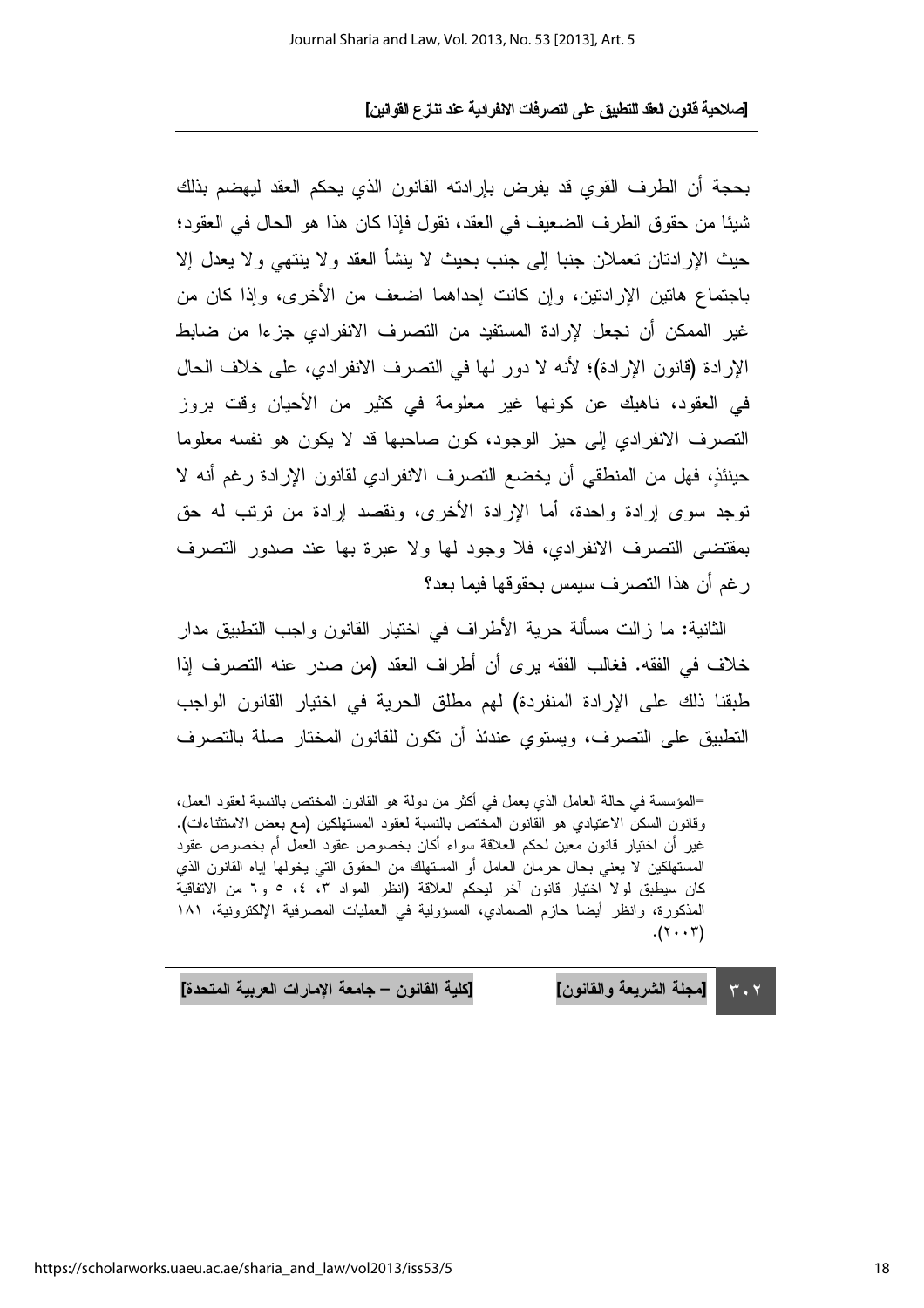و ألاَّ نكون له مثل هذه الصلة<sup>(٢٥)</sup>. أما بالنسبة للبعض الآخر من الشراح فإن القانون المختار ليحكم تصرفا ما يجب أن يكون على صلة بذلك التصرف، وبذلك فإن الإرادة ليس لها الحرية المطلقة في اختيار القانون الذي سيحكم التصرف<sup>(٢٦)</sup>. ويمكن رد الخلاف حول هذه المسألة إلى مدرستين في الفقه، فبحسب المدرسة الموضوعية فإن الإرادة مجرد مؤشر على مركز الثقل في العقد، ومن ثم فإنه إذا تبين للقاضـي أن مركز الثقل في العقد يكمن في غير ما اختارته الإرادة كان له أن ينتقى قانونا آخر ليحكم العقد غير ما اختارته الإرادة، أما في رأى المدرسة الشخصية فإن للإرادة أن تختار أي قانون تشاء بغض النظر عن ذلك كله<sup>(٢٧)</sup>.

وللخلاف حول هذه المسألة أهمية تكمن في مدى إمكانية الحد من تحكم من صدر عنه التصر ف فيما ينطبق على التصر ف من أحكام قانونية باختيار قانون يلائم مصلحته هو دون اعتبار لمصلحة المستفيدين من التصرف، وذلك عن طريق حرمانه من التهرب من التزاماته المفروضة عليه سندا للتصرف إلا في حال تم اختيار قانون على علاقة بالتصرف. فلو قدر للاتجاه الذي يرى وجوب وجود علاقة بين القانون المختار والتصرف أن يرجح لكان في ذلك ضمانة لحقوق من وجه إليهم النصرف إلى القدر الذي يكون فيه القانون المختار الذي لا علاقة له بذلك النصر ف مجحفا بحقوقهم. أما وأنه لبس من المسلم به أن هذا الاتجاه هو

- (٢٥) انظر ، أشرف محمد، الوسيط في القانون الدولي الخاص، ٥١٣ (٢٠٠٩)، موسى عبود، الوجيز في القانون الدولي الخاص المغربي، ٣٠١ (١٩٩٤)، ونائل مساعدة، الاختصاص القضائي والنشريعي للعقود الإلكترونية في القانون الأردني، مجلة المنارة للبحوث والدراسات، العدد الثامن، المجلد الثالث عشر ، ١٧٥ (٢٠٠٧).
	- (٢٦) حسن الهداوى، القانون الدولي الخاص، ١٥٠ (٢٠٠٥).
- (٢٧) انظر نفصيل ذلك، سامي منصور، الوسيط في القانون الدولي الخاص، ٤٩١ وما بعدها (١٩٩٤)، هشام صادق، نتازع القوانين، ٣٣٩ وما بعدها (٢٠٠٧).

[العدد الثالث والخمسون- صفر ١٤٣٤ يناير ٢٠١٣] [السنة السابعة والعشرون]  $\mathbf{r} \cdot \mathbf{r}$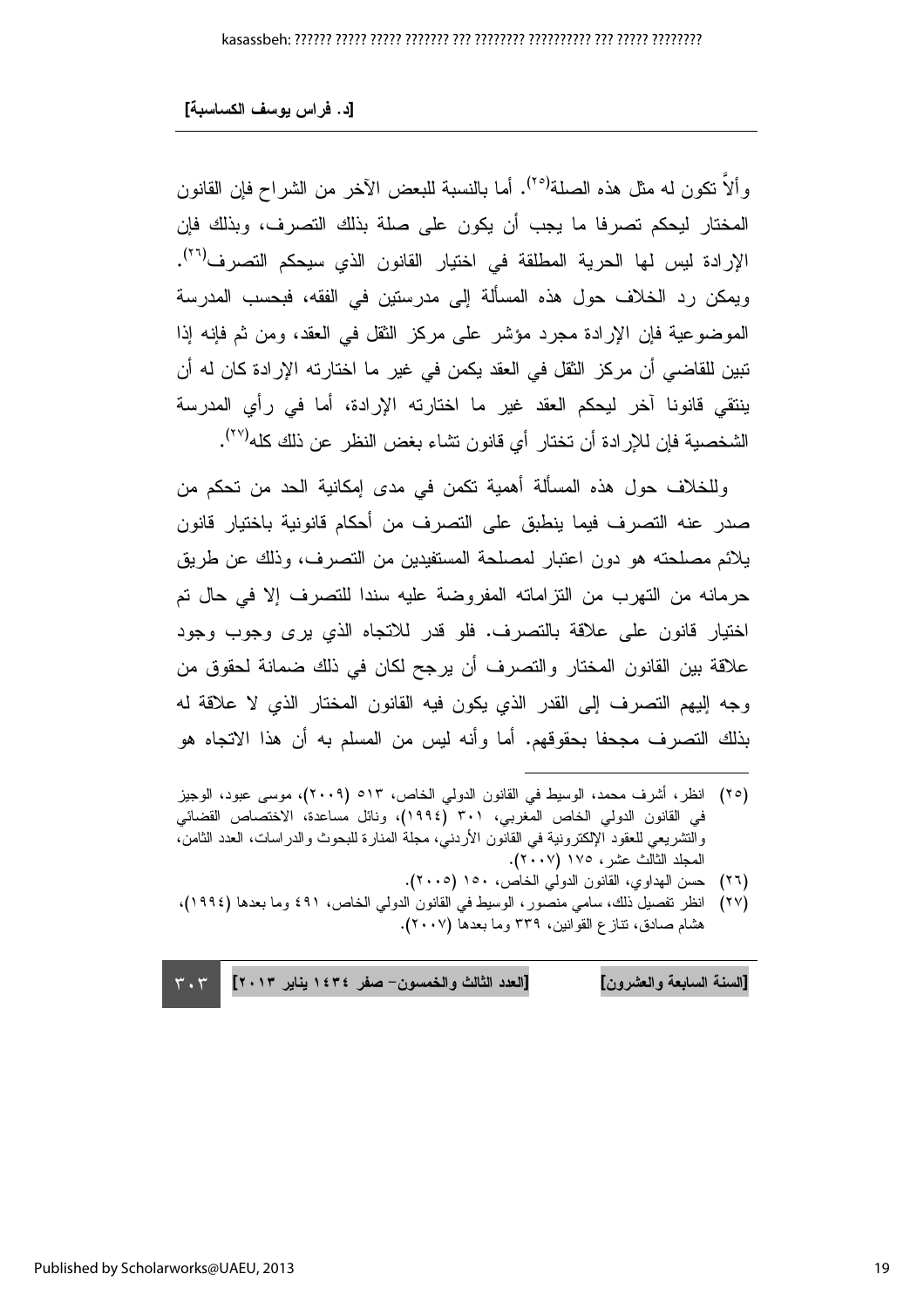الراجح، بل إن العكس هو الصحيح كما مضت الإشارة؛ فإنه لا مناص من القول بأن إطلاق العنان لمن صدر عنه التصرف ليختار من القوانين ما يشاء لينطبق على التصرف من شأنه أن يفتح الباب على مصر اعيه أمامه للبحث عن قانون يصب في مصلحته ليختاره حكما فيما صدر عنه من تصرف، رغم أن العدالة قد تكون في قانون آخر غير الذي اختار ه.

وبهذا نصل إلى نتبجة مفادها أنه ورغم كون قانون الإر ادة ممكن التطبيق على النصر فات الانفر ادبة، إلا إنه لبس بالضابط الذي بلائمها على خلاف الأمر بالنسبة للعقود، لذا **فإن** السؤال الذي بتبادر إلى الذهن: أيُّ ضابط بصلح لأن بحكم النصر فات الإنفر ادبة؟ أنّز اه ذاته الضابط المكاني المطبق بالنسبة للعقود، في حال لم بوجد قانون مختار ، والمتمثل بقانون الموطن المشترك ومكان ابرام التصرف على سبيل التتابع؟ وفي المطلبين الآتيين سنتناول مدى صلاحية هذين الضباطين لأن بطيقا على النصر فات الانفر ادبة.

#### المطلب الثاني

الضابطان المكانيان (الموطن المشترك ومكان الإبرام)

### الفرع الأول ضابط الموطن المشترك

جعلت المادة ٢٠ من القانون المدنى الموطن المشترك للمتعاقدين الضابط الثاني الذي يلجأ إليه للوصول إلى القانون المختص بحكم العقد المتضمن لعنصر أجنبي وذلك في حال لم تشر إرادة أطراف العقد صراحة أو ضمنا إلى قانون معين ليحكمه. غير أن ترتيب ضابط الموطن المشترك، وجعله في المقام الثاني بعد قانون الإرادة وقبل قانون مكان الإبرام، رغم التسليم به فقها كما رأينا في السابق، ليس

[كلية القانون – جامعة الإمارات العربية المتحدة] [مجلة الشريعة والقانون]  $\mathbf{r} \cdot \mathbf{r}$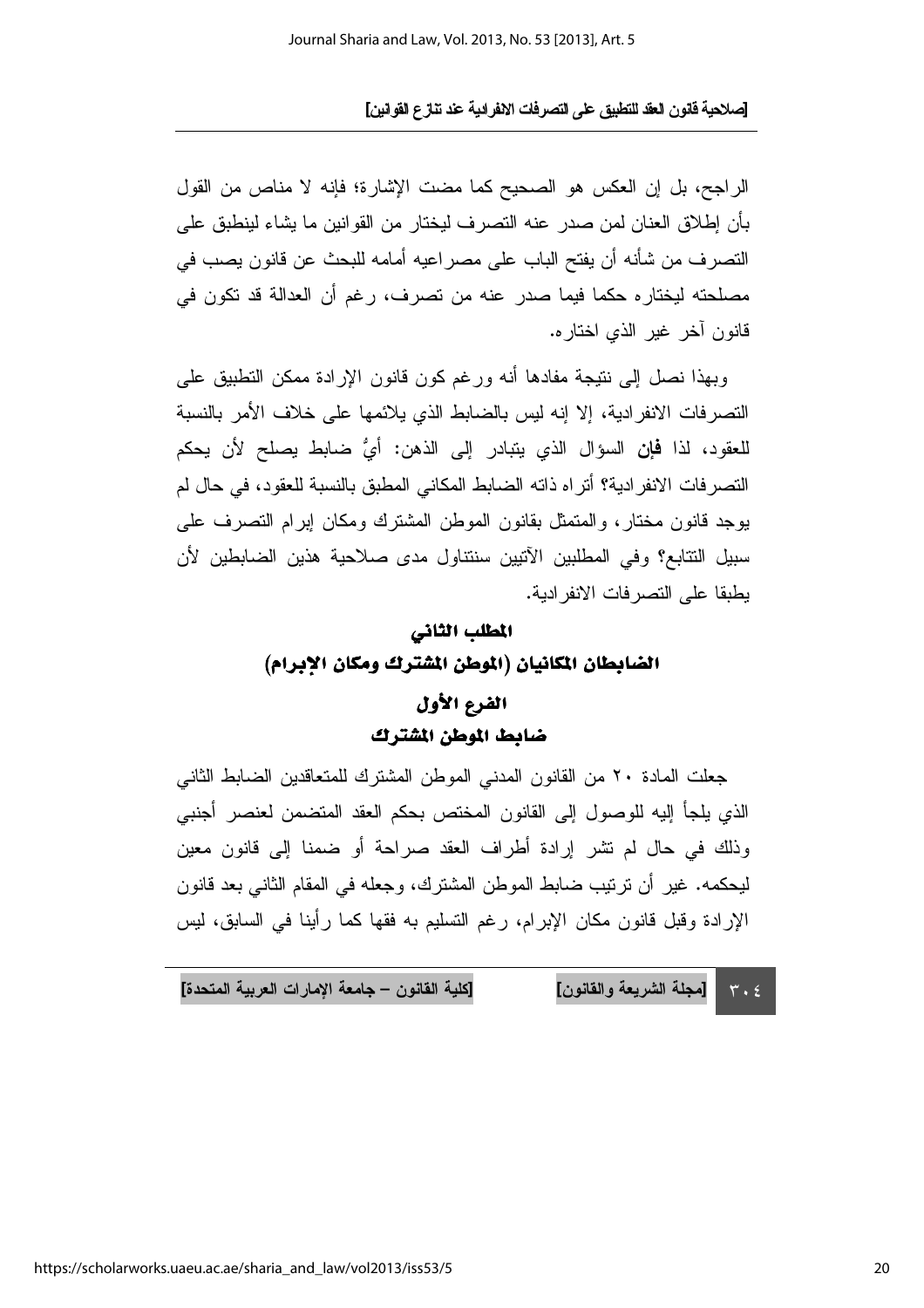محل استقرار في قضاء محكمة التمييز؛ إذ فسرت المحكمة في قرار لها<sup>(٢٨)</sup> نص المادة ٢٠ تفسير ا فريدا بحيث إن الاستثناء الوارد فيها لمصلحة قانون الإرادة لا ينصرف إلا لقانون مكان الإبرام، وبذلك فإن قانون الإرادة لا يقدم إلا على قانون مكان الإبر ام أما قانون الموطن المشترك فإنه مقدم على الاثنين.

و الذي يرجح في نظر نا أن قانون الموطن المشترك للمتعاقدين يقع في المقام الثاني بعد فانون الإرادة، وحجتنا في ذلك أن إعطاء الاختصاص للقانون الموطن المشترك يقوم كما هو معلوم على اعتبار الإرادة المفترضة للمتعاقدين، فإذا كان أطر اف العقد منو طنين في بلد و احد فيفتر ض أنهم قد انفقو ا على الاحتكام إلى قانون ذلك البلد<sup>(٢٩)</sup>. أما إذا قضت إرادة أولئك الأطر<sub>ا</sub>ف فعلا باختيار قانون معين لحكم العقد فإن الإفتر اض بزول و لا بِبقى له محل في مو اجهة ما هو قائم حقيقة.

وقبل أن ندلف إلى موضوع هذا المطلب المتمثل في بيان مناسبة ضابط الموطن لحكم الإر ادة المنفر دة فإن سؤ الا يطر ح نفسه كالآتي: عن أي موطن مشتر ك تتحدث المادة ٢٠؟ من المعلوم أن الموطن بنقسم إلى موطن أصلي وموطن أعمال وموطن قانوني وموطن مختار<sup>(٣٠)</sup>. فأما الموطن الأصلي فهو ذلك المكان الذي يقيم فيه الشخص عادة، ومثل هذا الموطن قد يتعدد، فمن المتصور أن يتردد شخص بين

[السنة السابعة والعشرون] [العدد الثالث والخمسون- صفر ١٤٣٤ يناير ٢٠١٣]  $\mathbf{r} \cdot \mathbf{0}$ 

تمييز حقوق رقم ١٩٨٨/٦٧ منشورات مركز عدالة الإلكتروني www.adaleh.com  $(Y \wedge)$ 

ممدوح عبد الكريم، القانون الدولي الخاص، ١٧٠ (٢٠٠٥).  $(19)$ 

 $(\tau \cdot)$ نشأت الأخرس، شرح قانون أصول المحاكمات المُدنية، ٢٤٢ وما بعدها (٢٠٠٨). مع ملاحظة أنه بوجد اتجاه في الُّفقه برى أن للموطن في القانون الدولي الخاص مفهوُما مختلفا عن مفهوم الموطن في القانون الداخلي، في حين يوجدٌ اتجاه أخر، نحن معه، يدعو إلى وحدانية مفهومُ الموطنّ فيّ العلاّقات الخاصّة الداخليّة والدولية؛ بحيثٌ إن تُحديد الموطنّ في القانون الدوليّ الخاص يتمَّ بإعمال مفهوم الموطن الذي نبناه القانون الداخلي بصدد الحالات ألقانونية الوطنية، انظر تَفْصَيْلُ ذَلِكَ عَكَاشَةٌ عِبْدِ الْعَالَ، نَنازَ عِ القَوانينِ، ٢٤٩ وماَّ بعدها (٢٠٠٤).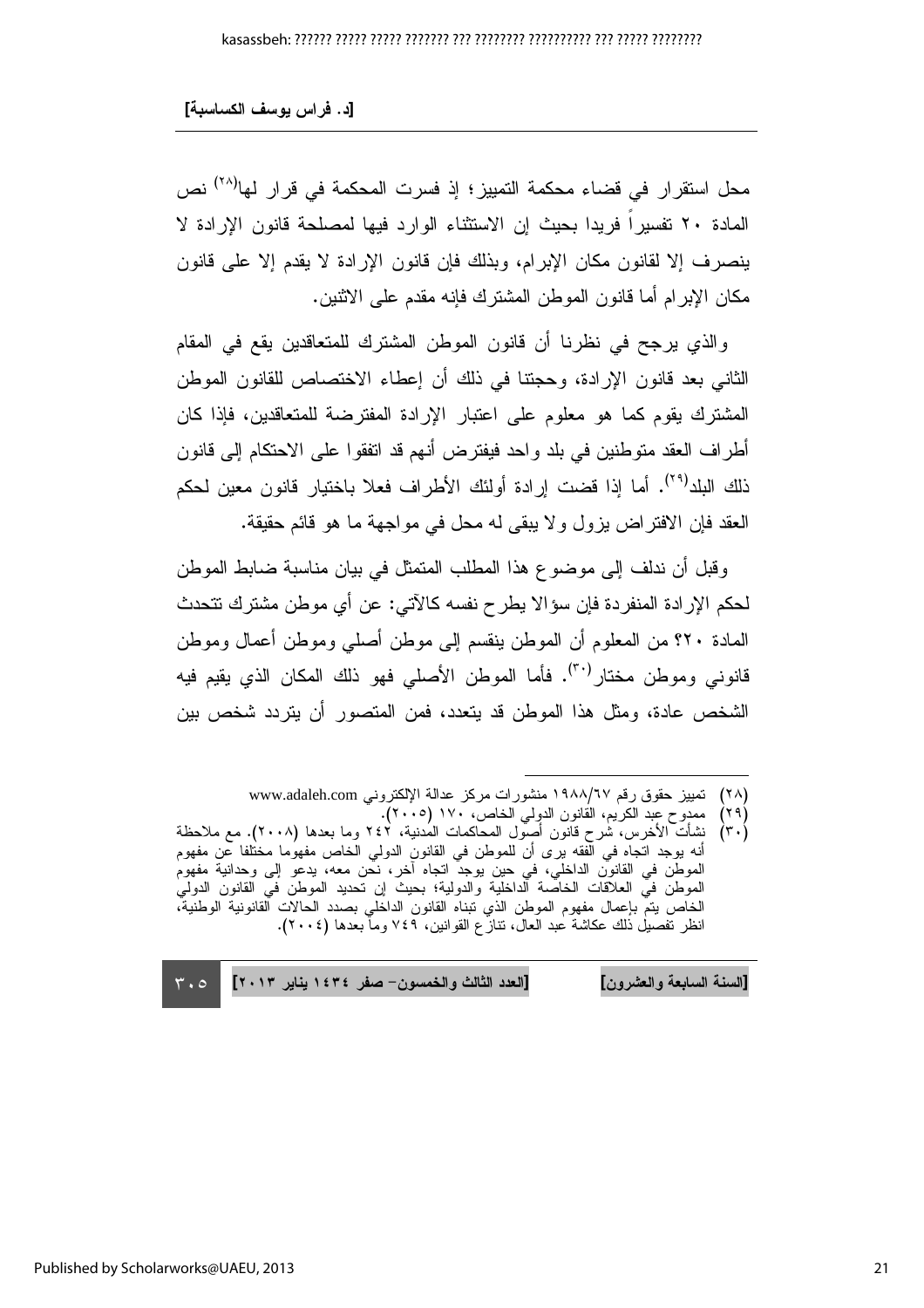عدة أماكن للإقامة فيها، كأن يتزوج رجل امر أتين تقيمان في مكانين مختلفين، وهو يتردد على هذين المكانين، فيقيم في كل واحد منهما ما قدر له أن يقيم، فيكون له موطن في كل منهما<sup>(٣١)</sup>. وأما موطن الأعمال فهو ذلك المكان الذي يمارس فيه الشخص حرفة أو يتعاطى فيه تجارة أو يؤدي فيه وظيفة<sup>(٣٢)</sup>، ويعبر عنه البعض بمحل الإقامة<sup>(٣٣)</sup>. أما الموطن القانوني فهو موطن النائب عن المفقود والغائب والقاصر والمحجور عليه بسبب العقل، كالولمي على عديم الأهلية أو ناقصها<sup>(٣٤)</sup>. وبالنسبة للموطن المختار فهو ذلك الموطن الذي بختار ه الشخص لغابات نتفبذ عمل قانونے وتكون العبر ۃ به بالنسبة لكل ما بتعلق بھذا العمل، كأن بتعاقد شخص علے شراء عقار وبختار مكتب محاميه موطنا له بخصوص عملية الشراء وما قد بنشا عنها من نز اعات، والموطن المختار الا بِثبت إلا كتابة<sup>(٣٥)</sup>. فأى أنواع الموطن المذكورة مقصود بنص المادة ٢٠؟

و جو ابـا عن هذا السوَّ ال، فإن قو اعد القانون الخاصـة بـالتفسير تقضـى بأن المطلق يجر ي علي إطلاقه ما لم يقم الدليل علي التقييد نصباً أو دلالة. ومن ثم، فإنه مهما

- (٣١) جاء في المادة ١٧ من قانون أصول المحاكمات المدنية رقم ٢٤ لسنة ١٩٨٨: "الموطن هو المكان الذي يقيم فيه الشخص عادة… ويجوز أن يكون للشخص في وقت واحد أكثر من موطن أو محل عملٌ وفي أحوال النَّعدد بنساوي الجميع".
- $(\tau \tau)$ جاء في المادة ١٧ من قانون أصول المحاكمات المدنية رِقم ٢٤ لسنة ١٩٨٨: "… ومحل العمل هو المُكان الذي يباشر فيه الشخص تجارة أو حرفة، أو يقوم على إدارة أمواله فيه وبالنسبة للموظف والعامل هو المكان الذي يؤدي فيه عمله عادة…".
	- حسن الهداوي، القانون الدولي الخاص، ٢٤٩، ٢٥٠ (٢٠٠٥).  $(\tau\tau)$
- جاء في المادة ١٨ من قانون أصول المحاكمات المدنية رقم ٢٤ لسنة ١٩٨٨: "موطن القاصر  $(\tau \epsilon)$ والمحجور عليه والمفقود والغائب هو موطن من ينوب عنه قانونا…".
- (٣٥) وهذا ما قضت به المادة ١٩ من قانون أصول المحاكمات المدنية رقم ٢٤ لسنة ١٩٨٨م بقولها: ْآيِجوز اتخاذ موطن مختار لتتفيذ عملّ قانونيّ معين، ويكون الموطن بالنسبة لكل ما يتعلق بهذا العمل، إلا إذا اشترط صراحة قصره على أعمال دون أخرى، ولا يجوز إثبات وجود الموطن المختار إلا بالكتابة".

[كلية القانون – جامعة الإمارات العربية المتحدة] [مجلة الشريعة والقانون]  $\mathbf{r} \cdot \mathbf{t}$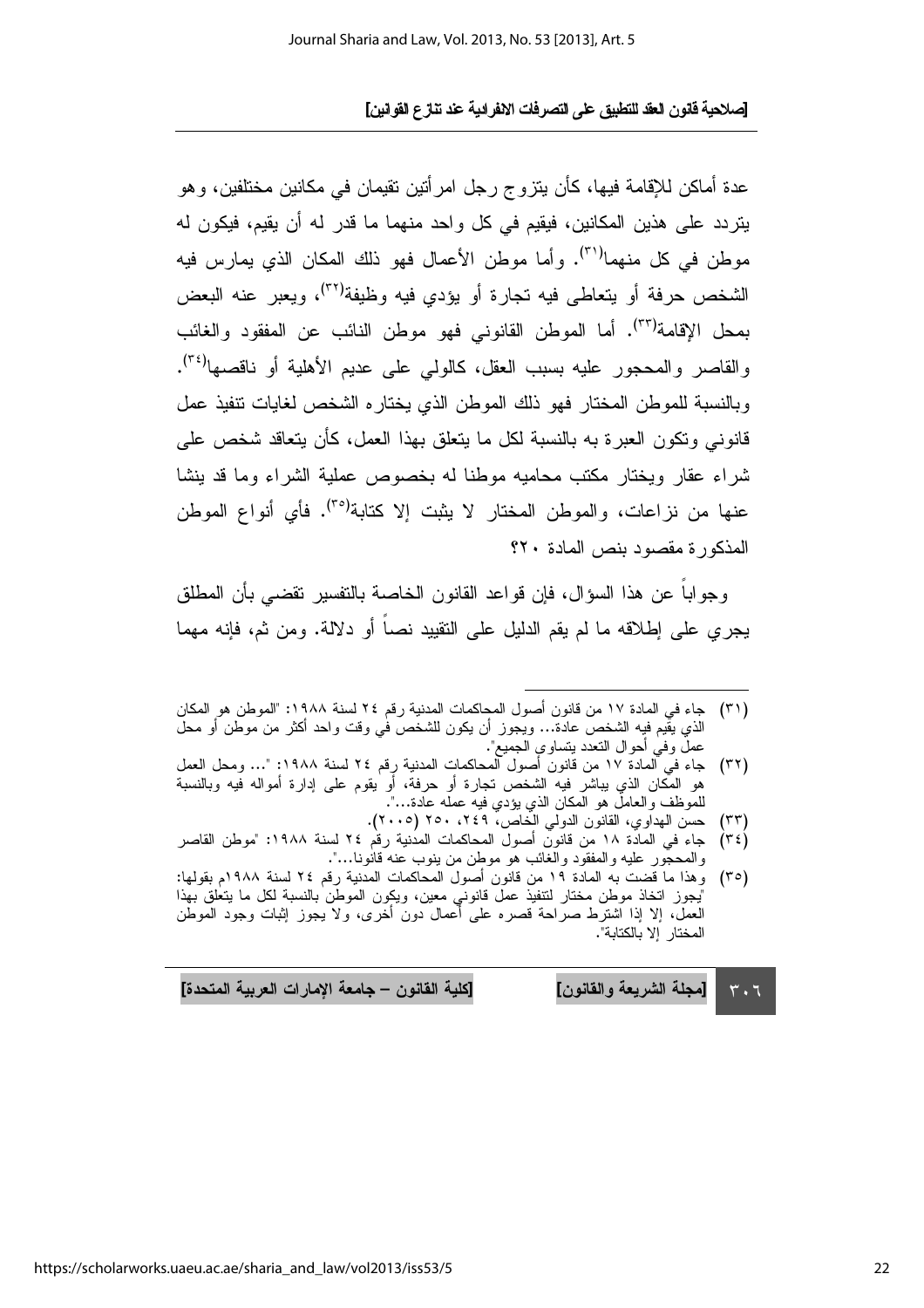يكن الموطن الذي اشترك فيه أطراف العقد فإن ضابط الإسناد المتمثل في الموطن المشترك للمتعاقدين يكون قد تحقق. فلو تعاقد شخص متوطن في الأردن فعليا مع سوري له موطن مختار في الأردن متعلق بهذا العقد كان القانون الأردني هو القانون المختص في حكم هذا العقد باعتباره قانون الموطن المشترك للمتعاقدين، هذا ما لم يختر المتعاقدان قانو ناً آخر لينطبق على العقد.

والآن وقد بينا مفهوم الموطن الوارد في المادة ٢٠ من القانون المدنى فإن السؤال الأهم هو: ما مدى صلاحية ضابط الموطن لحكم التصرفات الانفرادية إعمالا لقاعدة خضوع التصرفات الانفرادية لما تخضع له العقود؟ بخلاف الحال بالنسبة لضابط القانون المختار، فإن إخضاع النصرفات الانفرادية لقانون الموطن لا يلقى اعتز اضبا لدينا، بل لعله يعد أكثر ملاءمة لحكم التصر فات الانفر ادية مقار نة مع العقود. ولا غرو أن تجعله انفاقية روما الأوروبية ١٩٨٠م الخاصة بالقانون واجب النطبيق على الالنزامات العقدية دالنها على محل الأداء المميز في العقد بما يجعله القانون الأوثق صلة بالعقد، الأمر الذي يحتم الأخذ به عند عدم الاتفاق على قانون لحكم العقد<sup>(٣٦)</sup>، فموطن البائع بناء على ذلك هو محل الأداء المميز في عقد البيع، وهو واجب النطبيق ما لم يتفق على خلافه<sup>(٣٧</sup>).

غير أن الإشارة تلزم إلى أنه لا يمكن تطبيق ضابط الموطن المشترك في ميدان التصر فات الانفر ادية، إلا بعد إدخال بعض التحوير ِ عليه؛ إذ لا يوجد طرف آخر في التصرف الانفرادي، بل هو طرف واحد هو الملتزم، فالعبرة إذاً بموطن من

l

(٣٦) انظر المادة ٤ من الاتفاقية.

(٣٧) هشام صادق، نتاز ع القوانين، ٣٥٢ (٢٠٠٧).

[السنة السابعة والعشرون] [العدد الثالث والخمسون– صفر ١٤٣٤ يناير ٢٠١٣] ٣٠٧ السنة السابعة والعشرون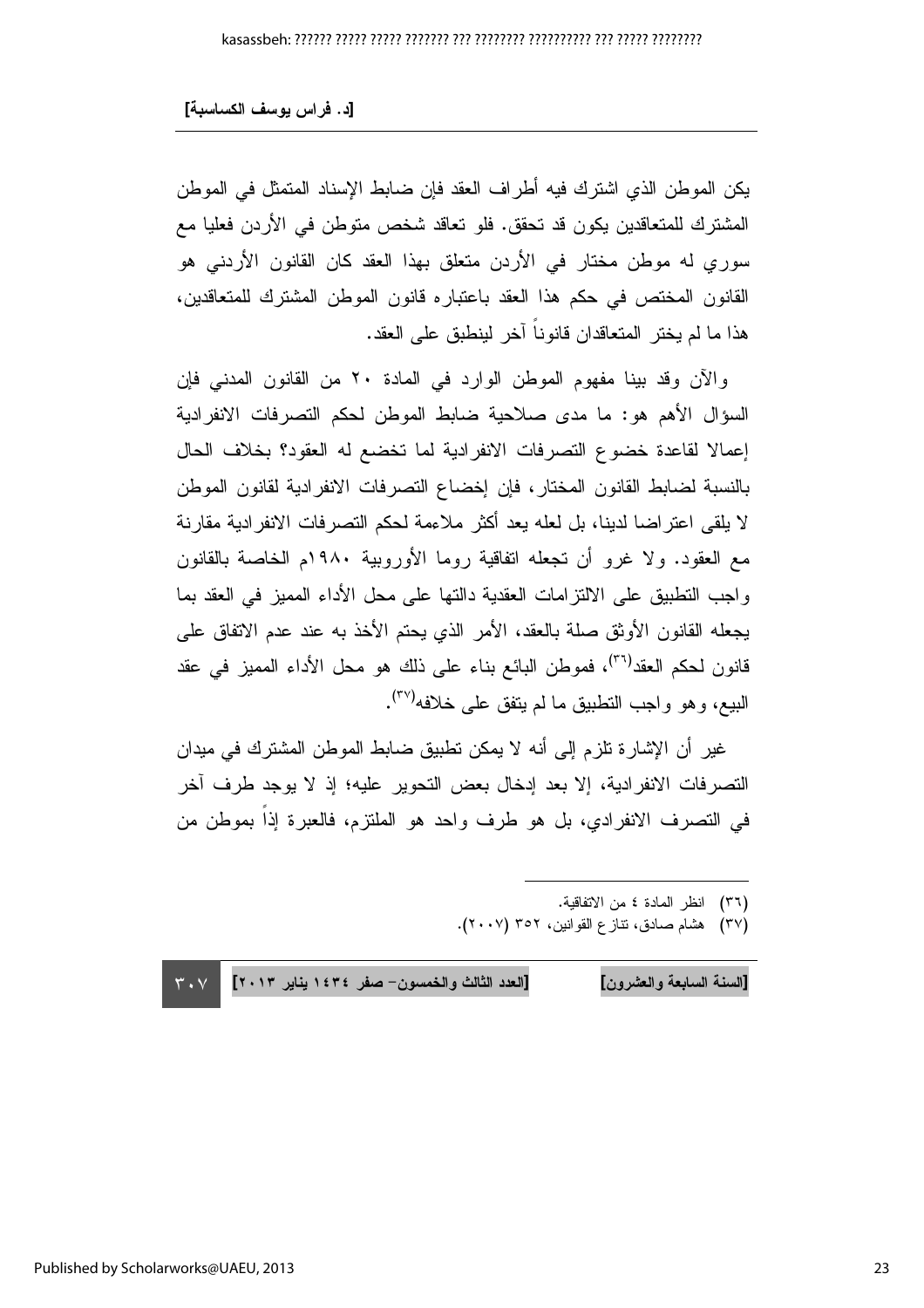صدر عنه التصرف دون سواه.

إلا أن هنالك خشية من ضياع حقوق من وجه إليه النصرف الانفرادي في حالة الأخذ بضابط موطن من صدر عنه التصرف، إذا قام هذا الأخير بتغيير موطنه. فقد يحدث عمليا أن يقوم من وجه وعدا بجائزة إلى الجمهور بتغيير موطنه ليحكم التصرف قانون جديد قد لا يحفظ لمن وجه إليهم الوعد حقوقهم. وفي هذا الصدد نفر ق بين حالتين، الحالة الأولى: إذا جرى تغيير الموطن بحسن نبة، بعد صدور الإعلان أو قبله، فإن هذا التغيير لا مشكلة فيه ونكون العبر ة بالموطن الذي اتخذه الشخص وقت صدور الإعلان؛ لأن التصر ف الانفر ادى باعتبار ه مصدر ا من مصادر الحقوق الشخصبة بتم بمجر د التعبير عن الإر ادة (الإعلان للجمهور في حالة الو عد بجائز ة)، أما ما قد بلحق ذلك من قبول أو إجر اءات فقد سبقٍ أن أشر نا أنها لا نتخل في كيان النصر ف ذاته، بل هي خار جة عنه، وهذا ما يميز التصرف الانفرادي الذي لا يحتاج إلى قبول لقيامه عن العقد الذي يحتاج إلى قبول. الحالة الثانية: إذا كان نغيير الموطن قد تم قبل صدور الإعلان بسوء نية، أي أن من صدر عنه التصرف (الوعد) لم يغير موطنه إلا بغرض التهرب من قانون موطنه الأول؛ فإن هذا يعد غشا نحو القانون، الأمر الذي يوجب الاحتكام إلى قانون الموطن الأول صاحب الاختصاص، وعدم الأخذ بما يقضي به قانون الموطن الجديد الذي تم الوصول إليه عن طريق الغش؛ وذلك استنادا لفكر ة الغش نحو القانون المأخوذ بها في القانون الأردني، رغم أن المشرع لم يخصها بحكم صريح لكنها شاعت فأصبحت من مبادئ القانون الدولي الخاص، والمادة ٢٥ من القانون المدنى توجب الأخذ بمبادئ القانو ن الدو لي الخاص فيما لم ير د بشأنه نص من مسائل نتاز ع القو انين مكانيا<sup>(٣٨)</sup>.

| [كلية القانون — جامعة الإمارات العربية المتحدة] | ٣٠٨ [[مجلة الشريعة والقانون] |  |
|-------------------------------------------------|------------------------------|--|
|-------------------------------------------------|------------------------------|--|

<sup>(</sup>٣٨) انظر غالب الداوودي، القانون الدولي الخاص الأريني، ٢٢٤ (١٩٩٦)، ممدوح عبد الكريم، القانون الدولي الخاص، ٢٠٦ (٢٠٠٥)، عكاشة عبد العال، نتاز ع القوانين،٤٩٢، ٤٩٣ (٢٠٠٤).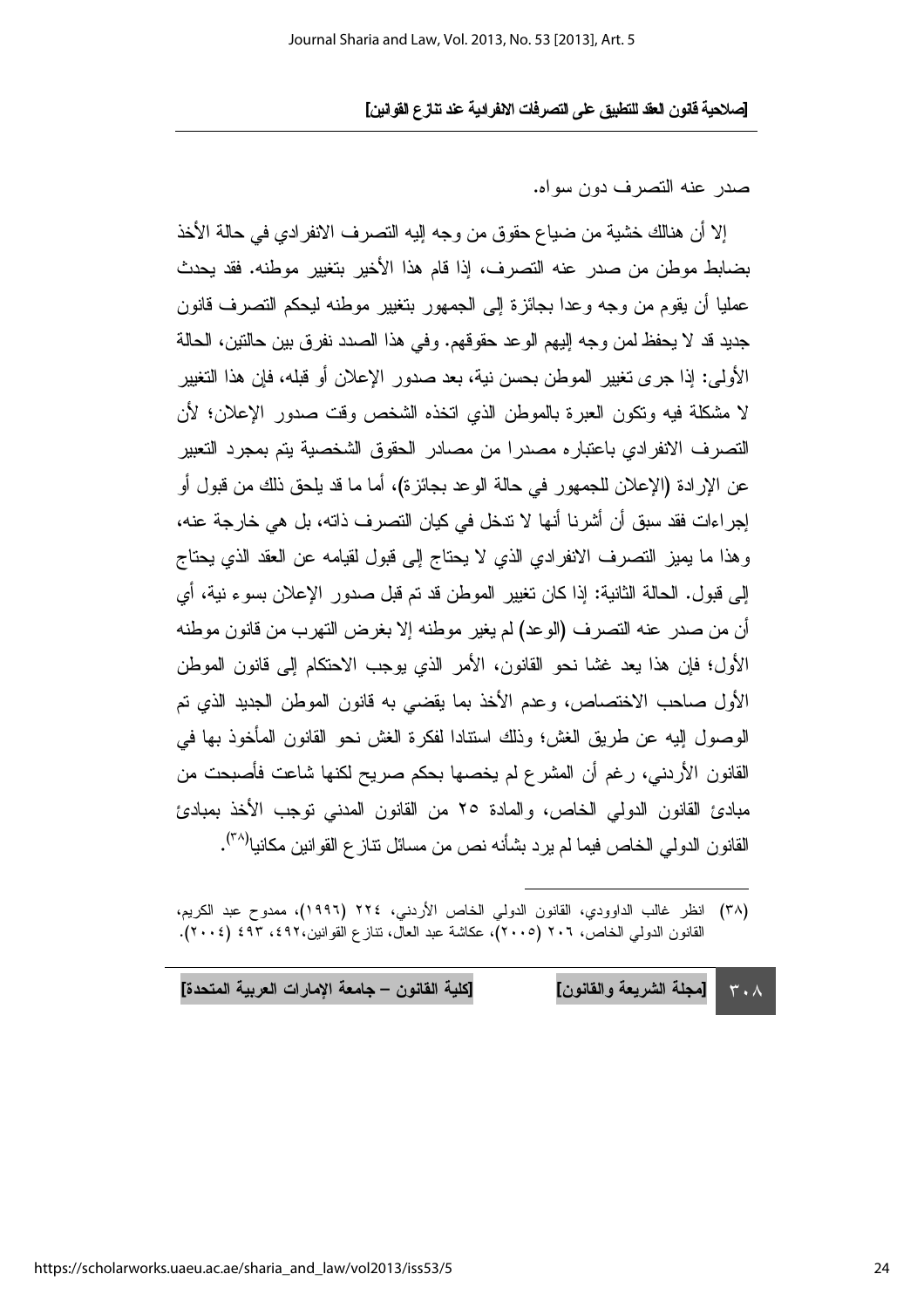### الفرع الثاني ضابط مكان الإبرام

جاء مكان إبرام العقد، بمقتضى المادة ٢٠ من القانون المدنى، في الترتيب الثالث بعد قانون الإرادة وقانون الموطن المشترك للمتعاقدين. فإذا لم يتفق أطراف العقد على قانون ليحكم العقد الذي أبرموه وكانوا غير متحدين موطنا؛ فإن قانون مكان إبرام العقد هو القانون الذي يجب أن يطبقه القاضبي على العقد محل النزاع المعر و ض أمامه. ويقصد بمكان الإبر ام المكان الذي النقي فيه إيجاب الموجب بقبول القابل<sup>(۳۹)</sup>، فإن كان المتعاقدان لا يجمعهما مكان وزمان واحد، كأن يتم التعاقد عن طريق الهاتف أو بتبادل الرسائل أو بالوسائل الإلكترونية، فإن العقد ينعقد في زمان ومكان صدور قبول القابل حتى وإن لم يعلم به الموجب، وذلك وفق ما جاء في المادة ١٠١ من القانون المدنى<sup>(٤٠)</sup>. وفي حال التعاقد عن طريق الوسائل

(٤٠) أخذ القانون الأردنبي بخصوص مكان وزمان انعقاد العقد بين غائبين بنظرية صدور (إعلان) القبول؛ حيث قضت المادة ١٠١ من القانون المدنى بأنه: "إذا كان المتعاقدان لا يضمهما حين العقد مجلس واحد يعتبر العقد قد تم في المكان والزمان اللذين صدر فيهما القبول ما لم يوجد اتفاق أو نص قَانوّني يُقضـّى بغير ذلك"، فَي حين أَخَذْتُ بعض الْقَوانين بِنظَريات أُخْرى، ومٰنَّ ذلك القانونَ<br>المصري الذي أخذ بنظرية العلم بالقبول والقانون الإنجليزي الذي أخذ بنظرية تصدير القبول واتفاقية فينا لعام ١٩٨٠ الخاصة بالبيع الدولي للبضائع التي أخذت بنظرية استلام القبول، للمزيد،<br>وانفاقية فينا لعام ١٩٨٠ الخاصة بالبيع الدولي للبضائع التي أخذت بنظرية استلام القبول، للمزيد، انظر بوسف عبيدات، نظرية نصدير َّالقبول: لماذا هيَّ الأَكْثر ملاءمة لنحديد زمان ومكان انعقاد العقد في التعاقد بين غائبين، دراسة لنص المادة ٠١٦ من القانون المدنى الأردني، مجلة أبحاث البرموكَ، العدد الثالث، المجلد الثالث والعشرون، ١١٠٧–١١١٠ (٢٠٠٧م. وقدَّ استند القانون الأردنـى في موقفه هذا إلى المذهب الحنفي، وشذ بذلك عن السائد في فقه القانون المدنـى الـحديث، ولقى بسَّببٌ هذا الموقف نقدا من قبل بعضٌ شراح القانون الأردنـي، انظر يوسف عبيدات، نظرية تصدَّيرِ القبول: لماذا هي الأكثر ملاءمة لتحديد زَّمانٍ ومكانٍ انعقَّاد العقد في التعاقد بين غائبين، دراسة لنصّ المادة ٢٠١ من القانون المدني الأردني، مُحلّة أبحاث اليرموك، العدد الثالث، المجلد<br>"دراسة لنصّ المادة ٢٠١ من القانون المدني الأردني، مُحلّة أبحاث اليرموك، العدد الثالث، المجلد الثالث والعشرون، ١١٠١–١١٢٦ (٢٠٠٧)، مُنذر الفضل، النظرية العامة للالتزامات،  $(1990) 171.179$ 

[العدد الثالث والخمسون- صفر ١٤٣٤ يناير ٢٠١٣] [السنة السابعة و العشر ون]

 $r.9$ 

<sup>(</sup>٣٩) وفي حال كان العقد مكتوبا عد مكان توقيع العقد هو مكان انعقاده، انظر تمييز حقوق رقم ٢٠٠٣/٨٣٩ منشورات مركز عدالة الإلكتروني www.adaleh.com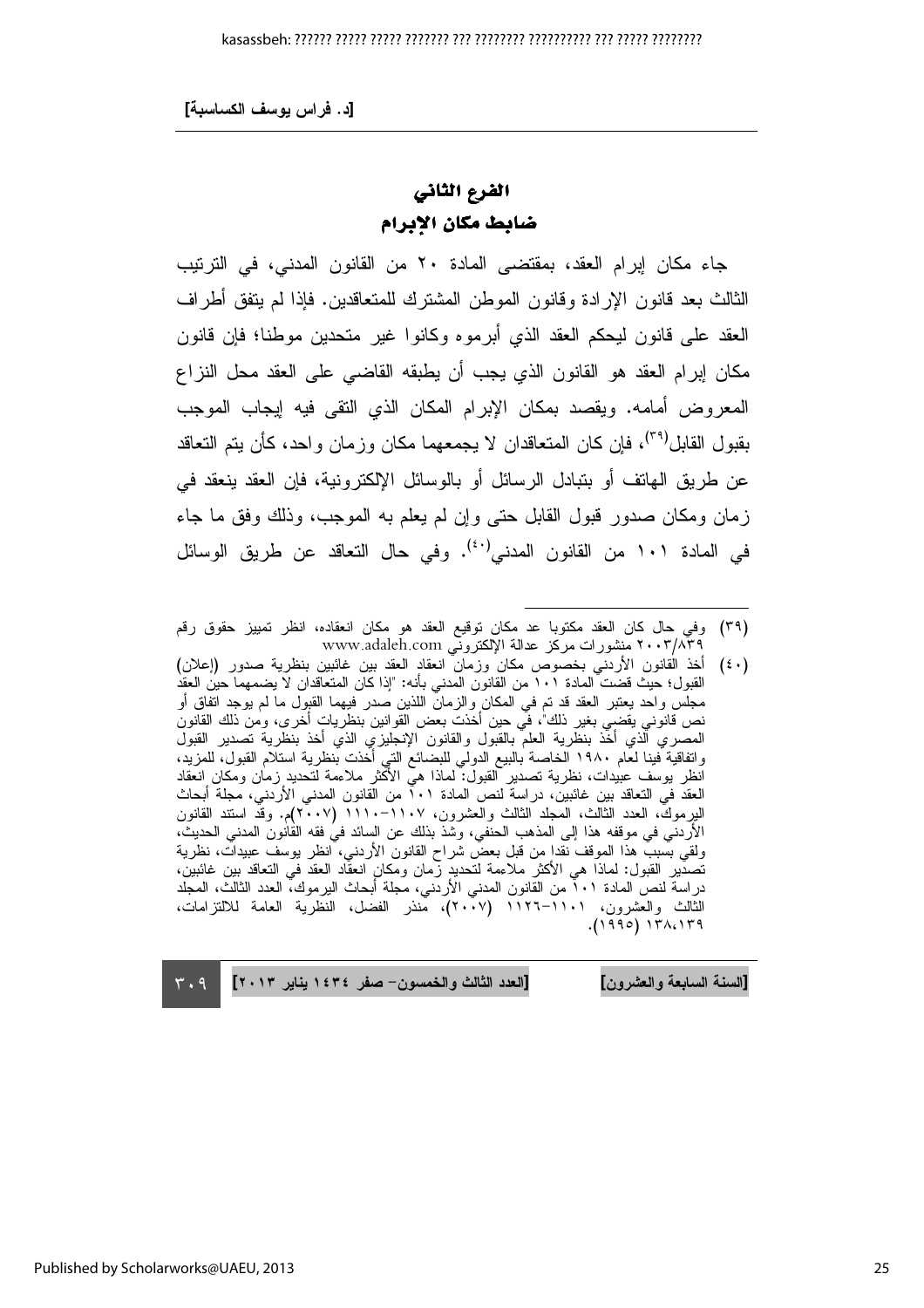الإلكترونية (العقد الإلكتروني) فقد جعلت المادة ١٨ من قانون المعاملات الإلكترونية رقم ٨٥ لسنة ٢٠٠١ العبرة لا لمكان صدور القبول فعليا، بل لمقر عمل القابل الذي يعتد به كمكان صدور للقبول بغض النظر عن مكان صدور القبول الفعلي، فإن لم يوجد نكون العبر ة لمكان إقامة القابل ما لم يتفق الطرفان على غير ذلك، و في حال كان للقابل أكثر من مقر عمل نكون العبر ة للمقر الأقر ب صلة بالمعاملة فبعتبر مكانا لصدور القبول، فإن تعذر الترجيح وجب الأخذ بمقر العمل الرئيس كمكان لصدور القبول.

وبعزز التاريخ من صلاحية قانون مكان الإبرام لحكم التصرفات المتضمنة لعنصر أجنبي. فلو عدنا إلى الوراء إلى ما قبل عهد ديمو لان (Dumoulin)<sup>(٤١)</sup>، إلى مدر سة الحو اشي الإيطالية تحديداً، لوجدنا أن العقود الدولية كانت تحكم بقانون مكان ابرامها<sup>(٤٢)</sup>. ويجد إعطاء الاختصاص لقانون مكان الإبرام –في ذلك العصر– مبرره فيما أشار إليه كورنيوس (Curtous) من أن مكان إبرام العقد هو المكان الذي انصر فت إليه إر ادة المتعاقدين الضمنية لحكم العقد المبر م بينهما<sup>(٤٣)</sup>.

- (٤٢) حَسَنَ الْمُدَاوِي، الْقَانُونَ الدُولِي الْخَاص، ٣٧ (٢٠٠٥).
- (٤٣) هشام صادق، نتازع القوانين، ٣٣١ (٢٠٠٧)، فؤاد رياض وآخرون، نتازع القوانين من حيث المكان و أحكام فضبه في القانون اليمني، ٣٤٧ (١٩٨٩).

[كلية القانون – جامعة الإمارات العربية المتحدة] [مجلة الشريعة والقانون]  $\mathbf{r} \setminus \mathbf{r}$ 

<sup>(</sup>٤١) محام فرنسي بنسب إليه القول بخضوع العقد لقانون الإرادة، فقد استفتى الزوجان "دى جانى" هذا المحامي بشأن جواز إخضاع نظام زوَّجبنهما المالي للأعراف المطبقة في موطن زوَّجبنهماً وقت زواجهماً فأجابهماً بجوًاز ذلك على اعتبار أن النظام المالي للزوجية هو من طائفة العقود ولا<br>بِنسَي للأموال. وقد استند ديمولان في إخضاعه العقود لقانون موطن الزوجية وقت الزواج على أساسٌ أنه القانون الذي ذهبت الإرادةٌ الْضمنية للزوجين إلى نطبيقه. فإذا كان العقد بخضعٌ –فيَّ زمان ديمو لان– لقانون مكان الإبرام باعتباره القانون الذي اتفق المتعاقدان ضمنا على اختياره فإنه بِكُونَ لَهِماً، بِحِسبِ دَبِمَو لانَّ، أَنْ بِخْتَارِ ا قَانُون مكانَّ آخِرٌ لَحِكْمِ ذَلِكَ العقْد وقد مكنت هذه الفتوى الزوجين من إخضاع العقد للقانون الذي انصرفت إليه إرادناهما وهو قانون موطن الزوجية وقت الزواج وتجنباً بذلك الأعراف السائدة في المقاطعات المختلفة التي نواجدت بها أموالهما، فؤاد رياضٌ وأخرون، نتازع القوانين من حيثٌ المكان وأحكام فضه فيَّ القانون اليمنى، ٢٤٧، ٣٤٨  $.(\lambda 9 \lambda 9)$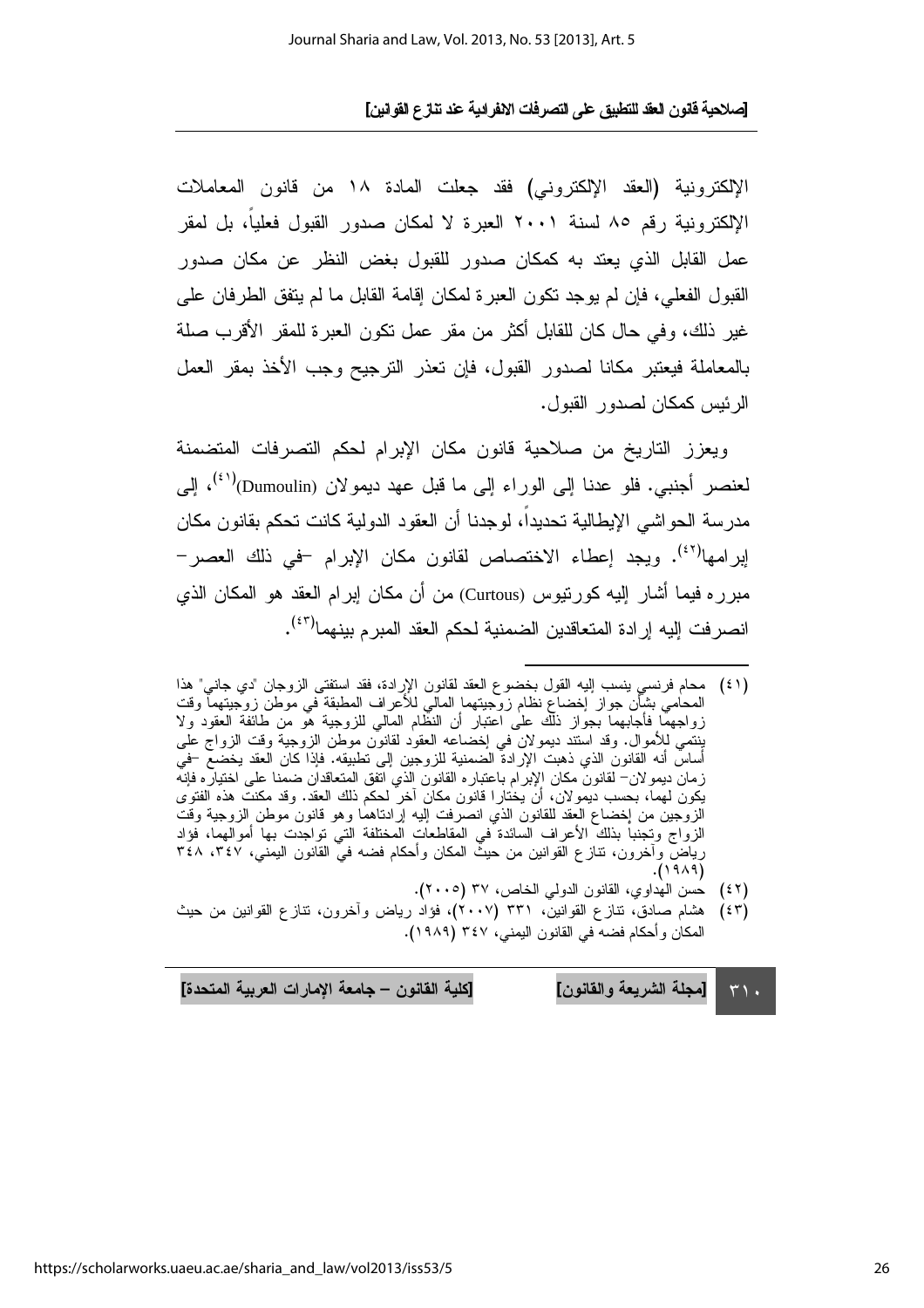وبتطبيق مبدأ خضوع التصرفات الانفرادية لما تخضع له العقود؛ فإن قانون مكان الإبرام يكون واجب التطبيق على الإرادة المنفردة إذا دخلها عنصر أجنبي وفق الترتيب المعين في المادة ١/٢٠ من القانون المدنى، وهذا يستدعى التعرف إلى مكان الإبرام في التصرف الانفرادي. إن إبرام العقد يكون بتمامه أي بتلاقي الإيجاب والقبول المنطابقين، ومن هذا الوقت يصير كلا المتعاقدين أو أحدهما (في حال العقد الملزم لجانب واحد) ملزما بما النزم به، أما التصرف الانفرادي فيكون ملزما لمن صدر عنه من وقت تعبيره عن إرادته بغض النظر عما إذا كان التصرف يحتاج إلى قبول أو إجراء لاحق، كما سبق القول. ففي حالة الوعد بجائزة فإن الواعد بصبح ملزما بما وعد بمجرد إعلانه عن إرادته، واستوفى هذا الإعلان شروط الوعد بجائزة المنصوص عليها قانونا. فإذا صدر إعلان موجه إلى الجمهور يتضمن إرادة باتة عن جائزة يفرضها المعلن لمن يقوم بعمل معين صار الأخير ملزما بالجائزة في مواجهة من ينجز ذلك العمل. وبتطبيق هذا، فإن قام شخص بتسليم ورقة مكتوبة نتضمن إعلانا عن جائزة لمن بقوم بعمل معين إلى محاميه ليتولى المحامى صياغته بلغة قانونية سليمة، أو إلى وكيله لينشره عبر وسيلة من وسائل النشر؛ فإن مثل هذا النعبير عن الإرادة لا يعتبر وعدا بجائزة حتى وإن علم بعض الأفراد بمضمون الإعلان ما لم تجر إذاعته إلى الجمهور، فمن هذه اللحظة فقط نكون أمام وعد بجائزة ملزم لصاحبه، ومن وقت النشر وفي مكان الصحيفة أو الإذاعة يكون الوعد قد تم. وفي أغلب الأحوال يندمج مكان الإبرام بالموطن؛ إذ عادة ما يصدر التصرف الانفرادي في موطن من صدر عنه، لكن ذلك لا يمنع من أن بصدر ً في مكان آخر ً كما في حال اختلاف موطن من صدر عنه الوعد بجائز ة عن مكان الصحيفة أو الإذاعة أو الفضائية التي أعلن فيها الو عد.

[العدد الثالث والخمسون- صفر ١٤٣٤ يناير ٢٠١٣] [السنة السابعة والعشرون]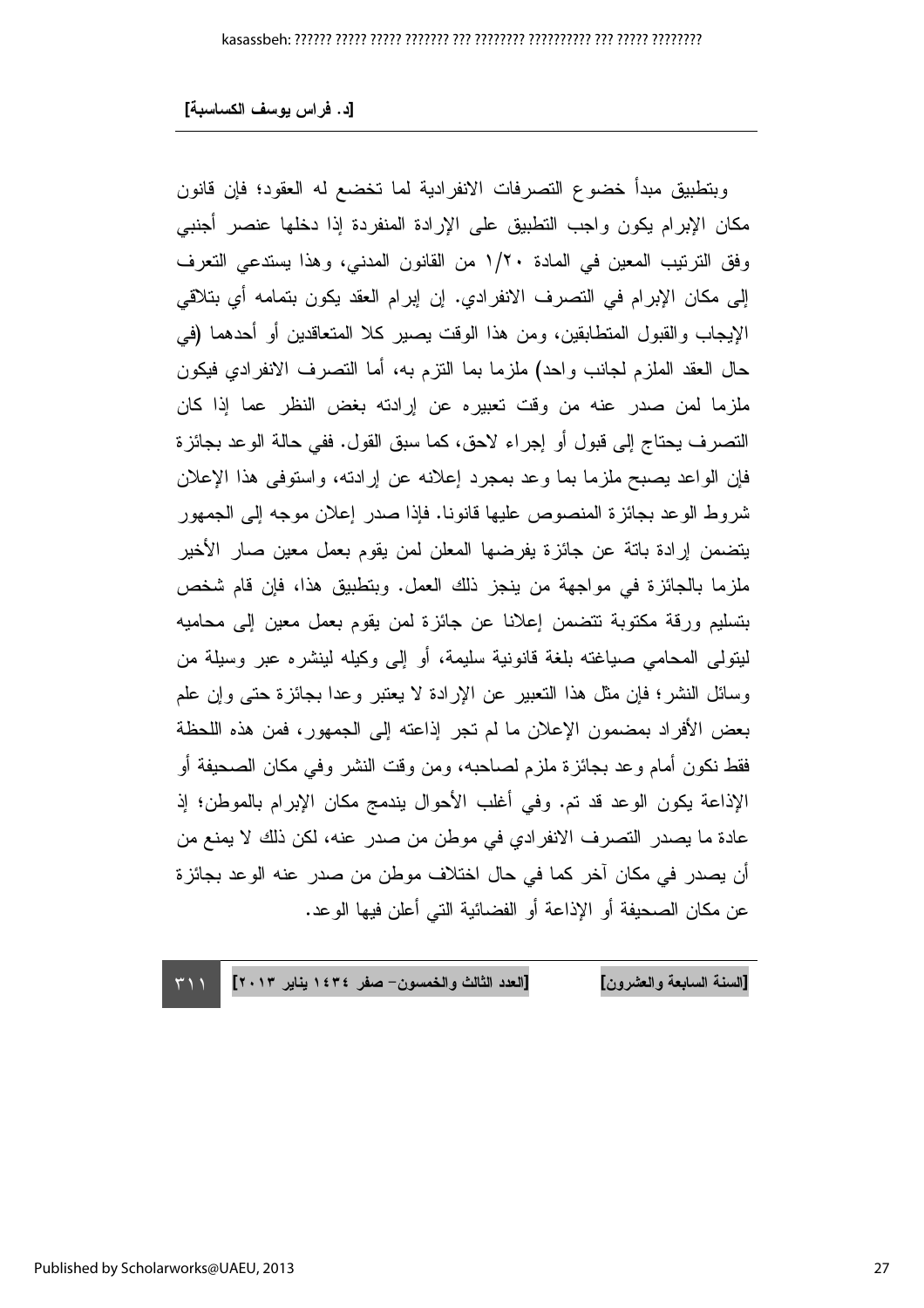أما إذا جرى التعبير ٍ عن الإرادة المنفردة بوسائل الكترونية فإن ذات الحكم الوارد في المادة ١٨ المذكور سالفا يسري في هذه الحالة، بمعنى، أن مقر عمل من صدرت عنه الإرادة المنفردة يعتبر هو مكان الإبرام في هذه الحالة، فإن لم يوجد له مقر عمل فمكان إقامته، فإن كان له أكثر من مقر عمل وجب الاعتداد بالمقر الأقرب صلة بالتصرف الانفر ادى، فإن تعذر الترجيح اعتبر مقر العمل الرئيس هو مكان الابر ام.

وهكذا، فإن ضابط مكان الإبرام بصلح بلا شك لحكم التصرفات الانفرادية وذلك من جهة إمكانية التطبيق ومن جهة الملاءمة، مع أن ملاءمته لحكم هذه التصرفات تعترضها عقبتان:

الأولى: تغيير الشخص للمكان المفترض أن يصدر فيه التصرف قبل أن يصدر عنه التصرف رغبة منه في التهرب من أحكام قانون هذا المكان. إن مثل هذا التغيير قد يقع عملاً لكن علاجه يكمن في فكرة الغش نحو القانون التي سبقت الإشارة إليها، والتي نفضي إلى إحباط الغاية التي رمي إليها من صدر عنه التصرف عند اختياره لمكان آخر ليصدر فيه التصرف رغبة في التهرب من أحكام القانون الذي كان من المفروض صدوره فيه، حيث بترتب على ثبوت الغش عدم الأخذ بقانون مكان التصرف الجديد وإعمال القانون المراد التهرب من أحكامه.

العقبة الثانية: هي الأهم، ونتمثَّل بحجب ضابط الموطن في التصرفات الانفرادية لضبابط مكان الإبرام. فإذا سلمنا بأن ما ينطبق على العقود من حيث القانون المختص ينطبق على التصرفات الانفرادية، تكون ضوابط الإسناد بترتيبها في العقود هي ذاتها واجبة الإعمال بشأن التصرفات الانفر ادية باستثناء ضابط الإرادة

[كلية القانون – جامعة الإمارات العربية المتحدة] [مجلة الشريعة والقانون]  $515$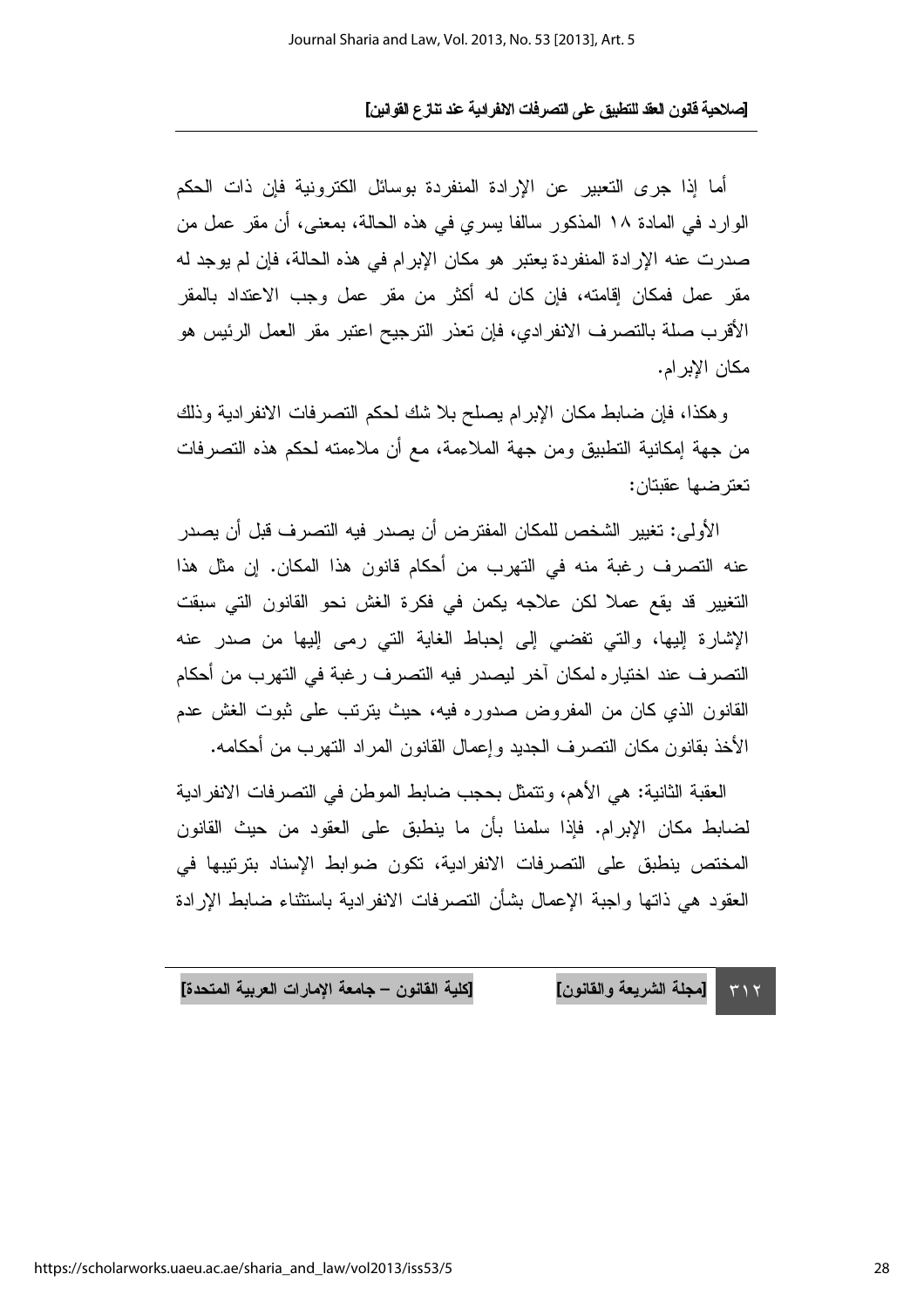الذي رأينا استبعاده حيث بَانَ عواره كون الأخذ به يُلحق الإجحاف بحقوق المستفيدين من الإر ادة المنفر دة. وقد ر أينا عند در استنا لضبابط الموطن المشتر ك أن الأخذ به لا يستقيم في ميدان التصرفات الانفرادية، إلا إذا اعتبرنا أن المقصود به موطن من صدر عنه النصرف وذلك للحجة التي أوردناها في حينه. وبناءً على ذلك؛ فإن هذا الضابط يتميز بشأن التصر فات الانفر ادية بميز ة تجعله يختلف عنه في حالة العقود، وهي أنه متحقق على الأغلب في حالة التصرفات الانفرادية؛ لأنه موطن من صدر عنه التصرف فهو موطن شخص واحد، والأشخاص سواء أكانوا طبيعيين أم معنويين لهم مواطن يتخذونها، ويندر أن نجد من بينهم من لا يتخذ موطنًا، أما في حالة العقود فإن ضابط الموطن يتعلَّق بأطراف العقد جميعًا الذين يجب أن يتحدوا موطنا، فإن اختلفت مواطنهم لم يكن هنالك مجال للأخذ بهذا الضابط. وهكذا؛ فإن فرصة تحقق ضابط الموطن نبدو ضئيلة في حالة العقود بما يسمح بالانتقال إلى ضابط مكان الإبرام. أما في حالة التصرفات الانفرادية فلأن ضابط الموطن يقع في المرتبة الثانية، أي قبل ضابط مكان الإبرام، وأنه لا يمكن الانتقال من ضابط الموطن إلى ضابط مكان الإبرام إلا في غياب ضابط الموطن؛ و لأن هذا غير متحقق إلا في حالة نادرة أشد الندرة؛ حيث يدأب شخص على النتقل من مكان لآخر دون أن بكتب له استقرار ً في مكان ما لحظة صدور التصر ف من قبله<sup>(٤٤)</sup>؛ فإن مؤدى ذلك كله أن بحجب ضابط الموطن ضابط مكان الإبرام في الأغلب من الحالات.

[العدد الثالث والخمسون- صفر ١٤٣٤ يناير ٢٠١٣] [السنة السابعة والعشرون]  $\tau \wedge \tau$ 

<sup>(</sup>٤٤) فكما أن الموطن قد يتعدد فإنه قد لا يوجد. فقد لا يتخذ بعض الأشخاص، ونقصد الأشخاص الطبيعيين بالطبع، موطنا لهم، وذلك نظرًا لتتقلهم الدائم بين أماكن وبلدان مختلفة، ومثال ذلك في وقتنا الراهن الغجر والبدو غير المتوطنين.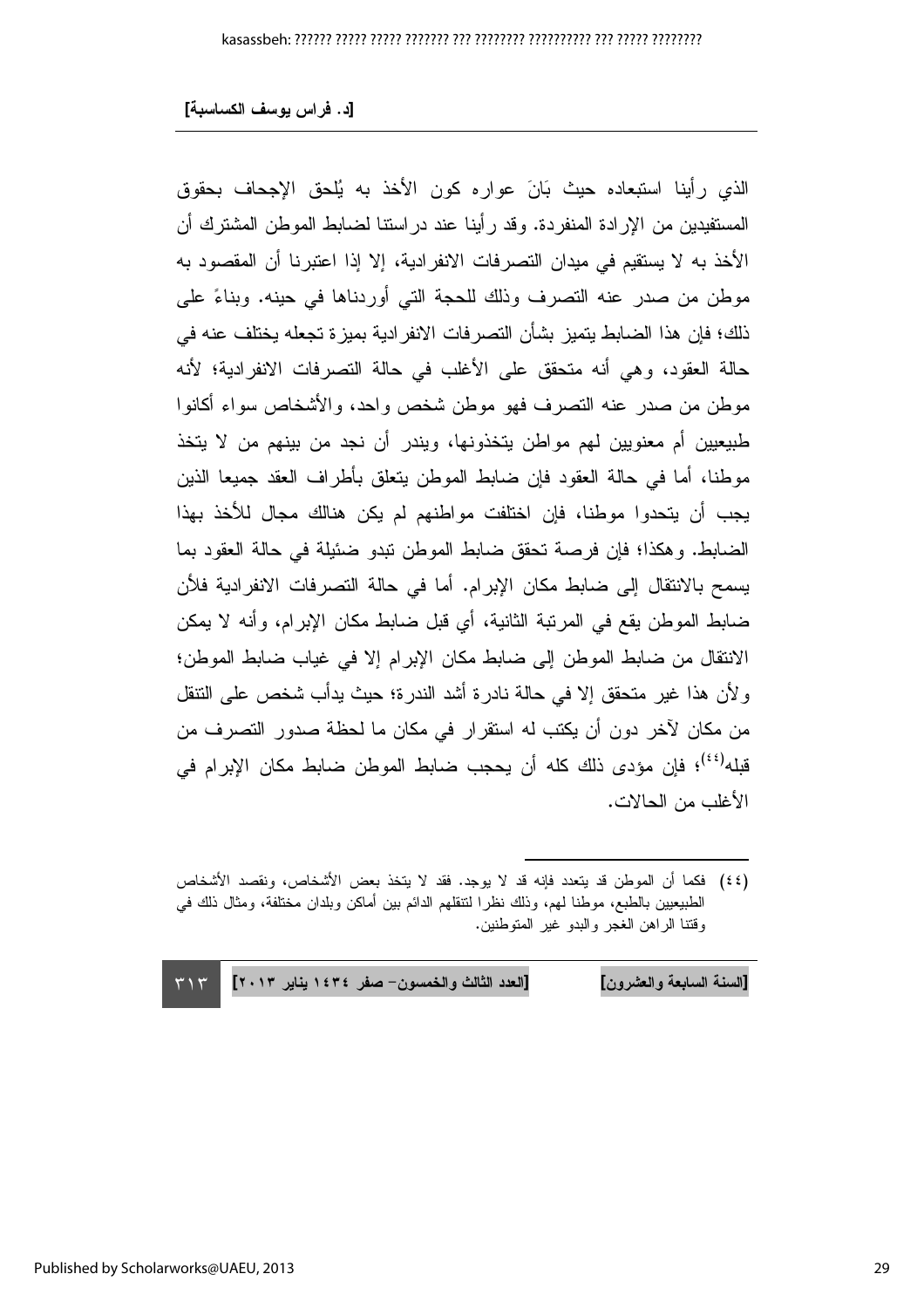إن صعوبة، إن لم تكن استحالة، الأخذ بضابط مكان الإبرام بوجود ضابط الموطن في التصرفات الانفرادية تحتم التخلي عن أحدهما والتمسك بالأصلح منهما، أو إيجاد حل يمكن من خلاله الأخذ بالضابطين معا دون الاصطدام بعقبة حتمية حجب أحد الضابطين للآخر ، وهذا يستوجب ترجيح أحد الضابطين على الآخر ، أو البحث عن مقاربة تسمح بالأخذ بالضابطين معا وفق ترتيب معين، وهو ما سنتولاه في المبحث القادم.

### المبحث الثاني تطوير قانون العقد ليحكم الارادة المنفردة

بان لنا في المبحث السابق أن قانون العقد بضو ابطه الثلاثة يصلح للتطبيق على الإرادة المنفردة إذا ما تم إدخال بعض التحوير عليه بما يتناسب مع التصرفات الانفر ادية القائمة على إرادة واحدة، هذا من جهة الإمكانية. أما من جهة الملاءمة فقد بدا جليا أن ضبابط الإرادة في قانون العقد لا يلائم الإرادة المنفردة بخلاف الضابطين المكانيين المتمثلين بضابطي الموطن ومكان الإبرام، إلا أن الأخذ بهذين الضباطين على الترتيب المنصوص عليه في العقود غير ملائم بشأن التصرفات الانفر ادية لاختلاف صفة الموطن في العقود عنها في التصر فات الانفر ادية. ففي حين أن ضبابط موطن المتعاقدين غير متحقق في أغلب الأحيان في حالة العقود؛ لأن المتعاقدين قد لا يجمعهما موطن واحد، الأمر الذي يسمح بالانتقال في كثير من الحالات إلى الضابط الذي يليه وهو ضابط مكان الإبرام؛ فإنه متحقق في الغالبية الساحقة من الحالات في التصرفات الانفرادية؛ لأن العبرة بموطن من صدر عنه التصرف وحده، أي أنه موطن شخص واحد متحقق الوجود إلا فيما ندر. وبناء عليه؛ فإن ضابط مكان الإبر ام (مكان صدور النصر ف في النصر فات الانفر ادية) لا

[كلية القانون – جامعة الإمارات العربية المتحدة] [مجلة الشريعة والقانون]

 $T \geq$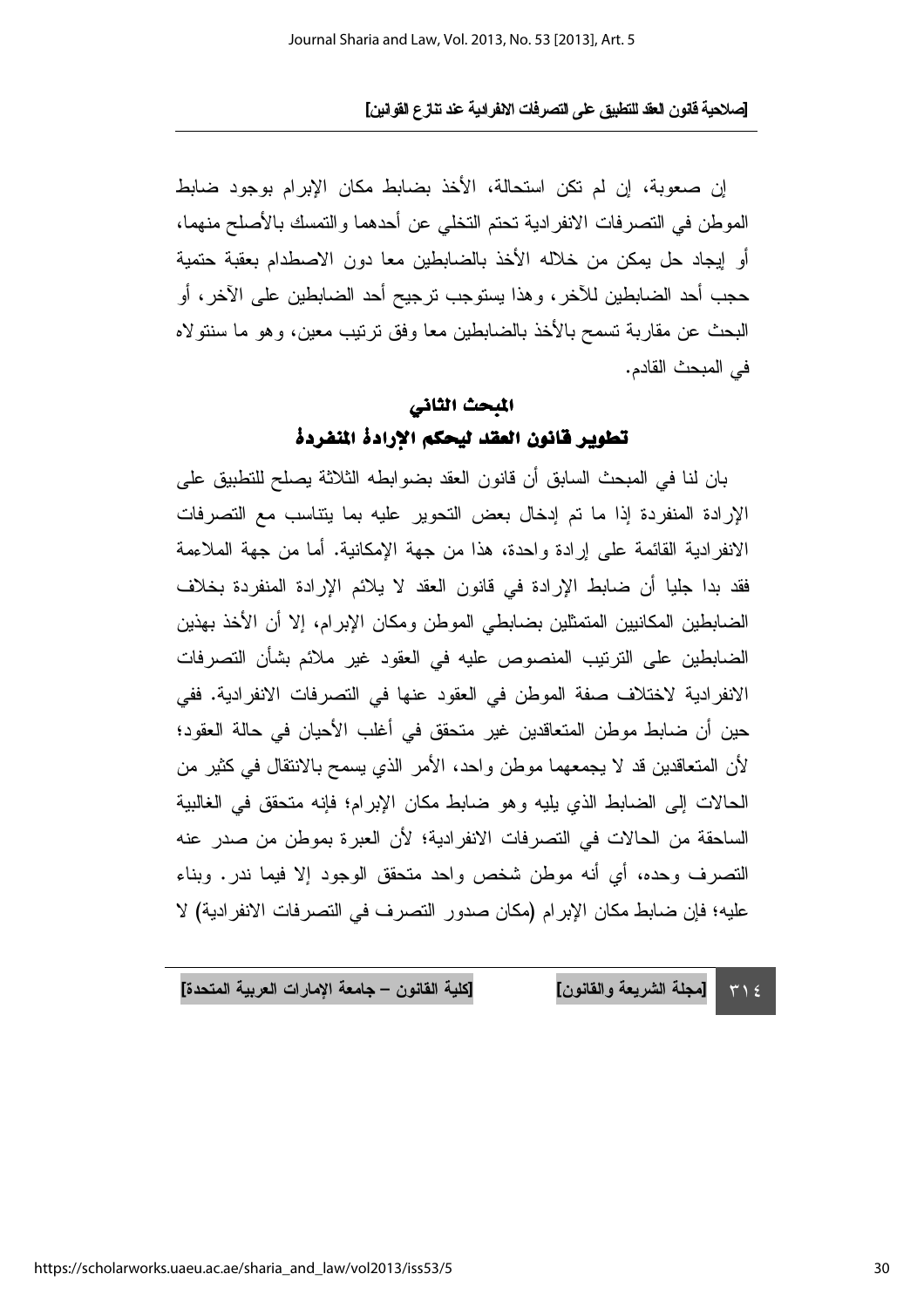[د. فراس يوسف الكساسبة]

لزوم له بالنسبة للتصرفات الانفرادية في ظل الترتيب الراهن، إلا لتغطية الحالة التي ينعدم فيها الموطن، وهي حالة نادرة الحصول.

وفي المقابل؛ فإن الأخذ بضابط مكان الإبرام يؤدي إلى أن نؤول الأمور إلى الأخذ بضابط واحد هو ضابط مكان الإبرام المتحقق دائماً، إلا في الحالات التي يمتنع الأخذ بالقانون المختص بموجبه لعلة ما مثل مخالفته للنظام العام.

و أمام هذا كله؛ فإنه أيّاً ما كان الضابط الذي سيؤخذ به من هذين الضابطين فإنه سيؤدي إلى حجب الضابط الآخر إلا استثناء، ومن هنا، وجبت المفاضلة بين هذين الضابطين للأخذ بالأكثر ملاءمة منهما وليترك الأخر كضابط احتياطي، وهذا ما سنتناوله في المطلب الأول. أما المطلب الثاني فسنخصصه للبحث في صلاحية ضوابط أخرى للتطبيق على التصرفات الانفرادية عسى أن تعوض عن ضابط الإر ادة الذي مضت الإشارة إلى عدم صلاحيته لحكم الإرادة المنفردة.

### المطلب الأول الفاضلة بين قانون الموطن الشترك وقانون مكان الابرام

عند المفاضلة بين ضابطي الموطن ومكان الإبرام نجد أن لكل من الضابطين المذكورين حسناته وعيوبه مع أفضلية لضابط مكان الإبرام، وهذا سيكون له أثره في الحل الذي نقترحه، والذي سنورده بعد الموازنة بين الضابطين.

وباستعر اض حسنات ضابط الموطن، نجد أنه يمتاز على ضابط مكان الإبرام بسهولة نتفيذ الأحكام الصادرة وفقا للقانون المختص بمقتضاه. ففي حالة الوعد بجائز ة، مثلاً، وعندما بصدر حكم لمصلحة أحد الجمهور ً ممن وجه الوعد بجائز ة

[العدد الثالث والخمسون- صفر ١٤٣٤ يناير ٢٠١٣] [السنة السابعة والعشرون]  $500$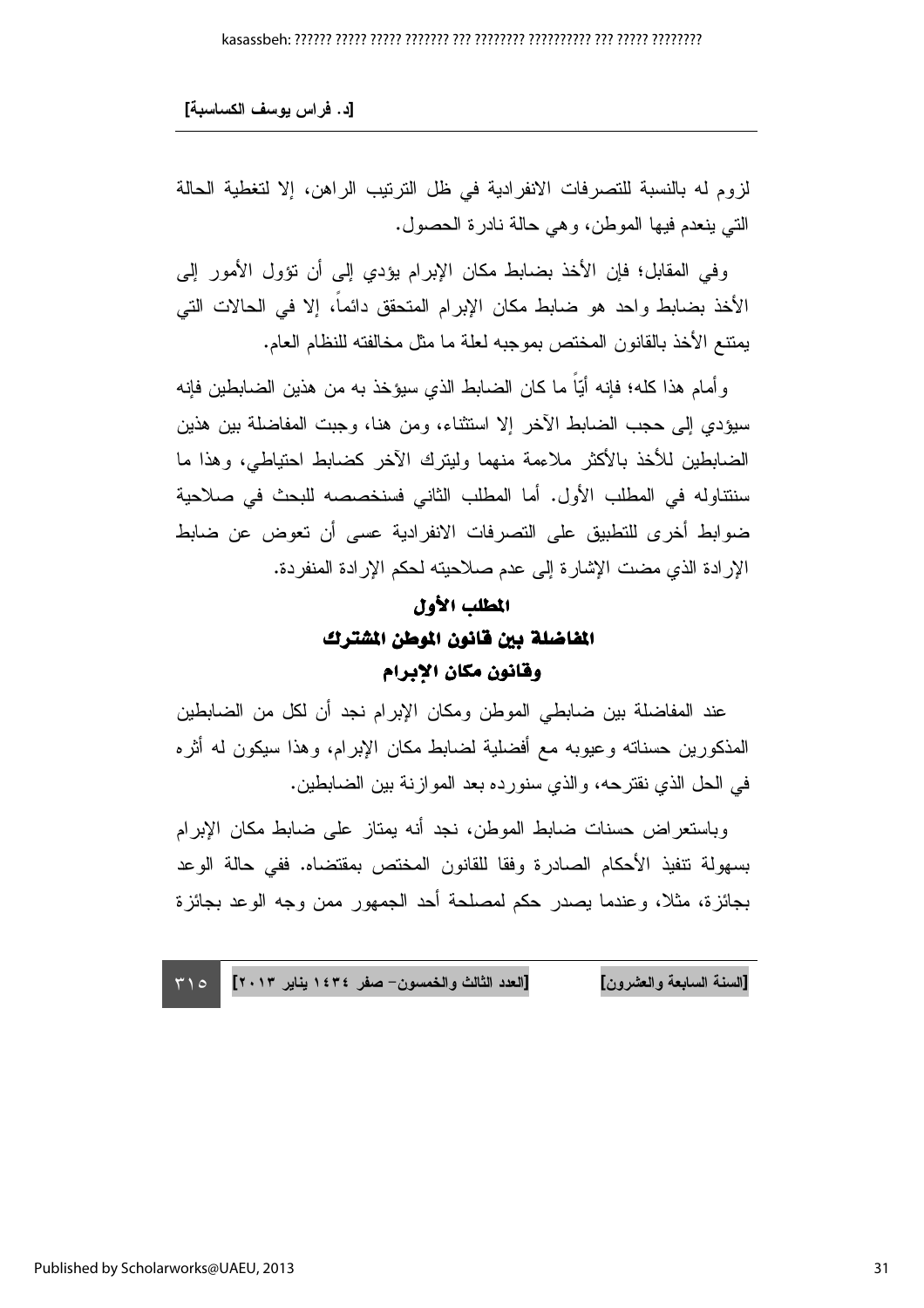الِبِهِم وفقٍ قانونٍ موطنٍ من صدرٍ عنه الوعدِ وأرادٍ أن ينفذِ هذا الحكم فإنه سيلجأ إلى نتفيذ الحكم في بلد هذا الأخير، وعندها سيصادف الحكم سهولة في النتفيذ من قبل المحاكم ودوائر النتفيذ في ذلك البلد لكونه قد صدر وفقا لقانون البلد الذي نتنمى الِيهِ، وهذا على عكس الحال بالنسبة لضابط مكان الإبرام؛ إذ ليس من المضمون أن يلاقي الحكم الصادر وفقا لقانون مكان إعلان الوعد عن الجائزة مثلا (على فرض اختلاف موطن من وعد بالجائزة عن مكان الإعلان) سهولة في التتفيذ في موطن من وعد بها، فقد لا تطمئن محاكم بلد الموطن إلى هذا الحكم كونه لم يصدر وفقا لقوانينها، ناهيك عن أنه قد تعترضه صعوبات عدة قد تحول دون تتفيذه على الإطلاق ومنها مخالفته للنظام العام في بلد الموطن.

و في المقابل، نجد أن الأخذ بضابط الموطن يعني الأخذ بقانون قد لا يكون من السهل على المستفيدين من التصريف التعريف عليه بخلاف قانون مكان الإبرام. فقد يقيم الشخص في بلد ويصدر الإعلان عن الجائزة في بلد آخر، أو قد يكون من وجه إليهم الإعلان على علم بموطن من صدر باسمه الإعلان ثم لا يستفيدون من ذلك لكون الموطن المعتبر قانونا هو خلافه، كما هو الحال بالنسبة لموطن القاصرين، فقد سبقت الإشارة إلى أن العبرة بموطن من ينوب عنهم قانونا، وهذا الموطن قد لا يسهل التعرف عليه؛ لأن المطلوب معرفة شخص النائب عن من صدر التصرف باسمه.

وتأسيسا على ذلك، ولذات السبب الذي لأجله نم استبعاد ضابط الإرادة، والمنمثل في المحافظة على حقوق المستفيدين من التصرف الانفرادي؛ فإننا نرجح ضبابط مكان الإبرام أي المكان الذي جرى فيه الإعلان عن التصرف، وذلك دون التخلي

[كلية القانون – جامعة الإمارات العربية المتحدة] [مجلة الشريعة والقانون]  $517$ 

https://scholarworks.uaeu.ac.ae/sharia and law/vol2013/iss53/5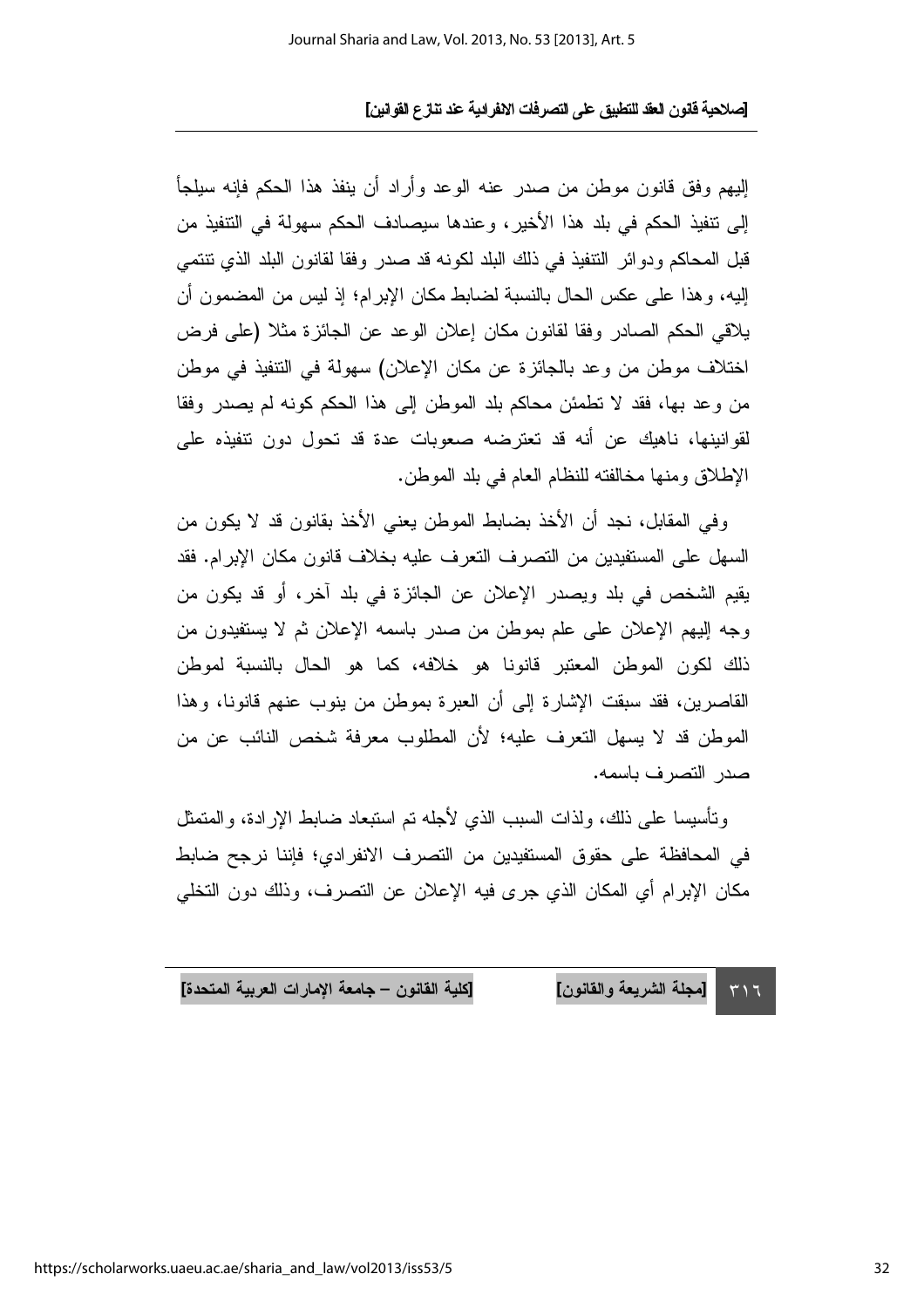عن ضابط الموطن بحيث يكون هو الضابط المختص في كل حالة يتعذر فيها تطبيق ضابط مكان الإبرام، كما في الحال التي يجرى فيها الإعلان عن الجائزة مثلاً في بلد معين رغبة في التهرب من أحكام قانون بلد آخر . ففي مثل هذه الحالة يجب استبعاد قانون مكان الإعلان عن الجائزة، الذي تم الوصول إليه بطريق الغش ونطبيق القانون الذي تم التهرب منه. غير أنه يستحيل على القاضىي في هذه الحالة تحديدا تبين القانون الذي تم الهروب من أحكامه؛ لأن ذلك يتعلق بنية من صدر عنه الوعد وحده، التي يتعذر التحقق منها لاستحالة تحديد المكان الذي كان سيتخذ، بحسن نية، مكانا لصدور الإعلان؛ لذلك؛ فإن القانون الأكثر ملاءمة للتطبيق في هذه الحالة هو قانون موطن من صدر عنه الوعد؛ لأن الأصل في الوعد أن يعلن في موطن من يصدر عنه.

غير أننا نتساءل في الختام عن حصافة ابتسار الضوابط التي تحكم التصرفات الانفرادية بضـابطـي الموطن و مكان الإبرام، وذلك علـي خلاف الحال بالنسبة للعقود التي تحكمها ثلاثة ضوابط متدرجة، فهل يمكن تسخير ضوابط أخرى قد تكون ملائمة لحكم التصرفات الانفرادية إلى جانب ضابطي مكان الإبرام والموطن وفق تر تيب معين؟ إن الإجابة عن هذا التساؤل ستكون محل المعالجة في المطلب الثاني.

#### المطلب الثاني

### توظيف ضوابط أخرى في سبيل قانون أكثر ملاءمة لحكم الارادة المنفردة

في هذا المطلب سنبحث ونقدر إمكانية نطبيق ضوابط أخرى من غير ما جاءت به المادة ١/٢٠ من القانون المدنى إلى جانب ضابطي مكان الإبرام والموطن،

[السنة السابعة والعشرون] [العدد الثالث والخمسون– صفر ١٤٣٤ يناير ٢٠١٣] ٣١٧ السنة السابعة والعشرون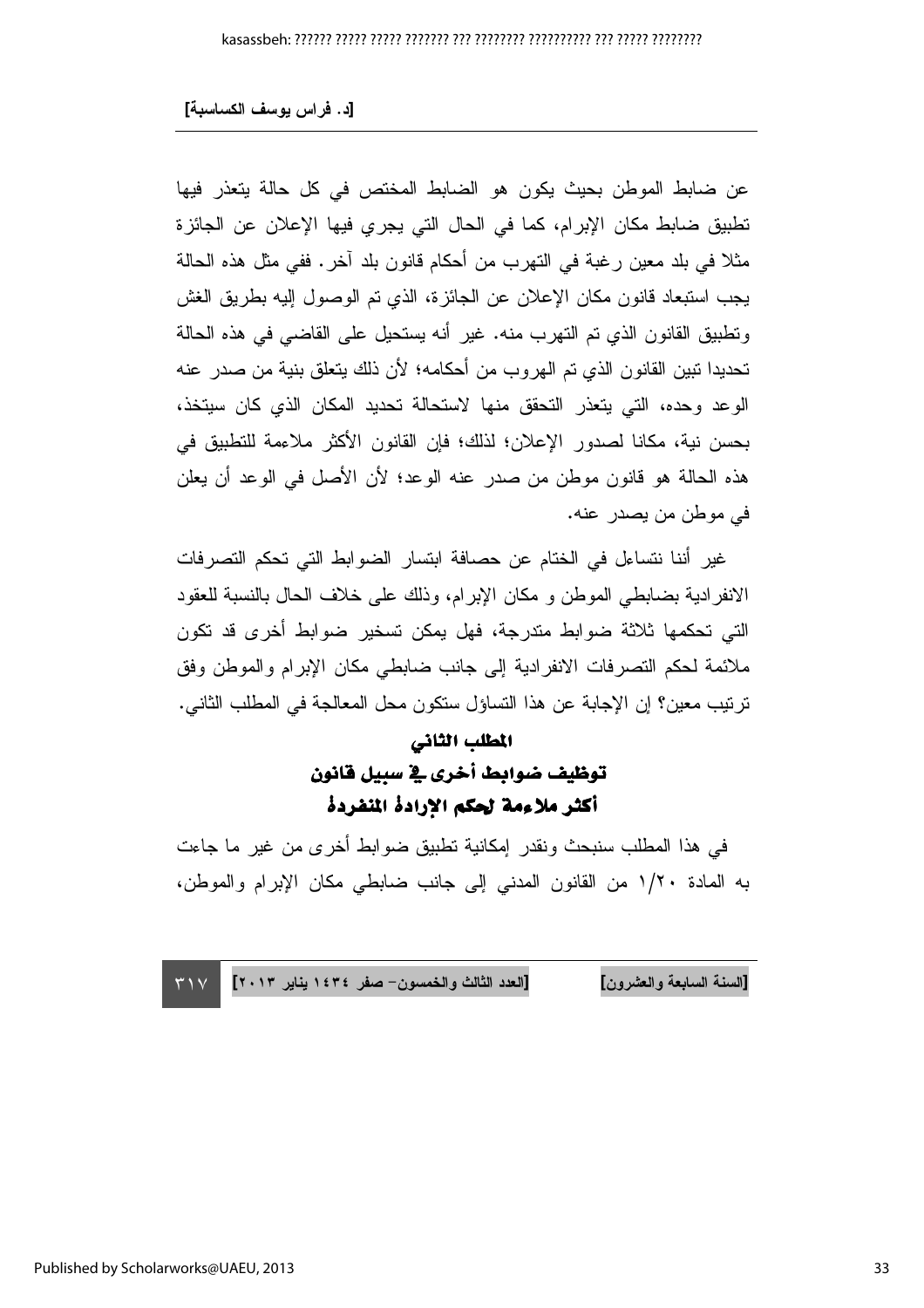وذلك في ضوء ما توصلنا إليه في المبحث السابق من عدم صلاحية الأخذ بضابط الإرادة في ميدان التصرفات الانفرادية وخاصة في الوعد بجائزة، الأمر الذي حرمنا من احد الضوابط، لا بل من الضابط الأول الذي درجت الكثير من التشريعات على الأخذ به بصفة أصلية لتعيين القانون المختص في العقود. وفي الوقت عينه، سنتولى بيان موقع الضوابط المقترحة في حال الأخذ بها إلى جانب ضابطي مكان الإبرام والموطن. وسننتاول ذلك في ثلاثة فروع على النحو الآتي: ضابط القانون الأكثر ملاءمة، ثم ضابط الجنسية وأخيرا ضابط قانون القاضي.

#### الفرع الأول ضابط القانون الأكثر ملاءمة

يري بعض الفقه عدم ربط بعض العلاقات القانونية بقانون ما، بل إعطاء القاضبي صلاحية تطبيق القانون الأكثر ملاءمة عليها. وقد اعتتق جانب من فقه القانون الدولي الخاص المعاصر والقضاء في إنجلترا وفرنسا في مرحلة ما هذه الفكرة في إطار ما يسمى بالإسناد المرن للرابطة العقدية الذي لم يقف عند حدود النَّزِ كيزِ الموضوعي للرَّ ابطة العقدية المستند إلى الطبيعة الذاتية للعقد، بل تعدي ذلك ليعتمد في إسناد العلاقة على ظروف النعاقد وملابساته في كل عقد على حدة، وهذا ما سمح بتنوع الإسناد من عقد لآخر حتى في نطاق العقود ذات الطبيعة  $\int_0^{\left(2\circ\right)}$ 

وقد نادي بعض الشراح بتطبيق فكرة القانون الأكثر ملاءمة على الالتزامات غير التعاقدية أيضاً، فبحسب الأصل فإن هذه الالتزامات تخضع لمكان وقوع الفعل

(٤٥) هشام صادق، القانون الواجب التطبيق على عقود التجارة الدولية، ٤٢٦ وما بعدها (١٩٩٥).

[كلية القانون – جامعة الإمارات العربية المتحدة] [مجلة الشريعة والقانون]  $\mathsf{r}\wedge\mathsf{A}$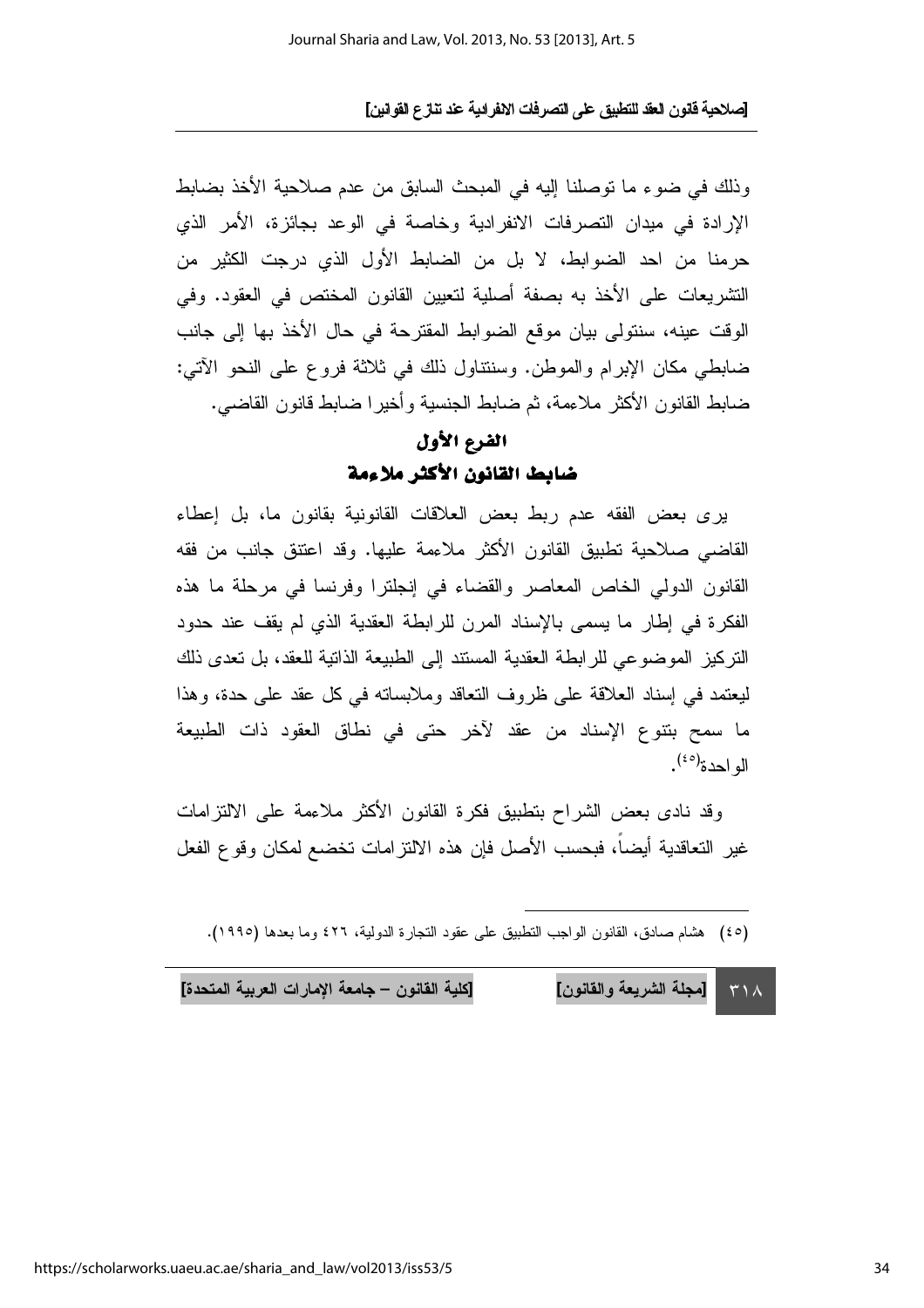المنشيئ للالتز ام<sup>(٤٦)</sup>، باعتبار أن الفعل الضبار يعد خرقا للقوانين السارية في ذلك المكان، إلا أن اتجاها ظهر ً في الو لايات المتحدة الأمر يكية أيده بعض الفقه الفر نسي رأى إخضاع الفعل الضار إلى فاعدة أكثر مرونة بطبق فيها "القانون الملائم للعمل غير المشروع"، ويتم بناء عليها إخضاع العلاقة لقانون محل وقوع الفعل الضار مع الأخذ يعين الاعتبار ضوابط اسناد أخرى كالجنسبة والموطن<sup>(٤٧)</sup>.

وقد نكرر طرح هذه الفكرة في ميدان الأحوال الشخصية؛ حيث نادي جانب من الفقه المصرى بخضوع الحضانة للقانون الأكثر ملاءمة، أو ما اصطلح على تسميته بالقانون الأصلح لحماية الطفل وتأمين رعايته<sup>(٤٨)</sup>، وذلك في مواجهة الاتجاه الغالب الذي يقول بوجوب خضوعها لقانون جنسية الزوج وقت الزواج باعتبارها أثر ا من آثار الزواج، أو النسب واتجاهات أخرى منها ما برى خضو عها للقانون الذي يحكم الطلاق أو التطليق، أي قانون جنسية الزوج (أب الصغير) وقت النطليق<sup>(٤٩)</sup>، و منها ما يوجب خضو عها لقانون جنسية الولد<sup>(٥٠)</sup>.

والسؤال بصدد النصرفات الانفرادية: هل بالإمكان إفساح المجال أمام القاضي ليحدد القانون واجب التطبيق فيما براه أكثر ملاءمة لحكم النزاع سيرا على خطى ما اقترح بشأن الالنز امات العقدية وفقا للانتجاه الذي أشرنا إليه في صدر هذا الفرع؟

- (٤٦) وهذا ما أخذ به القانون الأردنبي في المادة ١/٢٢ من القانون المدنبي.
	- (٤٧) حسن الهداوى، القانون الدولي الخاص، ١٦١ (٢٠٠٥).
- (٤٨) أشرف محمد، الوسيط في القانون الدولي الخاص، ٣٦٧ وما بعدها (٢٠٠٩).
- (٤٩) أشرف محمد، الوسيط في القانون الدولي الخاص، ٣٣٨، ٣٣٩ (٢٠٠٩)، فؤاد رياض وآخرون، نتاز ع القوانين من حيث المكان وأحكام فضه في القانون اليمني، ٢٩٢ (١٩٨٩)، محمد المصري، الوجيز في شرح القانون الدولي الخاص، ١٥٠ (٢٠٠٩).
	- (٥٠) موسى عبود، الوجيز في القانون الدولي الخاص المغربي، ٢٦٢ (١٩٩٤).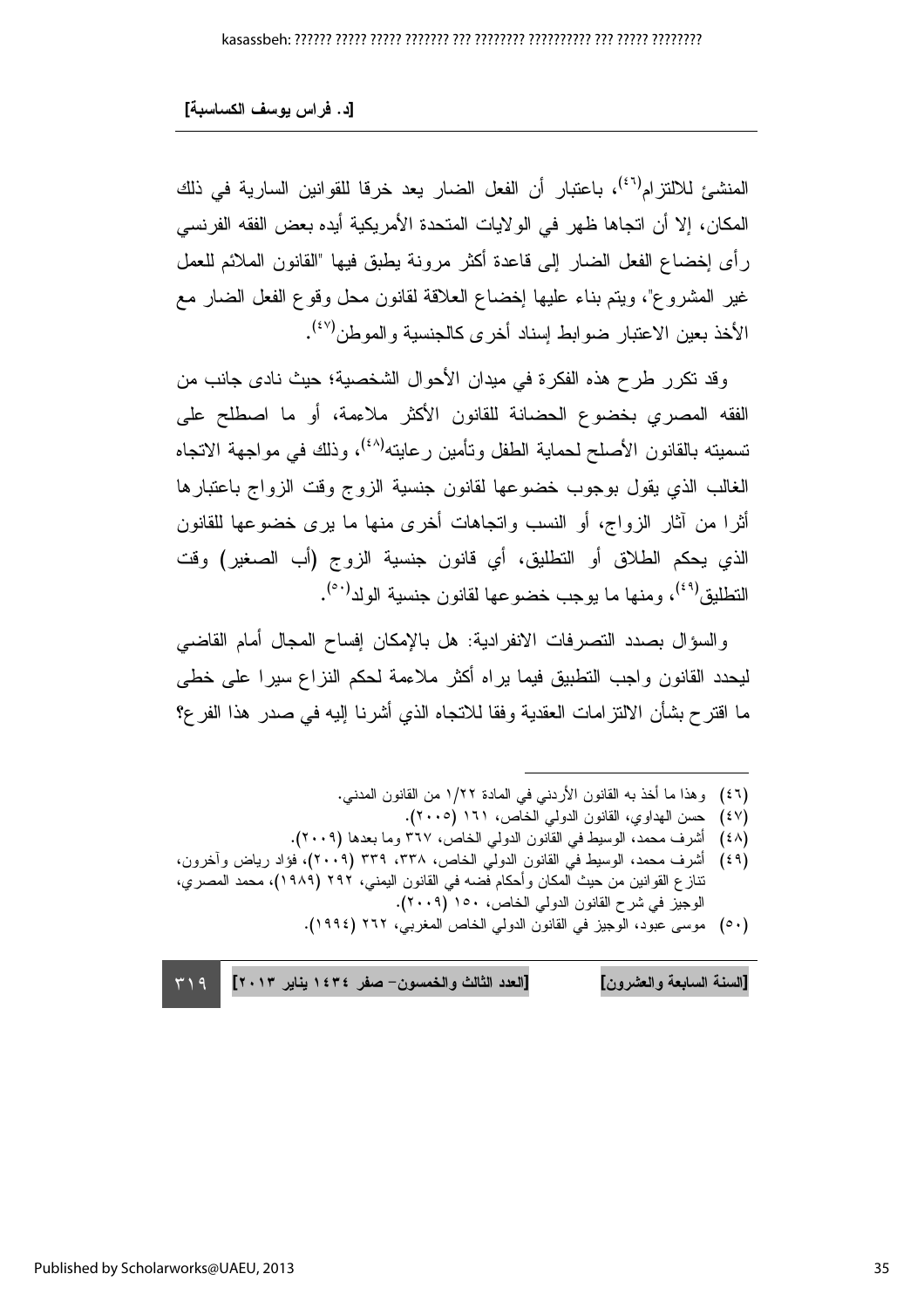ونحن هنا لا نطرح ضابط القانون الأكثر ملاءمة كضابط وحبد، بل إلى جانب الضوابط الأخرى أي ضابطي مكان الإبرام والموطن. ولكن، هل يمكن لقانون آخر غير قانون الموطن ومكان الإبرام أن يكون أكثر ملاءمة لحكم التصرفات الانفرادية؟ ثم أليست الإرادة المنفردة متعلقة بمصالح خاصة ينبغي ألا يعطي القضاء مجالا للتحكم في آثارها أكثر مما يعطي لأطرافها، مع الإشارة في هذا المقام إلى أننا، باستبعادنا لضابط الإرادة، لم نترك مجالاً حتى لمن صدر عنه التصرف الانفر ادى للتحكم في القانون واجب التطبيق عليه؟ وفوق ذلك كله، أليس عدم معرفة القانون واجب النطبيق قبل رفع الدعوى في حالة الأخذ بالقانون الأكثر ملاءمة، باعتبارٍ أن القانون واجب التطبيق يحدده القاضبي الناظر في الدعوى، وعقبة أخرى تقف في وجه الأخذ بهذا الضابط؟ وهي أنه لو قيل بأن القانون الأكثر ملاءمة هو مجرد ضابط نكميلي إلى جانب ضابطي مكان الإبرام والموطن، بحيث لا يلجأ إليه إلا في الحالة التي يتعذر فيها تطبيق أي منهما، فإن السؤال الذي تتبغي الإجابة عنه: ما هي الحالة التي يتعذر فيها تطبيق ضابطي مكان الإبرام والموطن ويمكن بالتالي نطبيق قانون آخر غير هذين القانونين؟، أخذين بعين الاعتبار أننا نتكلَّم هنا عن إرادة منفردة لا عن عقد، ومن ثم فإن ضابط الموطن متحقق في الغالبية العظمى من الحالات، أما ضابط مكان الإبرام المتمثل في مكان صدور التصر ف فمتحقق دائما.

إن كل ما سبق بشير إلى وجود عوائق في وجه الأخذ بالقانون الأكثر ملاءمة كضابط يعند به عند البحث في القانون واجب التطبيق على التصرفات الانفرادية. ولكن ألا توجد حالات لا يؤخذ بها بقانون مكان الإبرام؛ لأنه قد تم الوصول إليه غشا ومن ثم يجب الأخذ بقانون الموطن لعدم إمكان الأخذ بالقانون الذي أراد من

[كلية القانون – جامعة الإمارات العربية المتحدة] [مجلة الشريعة والقانون]  $\tau\tau$ .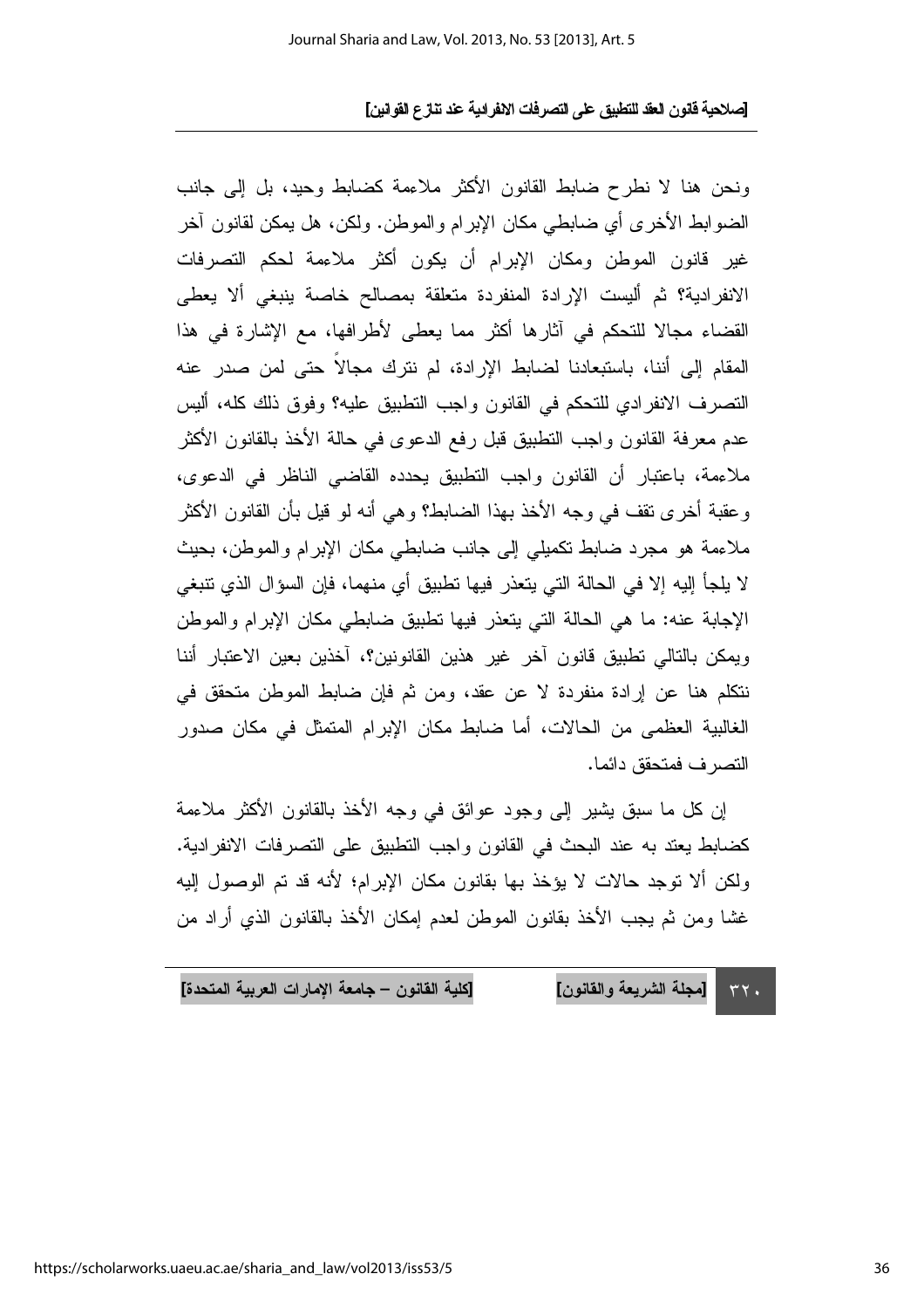صدر عنه التصرف التهرب من أحكامه أي قانون المكان الذي كان يجب صدور التصرف منه، كما نقضي فكرة الغش نحو القانون؛ لأن ذلك أمر يتعلق بنية من صدر عنه التصرف التي يستحيل الوصول إليها؟ فماذا لو كان قانون الموطن مخالفا للنظام العام في الأردن؟ هنالك من يقول بوجوب الأخذ بقانون القاضبي، أي القانون الأردنبي في هذه الحالة، لا باعتباره القانون الأكثر ملاءمة بل باعتباره القانون الاحتياطي<sup>(٥١)</sup>؛ إذ لا بد من وجود قانون يحكم النزاع في نهاية المطاف. والسؤال المطروح هنا: ماذا لو كان هنالك فانون أكثر ملاءمة لحكم النزاع من قانون القاضي، أنأخذ به أم ترانا نتمسك بقانون القاضي؟ الجواب في نظرنا أن يترك الأمر للقاضي في هذه الحالة ليبحث عن القانون الأكثر ملاءمة فإن وجده طبقه وإن لم يجده أو وجد أنه هو ذاته قانونه الوطني أخذ بقانونه في هذه الحالة. ولعلنا نجد في الفرع القادم مثالا لما يعد قانونا أكثر ملاءمة لحكم التصرفات الانفرادية من قانون القاضي.

### الفرع الثاني ضابط الجنسية

يعد قانون الجنسية المشتركة أحد القوانين المقترحة للتطبيق على النزاعات العقدية ذات الطابع الدولي جنبا إلى جنب مع قانون مكان الإقامة المشتركة، وذلك في حال عدم الاتفاق على قانون مختار<sup>(٥٢)</sup>. وضابط الجنسية المشتركة للمتعاقدين هو أحد الضوابط التي تبناها المشرع الأردني إلى جانب ضوابط أخرى عند

- (٥١) حسن الهداوى، القانون الدولي الخاص، ١٦٢ (٢٠٠٥).
- (٥٢) وذلك بنطبيق قواعد النتاز ع في قانون بلد الإقامة أو الجنسية للوصول إلى القانون واجب النطبيق، انظر تفصيل ذلك، فوزي سامي، التحكيم التجاري الدولي، ١٨٧ (٢٠٠٨).

[العدد الثالث والخمسون- صفر ١٤٣٤ يناير ٢٠١٣] [السنة السابعة والعشرون]  $\tau \tau \gamma$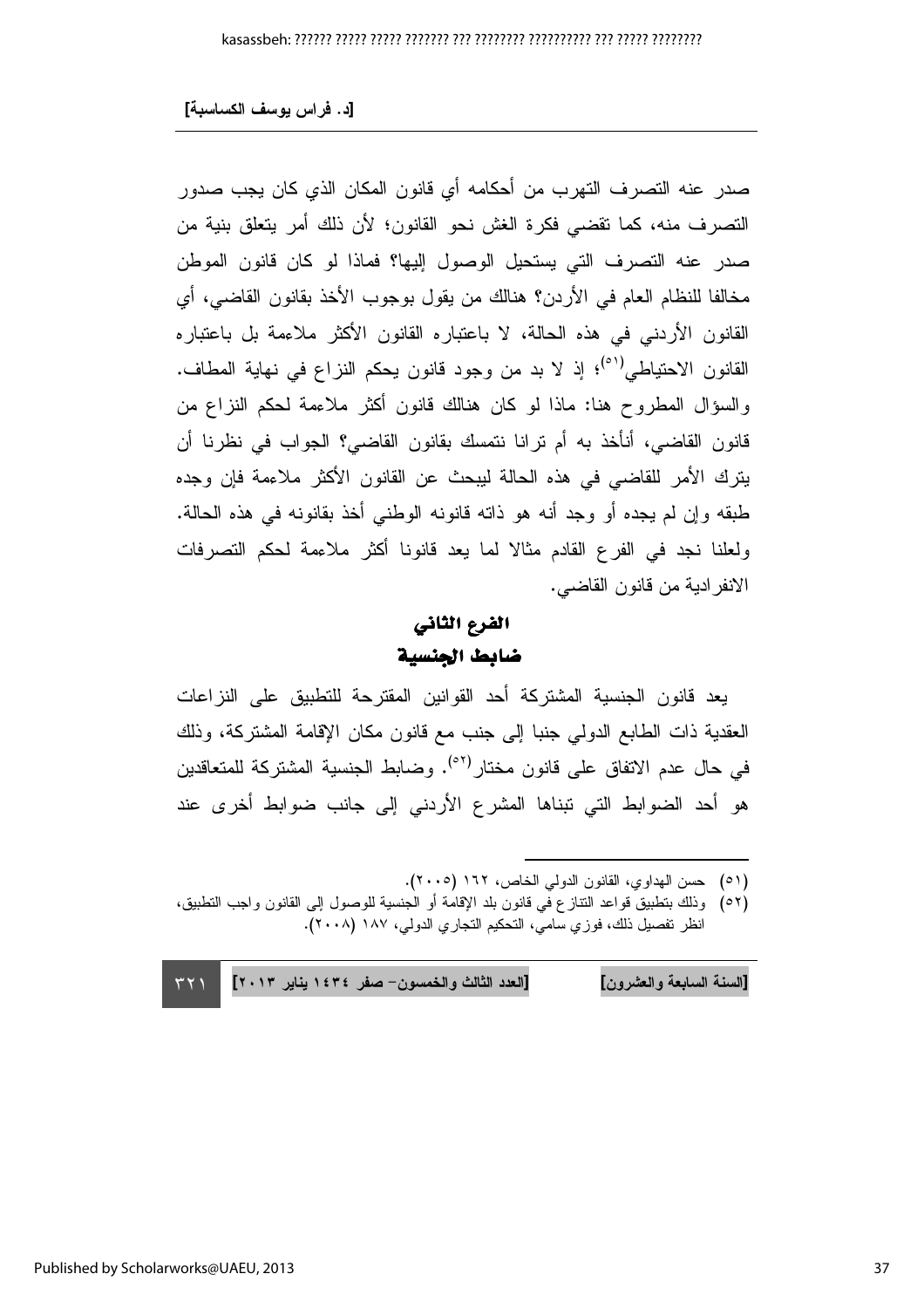معالجته للقانون واجب التطبيق على التصرفات من حيث الشكل، فقد جاء في المادة ٢١ من القانون المدنى: "تخضع العقود ما بين الأحياء في شكلها لقانون البلد الذي تمت فيه، ويجوز أيضا أن تخضع للقانون الذي يسري على أحكامها الموضوعية كما يجوز أن تخضع لقانون موطن المتعاقدين أو قانونهما الوطني المشترك".

ويجمل بنا أن نشير، قبل أي شيء آخر، إلى أن حكم هذه المادة لا يسري على العقود فقط، بل على التصرفات الانفرادية أبضا بدلالة حصر الحكم الوارد فبها بالعقود بين الأحياء. وقد أريد من هذا النص استثناء الوصية<sup>(٥٣)</sup>، فلو كان النص لا بسر ي إلا على العقود لما كان هنالك من حاجة للنص على استثناء الوصبة التي هي من النصر فات الانفر ادبة<sup>(٥٤)</sup>. و أهم من ذلك، أن الوصبة هي التي أثار ت بحث موضوع الشكل لدى المدرسة الإيطالية القديمة لأول مرة؛ حيث أخضع شكل الوصية لقانون محل صدورها، ومن الوصية انتقل هذا الحكم إلى بقية التصرفات القانو نية<sup>(٥٥)</sup>.

إن المشرع وهو يأخذ بضابط معين بصفة أصلية مع الأخذ بضوابط أخرى بصفة احتياطية يقصد ربط العلاقة بالقانون الأكثر صلة بها، فإن لم يتسن إعماله تم الانتقال إلى الضوابط الأخرى وفق نرنيب برنبط بصلة كل منها بالعلاقة محل المعالجة<sup>(٥٦)</sup>. وقد لاحظنا أن المشرع الأردني لا يعتد بضابط الجنسية عند الحديث

- (٥٣) المذكرة الإيضاحية للقانون المدني الأردني، ج١، ص ٤٩.
- (0٤) وهذا هو رأى الأستاذين باتيفول ولاجارد فيما يتعلق بخضوع شكل التصرف الانفرادي لقاعدة الإسناد الخاصة بشكل العقود، انظر ،
- H Batiffol: P Lagarde: Droit International Privé 331 (1985). (٥٥) علي سليمان، مذكرات في القانون الدولي الخاص الجزائري، ٨٤ (١٩٩٣).
	- (٥٦) فؤاد رياض وآخرون، تنازع القوانين من حيث المكان وأحكام فضه في القانون اليمني، ١٠٩  $(1919)$

[كلية القانون – جامعة الإمارات العربية المتحدة] [مجلة الشريعة والقانون]  $\tau \tau \tau$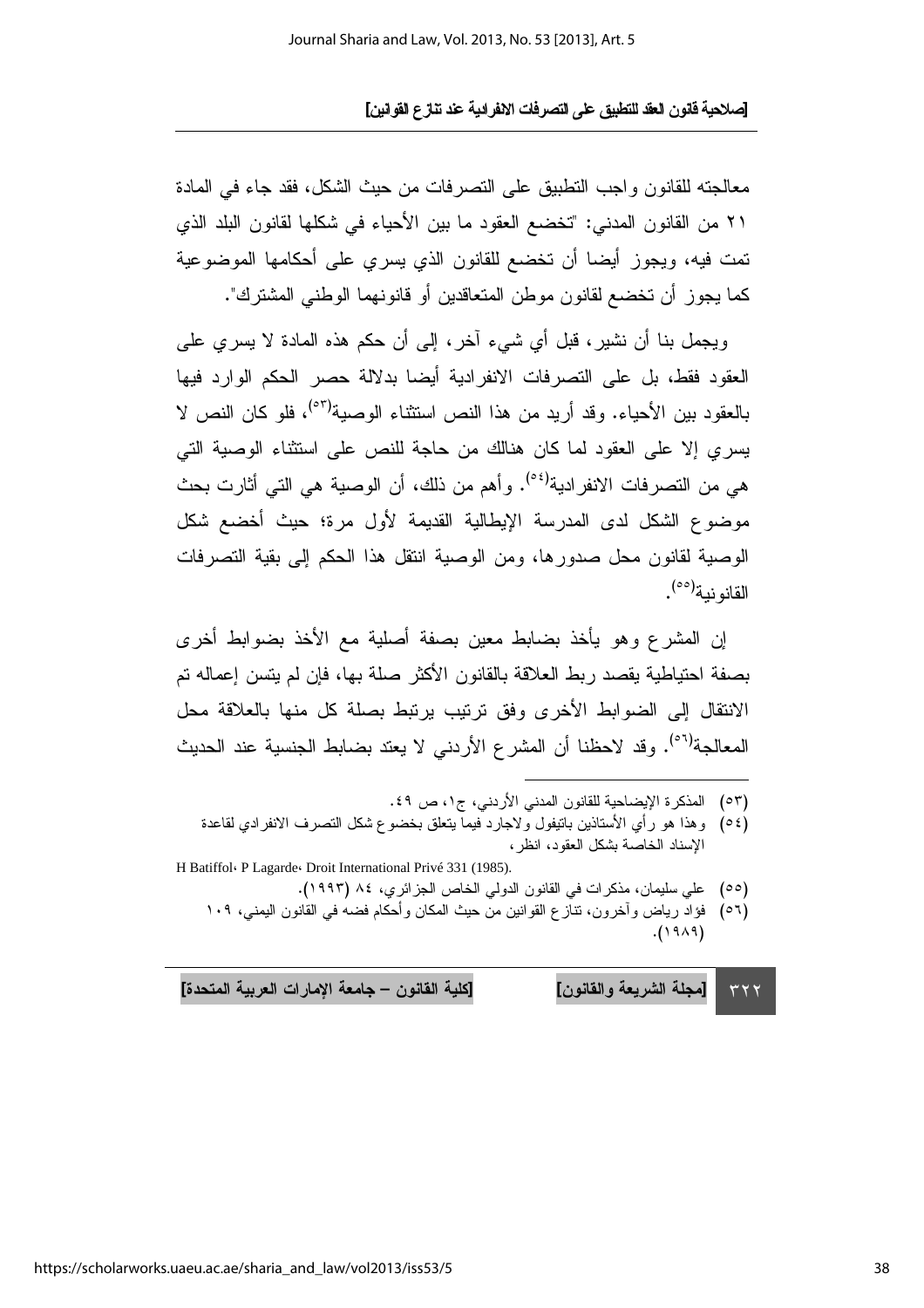عن القانون واجب التطبيق على العقود من جهة الموضوع، فهل يعني ذلك أن الجنسية لا علاقة لـها بالعقد من هذه الجهة بينما نتوافر هذه الصلة بالنسبة للموطن؟ ثم كيف نتوافر هذه الصلة بخصوص الشكل ولا نتوافر بخصوص الموضوع؟

من المعروف أن الأخذ بضابط الموطن يعني الركون إلى أطراف العقد باعتبار هم العنصر الأهم في العلاقة، غير أن اعتبار أطراف العقد العنصر الأهم في العلاقة لا يعني بالضرورة الأخذ بضابط موطن هؤلاء الأطراف، بل قد يؤخذ بضابط الجنسية، وهذا ما فعله المشرع الأردنبي بخصوص مسائل الأحوال الشخصية من أهلية وزواج وطلاق ونفقة وولاية ووصاية وقوامة وميراث ووصية<sup>(٥٧)</sup>. والفيصل في ذلك هو كون الدولة مصدرة أو مستوردة للسكان، فإن كانت مصدرة للسكان فإن المشرع يعمد إلى اختيار ضابط الجنسية لكي يتابع قانونها من يحملون جنسيتها أينما حلوا، أما في حال كانت مستقبلة للسكان فإن مشرعها ينتقي ضابط الموطن ليساعد بذلك على اندماج الأجانب المقيمين في دولته في مجتمعها<sup>(٥٨)</sup>. وبتطبيق هذه الفلسفة على الوضع القائم في الأردن يمكن القول بَأْنِ الأردنِ من الدولِ الطارِدة للسكان والجاذبة لمهم في الوقت ذاته، ففي حين يقيم في الأردن مئات الآلاف من اللاجئين الذين وفدوا إليه من البلدان المجاورة التي تشهد، أو شهدت في الماضـي اضطرابات أدت إلى تهجير بعض سكانها كفلسطين والعراق ولبنان إضافة إلىي العمالة غير المدربة من مصر وبعض دول شرق أسيا كالمهند وباكستان واندونيسيا والفلبين، فإن الكثير من أبناء هذا البلد يسعون للحصول

(٥٧) انظر المواد من ١٢–١٨ من القانون المدنبي.

(٥٨) فؤاد رياض وآخرون، تنازع القوانين من حيث المكان وأحكام فضه في القانون اليمنى، ١٠٨ (١٩٨٩)، عكاشة عبد العال، نتاز ع القوانين، ٢٣ (٢٠٠٤).

 $\overline{a}$ 

**TYT** [السنة السابعة والعشرون] [العدد الثالث والخمسون– صفر ١٤٣٤ يناير ٢٠١٣] ٣٢٣ السنة السابعة والعشرون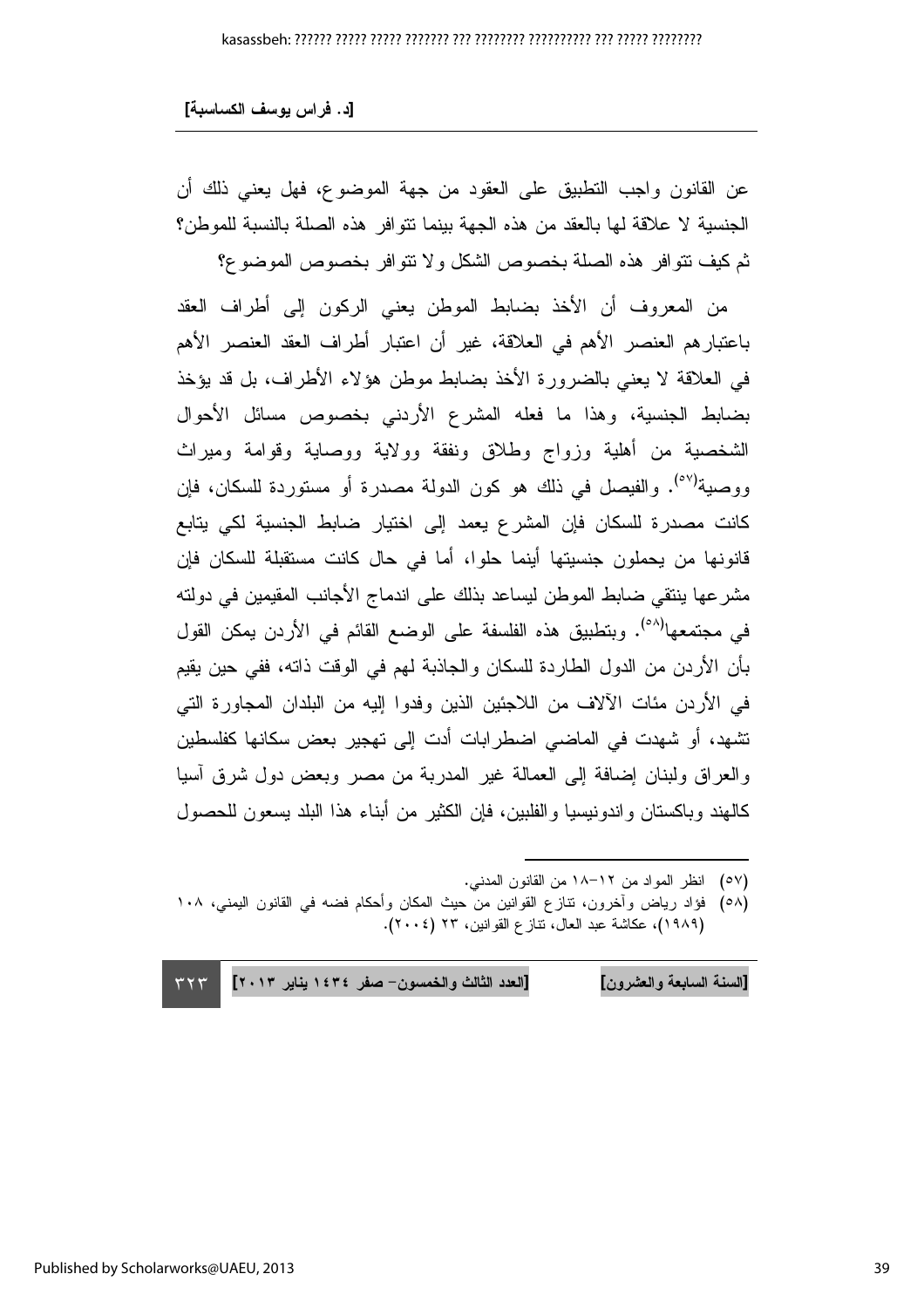على فرص وظيفية أو حياتية أفضل في دول الخليج العربي ودول أوروبا الغربية وأمريكا واستراليا. وهكذا؛ فإن ضابطي الموطن والجنسية يقفان على قدم المساواة من هذه الجهة بحيث يصح القول: إن للأردن مصلحة في الأخذ بكليهما إذا أمكن، إذ يستفاد من ضابط الموطن في نطبيق القانون الأردني على السكان المتواجدين في الأردن بغض النظر عن جنسياتهم، بينما يلاحق القانون الأردنبي وفق ضابط الجنسية الأردنيين أينما جلول

وفضلاً عن ذلك، فإن جنسية المتعاقدين، مثلها مثل مكان الإبرام والموطن، تعد أحد عناصر المعبار القانوني المثبت للصفة الدولية للعقد، الأمر الذي تقدم بيانه عند الكلام عن معابير دولية العقد، كما أنها إحدى القرائن التي بمكن الاستعانة بها للوصول إلى قانون الإرادة في حال عدم اختيار القانون واجب التطبيق صراحة<sup>(٥٩)</sup>.

ومن هنا يمكن التساؤل: هل يمكن توظيف ضابط الجنسية كأحد الضوابط التي يمكن الأخذ بها في التصر فات الانفر ادية دون حصر الأمر بالشكل؟ ثم جنسية من هي المقصودة في هذا المقام؟ أهي جنسية من صدر حنه النصر ف أم جنسية من صدر التصرف لمصلحته؟ إن الأخذ بضابط الجنسية سيرا على نهج ما أخذ به المشرع بالنسبة لشكل العقد يحتم القول بأن جنسية من صدر عنه التصرف الانفر ادى هي التي يجب الاعتداد بها فيما لو قدر الأخذ بضابط الجنسية كضابط من الضوابط التي يعول عليها عند البحث في القانون واجب التطبيق على التصرفات الانفر ادية. فضابط الجنسية المشتركة الذي يحكم العقود من حيث شكلها المقصود به جنسية الأطراف المتعاقدة لا غيرهم، حتى وإن تأثَّر هؤلاء الأغيار بذلك العقد بشكل

(٥٩) موسى عبود، الوجيز في القانون الدولي الخاص المغربي، ٣٠١ (١٩٩٤)، فؤاد رياض وأخرون، نتاز ع القوانين من حيث المكان وأحكام فضه في القانون اليمني، ٣٤٧ (١٩٨٩).

[كلية القانون – جامعة الإمارات العربية المتحدة] [مجلة الشريعة والقانون]  $YY \leq$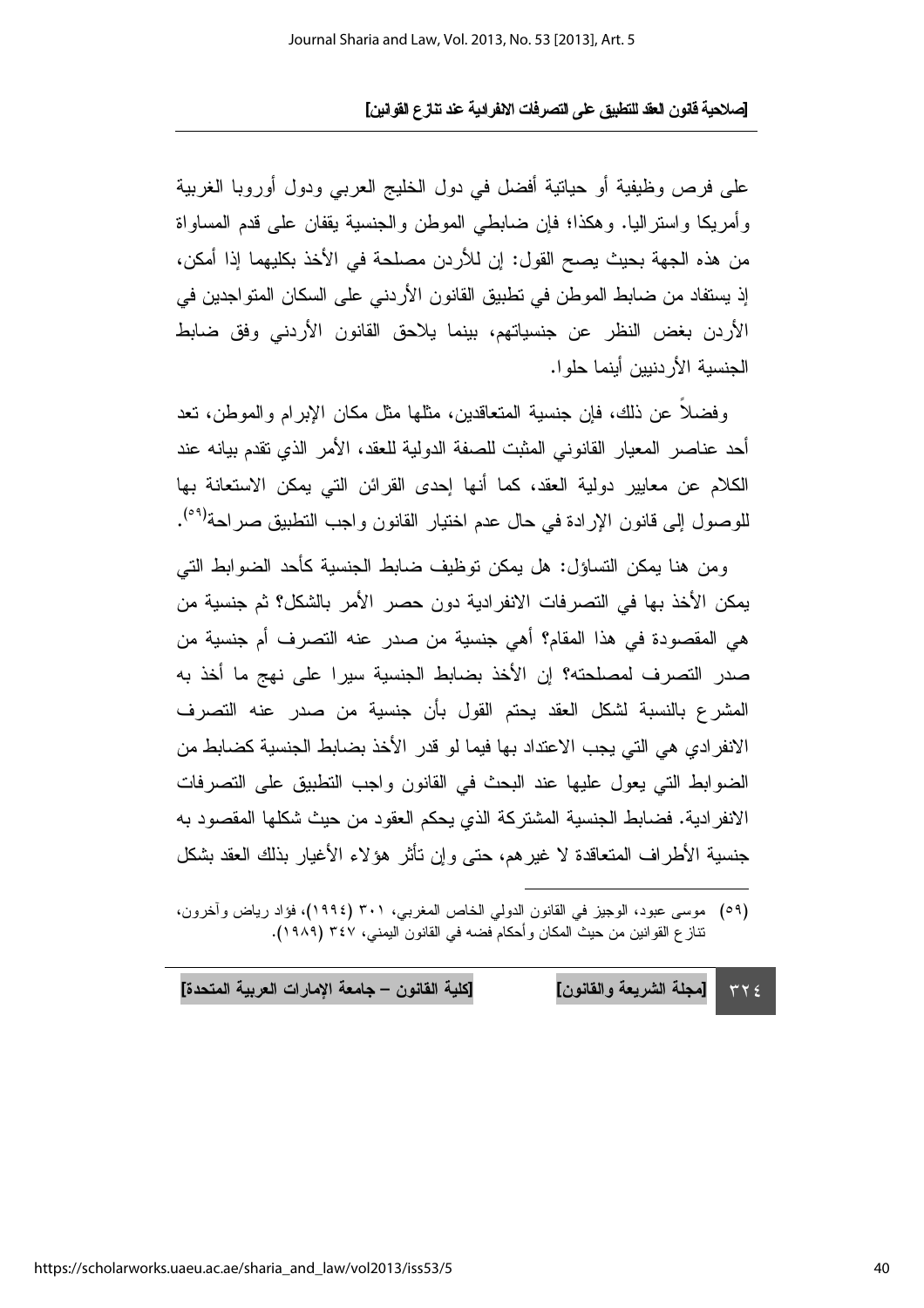من الأشكال. فعلى سبيل المثال، لو كان العقد محل النزاع عقد تأمين وثار نزاع حول شكله، وكان أطراف هذا النزاع هم شركة التأمين (المؤمن) والمؤمن له والمستفيد، وكان المؤمن والمستفيد من جنسية واحدة بينما كان المؤمن له من جنسية مختلفة فإنه ليس بالإمكان الاعتداد بضابط الجنسية المشتركة للمؤمن و المستفيد؛ لأن العبر ة بالجنسية المشتركة بالنسبة لأطراف العقد والمستفيد ليس منهم، فأطراف العقد هم المؤمن والمؤمن له اللذان لو اتحدا في الجنسية لكان بالإمكان الركون إلى قانون جنسيتهما عند نقدير صحة شكل العقد. وهذا يعني بالنتيجة أن شكا يدور حول ملاءمة ضابط الجنسية المطبق على العقود من حيث شكلها عند الحديث عن التصرفات الانفرادية من حيث الموضوع؛ لأن ذلك قد يؤدي إلى ضيم يلحق من رتب التصرف حقوقا لمصلحتهم؛ لأن ذلك يعني تطبيق قانون من صدر عنه النصرف وهو قانون قد لا يعرفونه وقد لا نربطهم به رابطة من أي نوع. غير أن ذلك لا يستدعى استبعاد ضابط الجنسية على الإطلاق، بل يوجب البحث عن مقاربة يمكن من خلالها الاستفادة من هذا الضابط الذي هو في التصرفات صنو لضابط الموطن من حيث الأهمية. إن المقاربة التي نعتقد أن الأخذ بها يحقق الإنصاف لأطراف المعادلة جميعا نتحقق إذا ما أخذ بضابط الجنسية المشتركة بالنسبة لمن صدر حنه التصر ف ومن رئب التصر ف لهم حقوقا إن اتحدو ا في الجنسبة.

ولكن يبقى السؤال عن ترتيب هذا الضابط بين الضوابط التي تحكم التصرفات الانفرادية من حيث الموضوع. وصار واضحا كما بينا من قبل أن قانون مكان الإبرام هو الأفضل لحكم التصرفات الانفرادية لذلك فهو مقدم في نظرنا على القانون الشخصبي سواء أكان قانون الموطن أم قانون الجنسية. أما إن تعذر إعمال

[العدد الثالث والخمسون – صفر ١٤٣٤ بنابر ٢٠١٣] [السنة السابعة والعشرون]  $\tau\tau$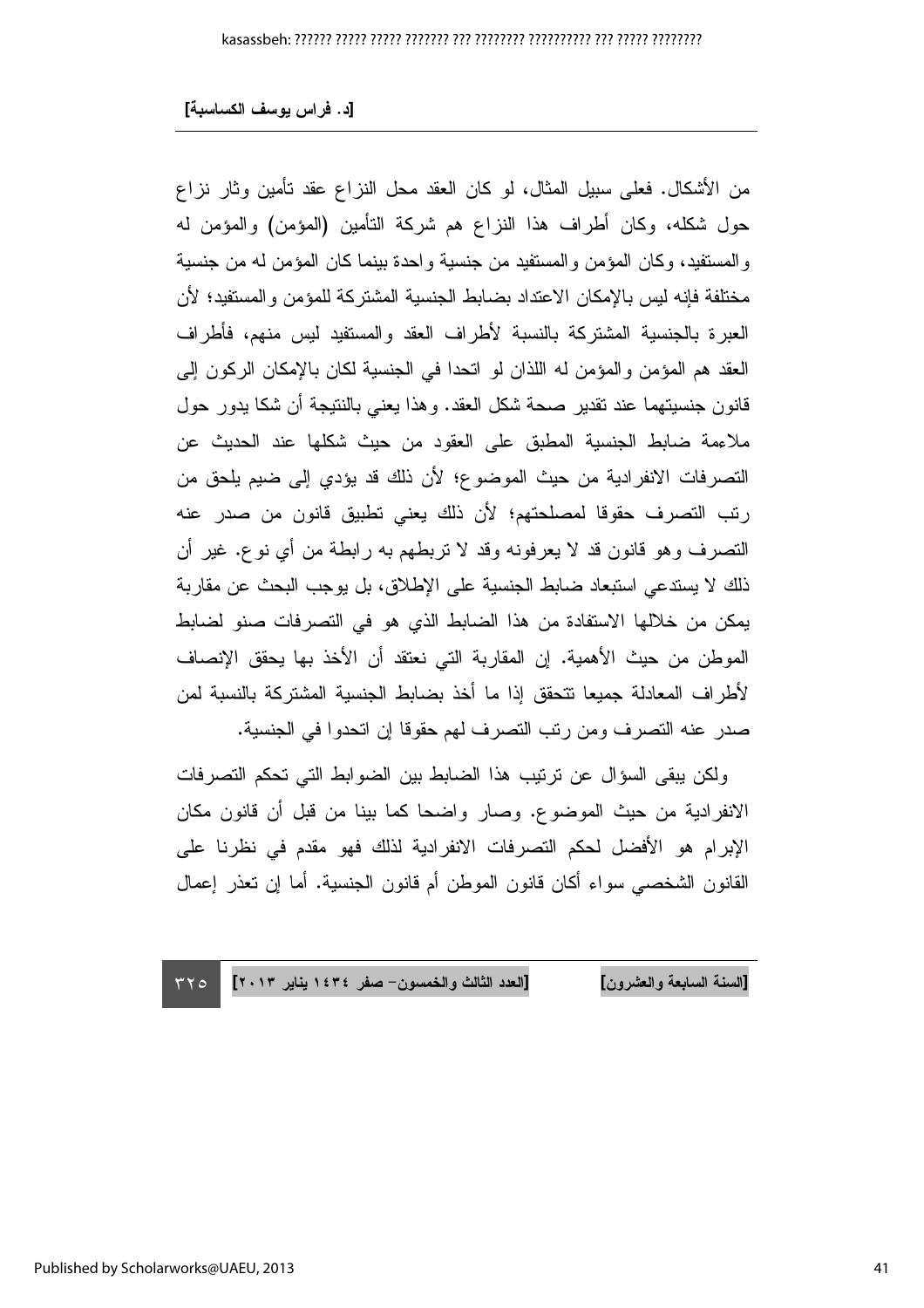قانون مكان الإبرام لسبب من الأسباب التي ذكر ناها سابقا، أو لغير ها من الأسباب؛ فإنه يجب الانتقال إلى الضوابط الشخصية أي ضابطي الموطن والجنسية، ونرى أن ضابط الموطن مقدم في هذا المقام على ضابط الجنسبة أولا؛ لأن ثبوت الاختصاص لقانون الجنسية رهين في اقتراحنا باتحاد جنسية من صدر عنه التصرف مع جنسية من رتب التصرف لهم حقاً، وثانياً لعدم سهولة معرفة جنسية من صدر عنه التصرف من قبل من رتب التصرف حقوقا لهم مقارنة بالموطن الذي بتخذ من المظاهر الخار جبة ما بدل علبه؛ لذلك نر ي أن ضابط جنسبة بأتي في المرتبة الثالثة بعد ضابط مكان الإبرام الذي يأتي في المقام الأول، وضابط الموطن الذي يأتي في المرتبة الثانية. ودون أدنى شك فإن الجنسية المشتركة تشكل في هذه الحالة الضابط الأكثر ملاءمة لحكم الإرادة المنفردة بعد ضابطي مكان الإبرام و الموطن.

### الفرع الثالث ضابط فانون القاضى

يعطي الاختصاص لقانون القاضي في حكم بعض العلاقات القانونية ذات الصفة الأجنبية. و هذا الاختصاص قد يكون أصليا كما هو الحال بالنسبة للإجر اءات؛ حيث قضت المادة ٢٣ من القانون المدنى بأن "يسرى قانون البلد الذي نقوم فيه الدعوى، أو تباشر فيه إجراءاتها على قواعد الاختصاص وإجراءات التقاضي"، وكما هو الحال بالنسبة للنكييف الذي يخضع وفقا للمادة ١١ من القانون المدنى للقانون الأردني<sup>(٦٠)</sup>. وفي حالات أخرى يكون هذا الاختصاص احتياطيا، أي أن

| [كلية القانون – جامعة الإمارات العربية المتحدة] | ٢٢٦ [[مجلة الشريعة والقانون] |
|-------------------------------------------------|------------------------------|
|-------------------------------------------------|------------------------------|

<sup>(</sup>٦٠) \_ قال جانب من الفقه بخضوع مسألة تكوين العقد لقانون القاضي باعتبار ها مسألة تكييف في مقابل أثار العقد التي تخضع لقانون الإرادة، فؤاد رياض وأخرون، تنازع القوانين من حيث المكان=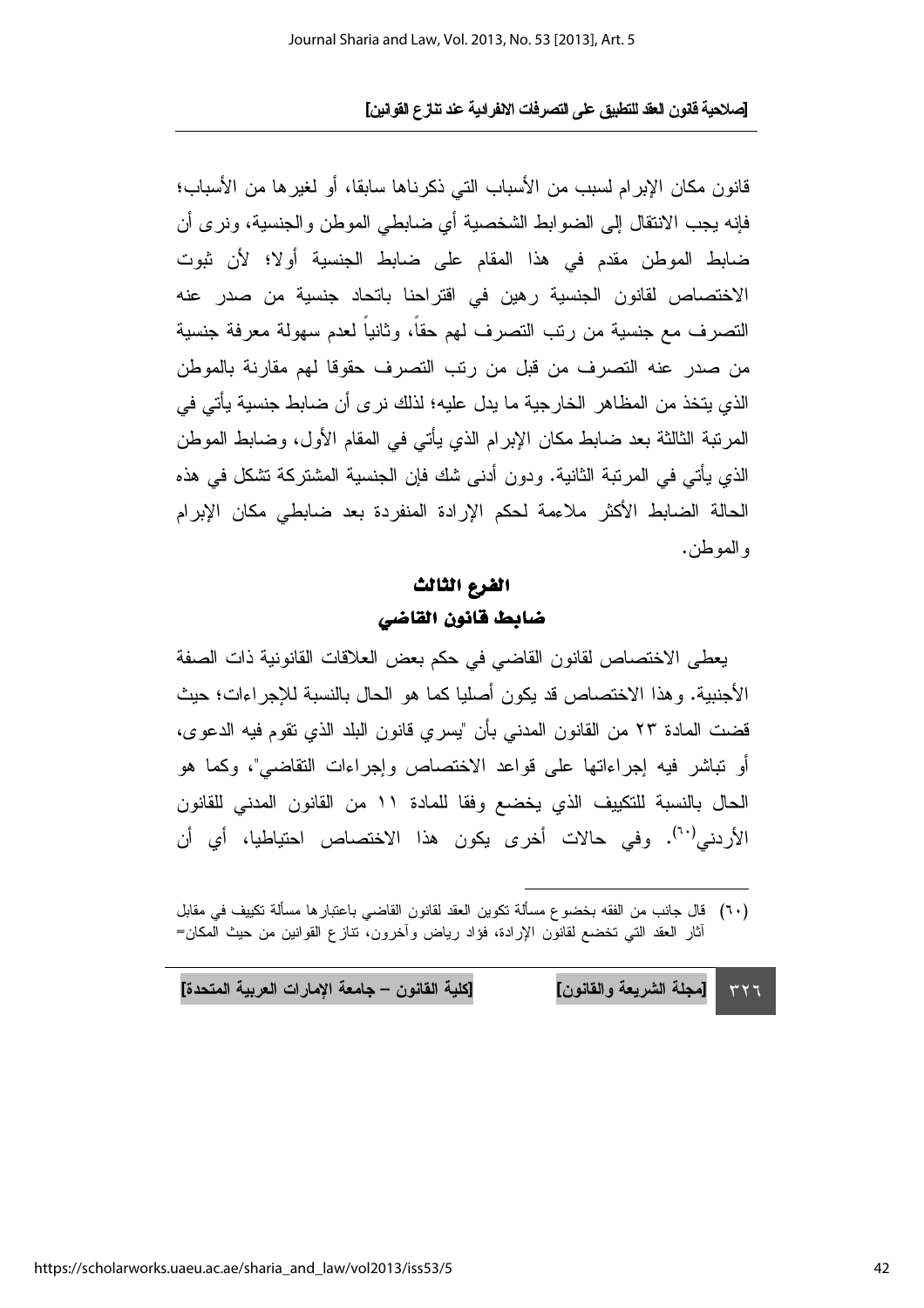الاختصـاص في الأصل يكون لقانون آخر ٍ غير ٍ قانون القاضـي، لكن عقبة وقفت في وجه القانون المختص حالت دون نطبيقه، فلم يكن من مناص سوى تطبيق قانون القاضي وإلا بقي النزاع دون قانون يحكمه<sup>(٦١)</sup>، وهذا هو المأخوذ به في حالة وقو ع فعل ضار (تصادم) بين واسطنين (سفينتين أو طائرنين) في أعالي البحار، أو في أجواء لا تخضع لسلطة أي دولة<sup>(٦٢)</sup>، وكذلك في حال عدم تطبيق القانون الأجنبي بسبب مخالفته للنظام العام في دولة القاضبي، وفي حالة تعذر معرفة مضمون القانون الأجنبي.

=وأحكام فضه في القانون اليمني، ٣٥٣ وما بعدها (١٩٨٩). غير أن السائد فقها خضوع تكوين العقد لقانون الإرادة كما هو شأن أثار العقد.

- (٦١) وعلى هامش هذا الموضوع، نشير إلى أن الفقه قد اصطلح على النعبير عن اختصاص قانون القاضي في مثل هذه الحالات بالاختصاص الاحتياطي لقانون القاضي، لكننا نختلف معهم في هذا باعتبار أن الأصل في الأمور، وإعمالا لمبدأ سيادة الدولة التي يشكل نطبيق القانون الوطنبي احد مظاهرها، ألا يطبق القاضبي قانون أخر غير قانون بلده على المسائل التي تعرض عليه لكن ولاعتبارات العدالة وضرورات امتداد العلاقات عبر الدول جرى التساهل بحيث بمكن نطبيق قانون أجنبي على العلاقة إذا ما كان هذا القانون هو الأكثر ملاءمة لحكمها وذلك فيما يتعلق بالعلاقات المنتمية إلى القانون الخاص دون سواها. وعلى هذا الأساس؛ فإنه عند العودة لتطبيق قانون القاضبي فإننا لا ننظر إلى اختصاص قانون القاضبي على أساس أنه اختصاص احتياطي بل هو عودة للأصل؛ لذلك، نفضل عبارة "العودة إلى قانون القاضي" على مصطلح "الاختصاص الاحتياطي لقانون القاضي".
- (٦٢) وقد اختلفت الأراء اختلافا كبيرا بصدد القانون واجب التطبيق في مثل هذه الحالة، ففي حين رأى البعض وجوب نطبيق فانون القاضى باعتباره القانون صاحب الاختصاص الاحتياطي كما ذكرنا، رأى أخرون وجوب نطبيق قانون البلد الذي نتنمى إليه الواسطة التي سببت الضرر، ورأى غيرهم وجوب إعطاء المضرور الحق في الاختيار بين قانون الواسطة التي سببت الضرر وقانون الواسطة التي لحقها الضرر، بينما دعا فريق رابع إلى نطبيق قانون العلم المشترك. أما المحاكم الإنجليزية فقد ذهبت إلى نطبيق ما سمته القانون البحرى العام على هذه الحالة، أي الأعراف البحرية التي استقر العمل بها في مختلف الدول. وبالمثل، اختلف الفقه حول القانون الذي يخضع له تحديد مقدار التعويض فرأى بعض الشراح أنه لا يخضع للقانون المحلي، بل لقانون القاضي، هشام صادق، نتازع القوانين ٤٢١ وما بعدها و ٤٤٥ (٢٠٠٧).

[العدد الثالث والخمسون- صفر ١٤٣٤ يناير ٢٠١٣] [السنة السابعة والعشرون]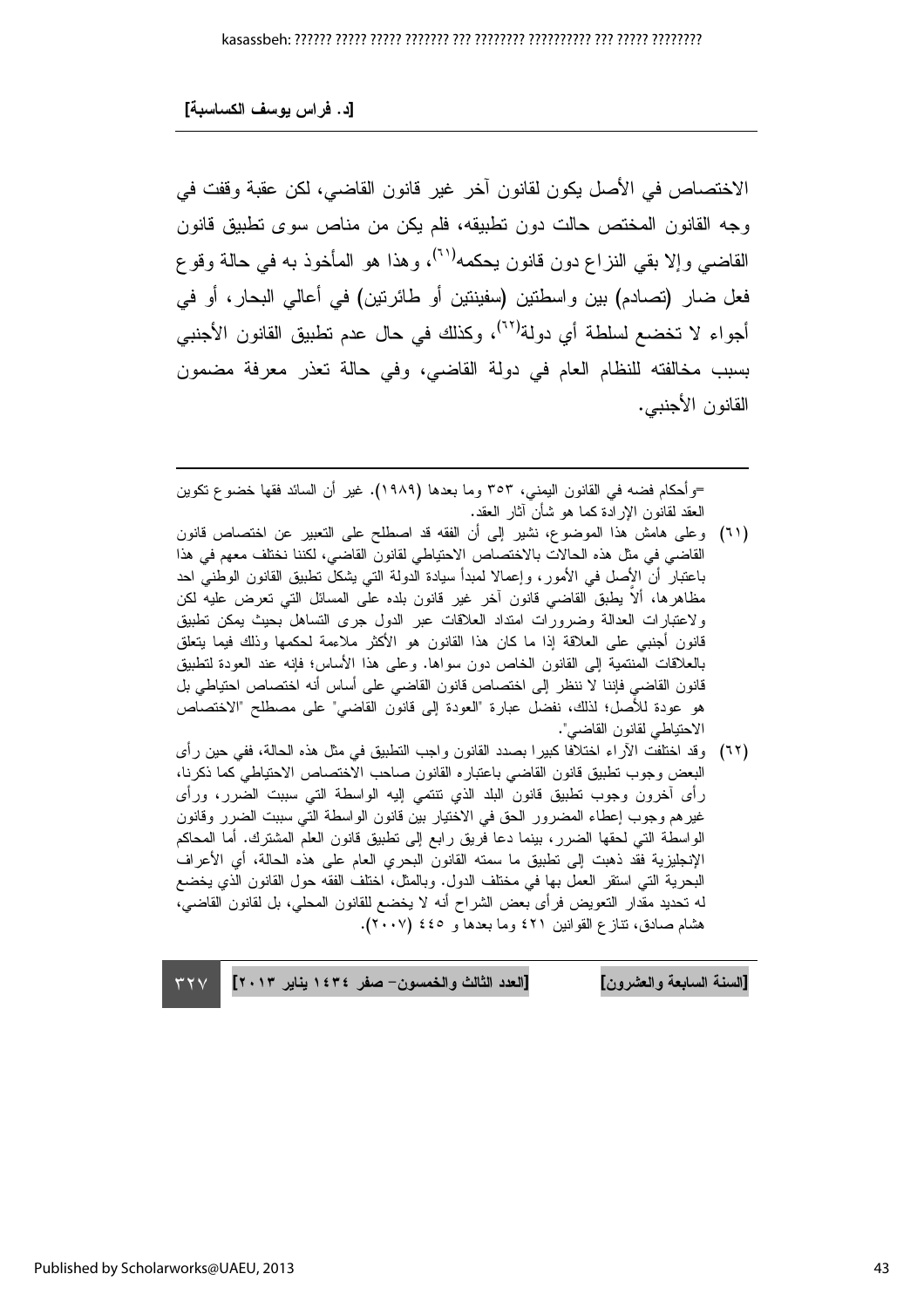ويتسم تطبيق القانون الوطني (قانون القاضي) بميزة اليسر والسهولة؛ حيث إن القاضبي الوطنبي يعلم مضمون قانونه، ولا يحتاج من ثم إلى وقت أو جهد يضنيه، أو نفقات نبذل في سبيل الوصول إلى هذا القانون أو نفسيره، بخلاف القانون الأجنبي الذي لا يجد القاضي فوق ذلك أي ميل نحو ه أو رغبة في تطبيقه.(٦٣)

غير أنه، وبشكل عام، بعتر ي إعطاء الاختصاص لقانون القاضبي عبوب أهمها، أو لاً: أن يحكم أطر اف العلاقة بقانون قد لا يربطهم به أي ر ابط مع ما قد يجر ه ذلك من مجافاة للعدالة التي تعد أهم أسباب وجود فكرة تتازع القوانين<sup>(٢٤)</sup>؛ لأن إعطاء الاختصاص للقانون الوطني لمجرد كونه قانون القاضبي الناظر في النز اع بؤدي إلى حرمان أطراف العلاقة من قانون آخر هو الأكثر ملاءمة وارتباطا بموضوع النزاع، ثانياً: احتمالية رفض المحاكم أو الجهات المختصة بالتتفيذ في الدولة الأجنبية المطلوب التتفيذ لديها، إما لوقوع الأموال المراد التتفيذ عليها أو الأشخاص المطلوب التتفيذ في مواجهتهم في دائرتها، نتفيذ الحكم الصادر وفقا لقانون القاضبي لمخالفة ذلك الحكم ما هو مقرر في قانونها<sup>(٦٥)</sup>، وأخيرا وليس آخرا، يؤدي الأخذ

- هنالك اعتبارات أخرى نقف خلف السماح بتطبيق قانون أجنبي أمام المحاكم الوطنية، منها مثلا  $(75)$ المجاملة و تشجيع التجارة الدولية والمعاملة بالمثل وحماية الحقوق المكتسبة وضمان تتفيذ الحكم الصادر عن المحكمة الوطنية فضلا عن الاعتبارات التاريخية، انظر تفصيل ذلك ممدوح عبد الكريم، القانون الدولي الخاص، ٣١-٣٣ (٢٠٠٥)؛ لذلك فقد تسوئل فيما إذا كانت المحاكم الإنجليزية نطبق القانون الأجنبي استنادا إلى اعتبارات العدالة أو على أساس فكرة المجاملــــــة، A Levontin, Choice of Law and Conflict of Laws 1 (1976) فأجاب بعض شراح القانون الإنجليزي على هذا التساؤل، وبعد استعراض أحكام المحاكم الإنجليزية خلال مائة عام، بأن الاعتبار ات التي تقف خلف تطبيق قانون أجنبي لديها هي مزيج من الأمرين معا، انظر : J O'Brien, Conflict of Laws, 7 (1999)
	- (٦٥) ممدوح عبد الكريم، القانون الدولي الخاص، ٣١ (٢٠٠٥).

[مجلة الشريعة والقانون] [كلية القانون – جامعة الإمارات العربية المتحدة]  $\tau \tau \wedge$ 

<sup>(</sup>٦٣) ممدوح عبد الكريم، القانون الدولي الخاص، ٣١ (٢٠٠٥).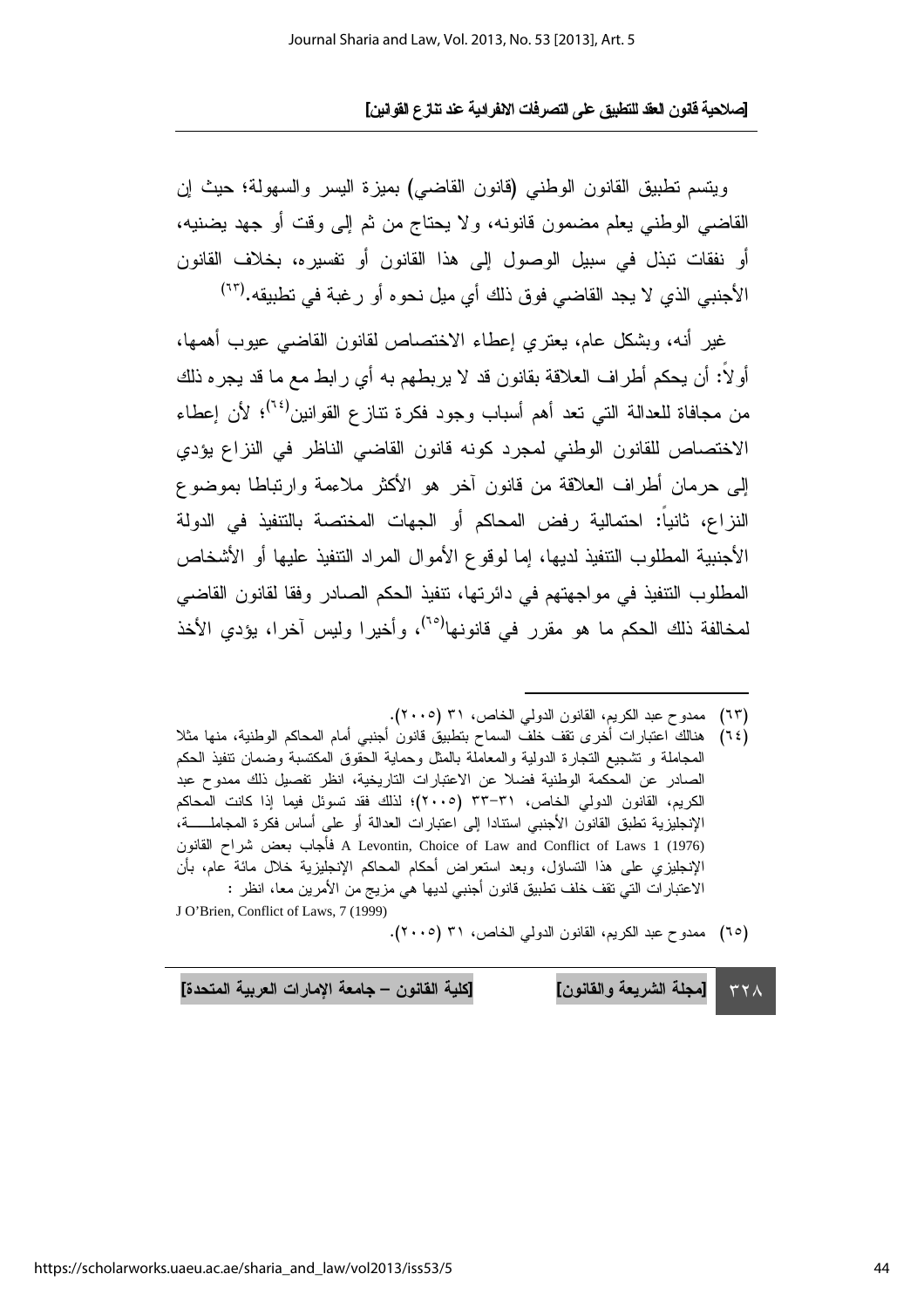#### [د . فراس يوسف الكساسبة]

بقانون القاضيي إلى عدم معرفة أطراف العلاقة للقانون الذي يحكم العلاقة إلا بعد رفع الدعوي<sup>(٢٦)</sup>.

الحقيقة: أن المحاكم في الدول الأخرى لن تستمع إلى أوامر المشرع الأردني التي تلزم المحاكم الأردنية فقط؛ لذلك، يجب ألا نبحث في إعطاء الاختصاص لقانون القاضبي على الإطلاق وبغض النظر عمن بكون هذا القاضبي، بل يجب أن نحصر المسألة في نطاق القانون الأردني؛ لذلك، فإن المهم عمليا أن نبحث في مدى ملاءمة إعطاء الاختصاص للقانون الأردني في نظر النز اعات المتعلقة بالإرادة المنفردة إذا رفعت الدعوى في الأردن، وثبت الاختصاص بنظرها للمحاكم الأر دنية.

ونبني على هذا الأساس السؤال الآتي: هل يمكن الأخذ بالقانون الأردني، الذي هو قانون القاضبي، بصفة أصلية أو احتياطية بخصوص التصرفات الانفرادية؟ في الواقع إن الأخذ بقانون القاضبي بصفة أصلية لا احتياطية ليحكم التصرفات الانفرادية يصعب الدفاع عنه؛ ذلك لأن الحالات التي أعطي فيها الاختصاص لقانون القاضي، ونعني هنا إجراءات الدعوى وإجراءات التحفظ والنتفيذ، قد تم ذلك لكون القواعد التي تحكمها تعد من النظام العام بسبب ارتباطها بالمصلحة العامة والنظام الاجتماعي للدولة فلا يجوز الخروج عليها<sup>(٦٧)</sup>، فهذه القواعد تهدف إلى

(٦٧) حسن الهداوي، القانون الدولي الخاص، ٢٥٥ (٢٠٠٥).

 $\overline{a}$ 

 $TY9$ [السنة السابعة والعشرون] [العدد الثالث والخمسون– صفر ١٤٣٤ يناير ٢٠١٣] ٢٢٩ " السنة السابعة والعشرون

<sup>(</sup>٦٦) ويعد حق أطراف العلاقة في معرفة القانون واجب النطبيق عليها من الاعتبارات التي حرصت انفاقية روما على أخذها بعين الاعتبار عند تحديدها للقانون واجب التطبيق على العقود، انظر، F Ferrari, S Leible (Eds), Rome I Regulation, the Law applicable to Contractual Obligations

in Europe 28-30 (2009).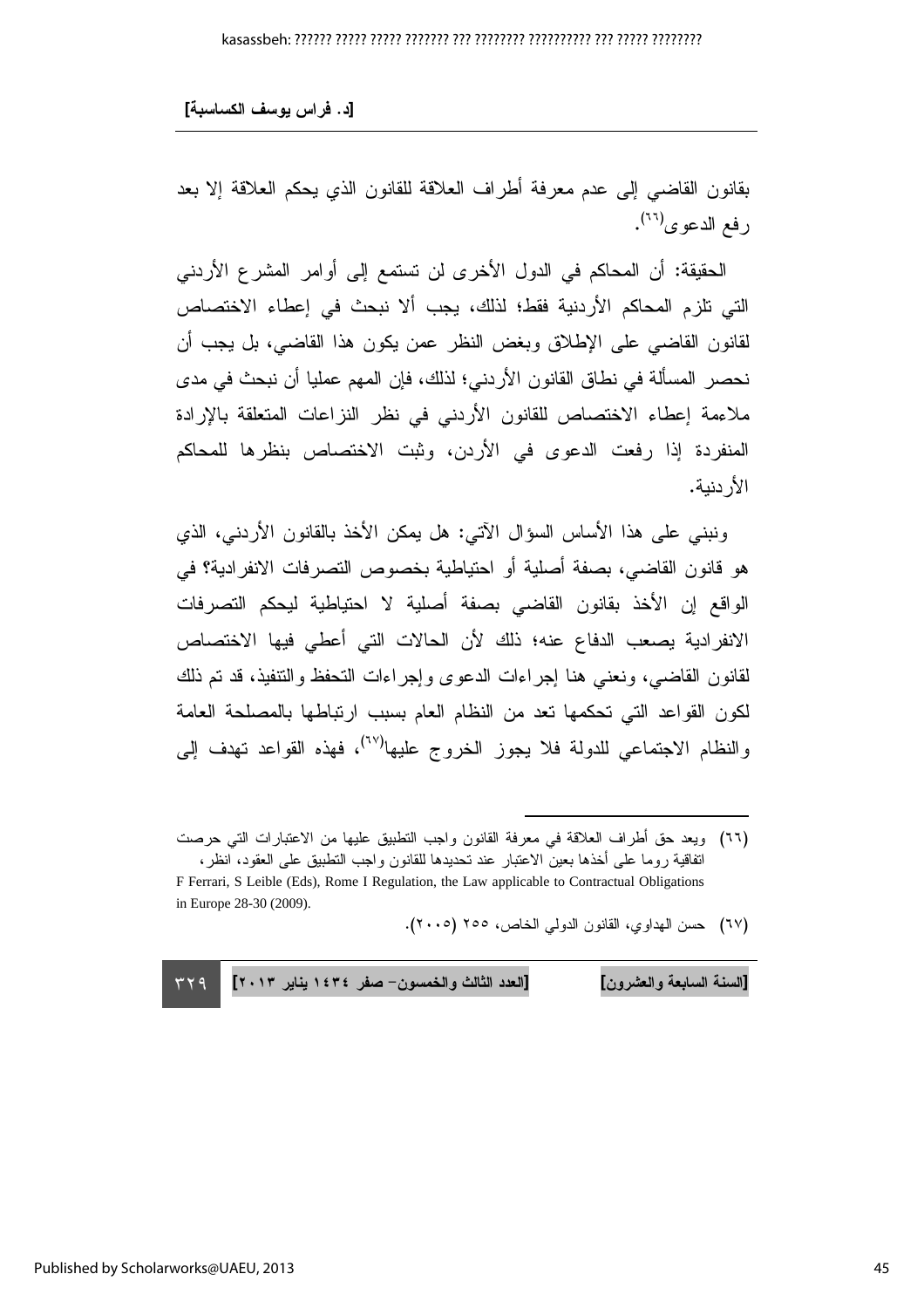النهوض بوظيفة من أهم وظائف الدولة، ألا وهي أداء العدالة على أحسن وجه، وهذا لا يكون إلا استنادا للقواعد التبي قررتها نلك الدولة ورأت أنها كفيلة بتحقيق هذا الهدف<sup>(٦٨</sup>).

أما حالة الاختصاص الاحتياطي لقانون القاضبي فإنها منبتة الصلة بالسؤال المطروح في هذا الفرع والذي يدور فقط حول الاختصاص الأصلي؛ لأن اختيار قانون القاضبي في حالة الاختصاص الاحتياطي لا يتم لكون ذلك القانون هو الأنسب لحكم العلاقة، بل لاستحالة تطبيق القانون المختص أصلا، وفي نهاية المطاف؛ فإن تلك العلاقة تحتاج إلى قانون بحكمها، وكان هذا القانون هو قانون القاضي: إما تفضيلاً له عن سائر القوانين غير الملائمة لحكم العلاقة باعتبار ه، وإن كان هو أيضا غير ملائم لحكم العلاقة، قانون المحكمة الناظرة في النزاع، أو على أساس العودة إلى الأصل؛ لأن تطبيق القانون الأجنبي خروج على الأصل الذي يلزم المحكمة بالرجوع إلى قانونها الوطني في كل النزاعات التي تعرض عليها. وبهذا، فإن ما يسري على كافة العلاقات ذات الصفة الأجنبية يسري على التصرفات الانفرادية، ففي كل مرة يتعذر فيها تطبيق القانون الذي أشارت إليه قاعدة الإسناد إما لعدم إمكانية معرفة مضمونه، أو لمخالفته للنظام العام فإنه يلجأ إلى قانون القاضبي ليستمد الحكم من فواعده لا باعتبار ه القانون الأكثر ملاءمة بل للاعتبار ات التے ذکر ناها آنفا.

ولكن، هل يعني كل ما سبق أن قانون القاضي لا يمكن أن يجد له طريقا لحكم التصرفات الانفرادية بصفة أصلية؟ من المعلوم أن الدول عند نتظيمها لقواعد نتاز ع

(٦٨) انظر فؤاد رياض وآخرون، نتازع القوانين من حيث المكان وأحكام فضبه في القانون اليمني،  $(1919)$  YOV

[كلية القانون – جامعة الإمارات العربية المتحدة] [مجلة الشريعة والقانون]  $rr.$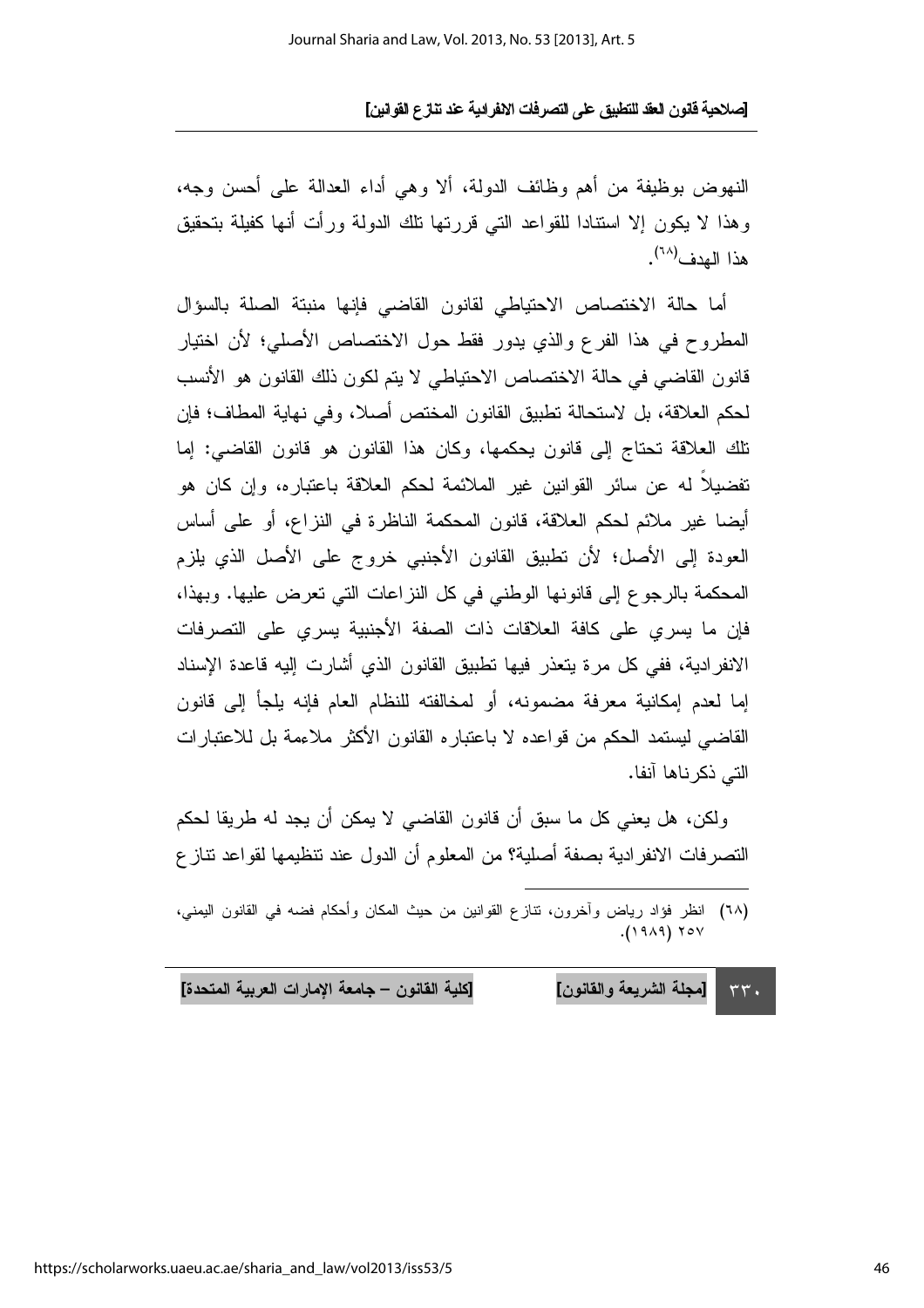القوانين من حيث المكان تميل إلى قانونها أحياناً، ويصلح تنظيم قواعد النتاز ع في مسائل الزواج في القانون الأردنبي مثالا علىي ذلك، فبعد أن عينت المادتان ١٣ و ١٤ من القانون المدنبي القوانين واجبة النطبيق على مسائل الزواج وهي: قانون كل من الزوجين بالنسبة لشروط الزواج الموضوعية وقانون الزوج وقت الزواج بالنسبة لأثار الزواج وقانون الزوج وقت الطلاق بالنسبة للطلاق ووقت رفع الدعوى بالنسبة للنطليق، استثنت المادة ١٥ من ذات القانون من حكم المادنين السابقتين الحالة التي يكون فيها أحد الزوجين أردنياً؛ إذ يعطي الاختصاص في هذه الحالة للقانون الأردني<sup>(٢٩</sup>). والسؤال هنا: هل يمكن أن نطبق ذات الحكم على التصرفات الانفرادية، فيكون الاختصاص للقانون الذي تشير إليه قاعدة الإسناد، أي قانون مكان صدور النصرف فإن لم يوجد فقانون موطن من صدر عنه النصرف (حسب رأينا الذي اقترحناه فيما سبق)، فإن لم نتمكن من تطبيق هذين الضابطين أخذنا بالقانون الأكثر ملاءمة، إلا إذا كان من صدرت عنه الإرادة أو المستفيد منها أر دنيا؟

الحقيقة أنه، وقبل الإجابة عن هذا السؤال، لا بد من النعرض للسبب الذي لأجله أعطي الاختصاص لقانون القاضبي فيما يتعلق بمسائل الزواج إذا كان أحد الزوجين أردنيا، هل هو مجرد المحاباة للقانون الوطنبي عودة إلىي الأصل، أو بدافع نسهيل مهمة القاضي الناظر للنزاع، أو هو الرغبة في حماية الطرف الوطني في العلاقة؟

l

[السنة السابعة والعشرون] [العدد الثالث والخمسون– صفر ١٤٣٤ يناير ٢٠١٣] (٣٣١ السنة السابعة والعشرون

<sup>(</sup>٦٩) ومن ذلك أيضا ما قرره القانون الفرنسي من خضوع مسائل الحالة والأهلية لقانون الجنسية، إلا بالنسبة للأجانب المتوطنين في فرنسا لمدة زادت على خمس سنوات فيطبق قانون الموطن الذي هو القانون الفرنسي، فؤاد رياض وأخرون، نتازع القوانين من حيث المكان وأحكام فضه في القانون اليمنى، ١١٠ (١٩٨٩).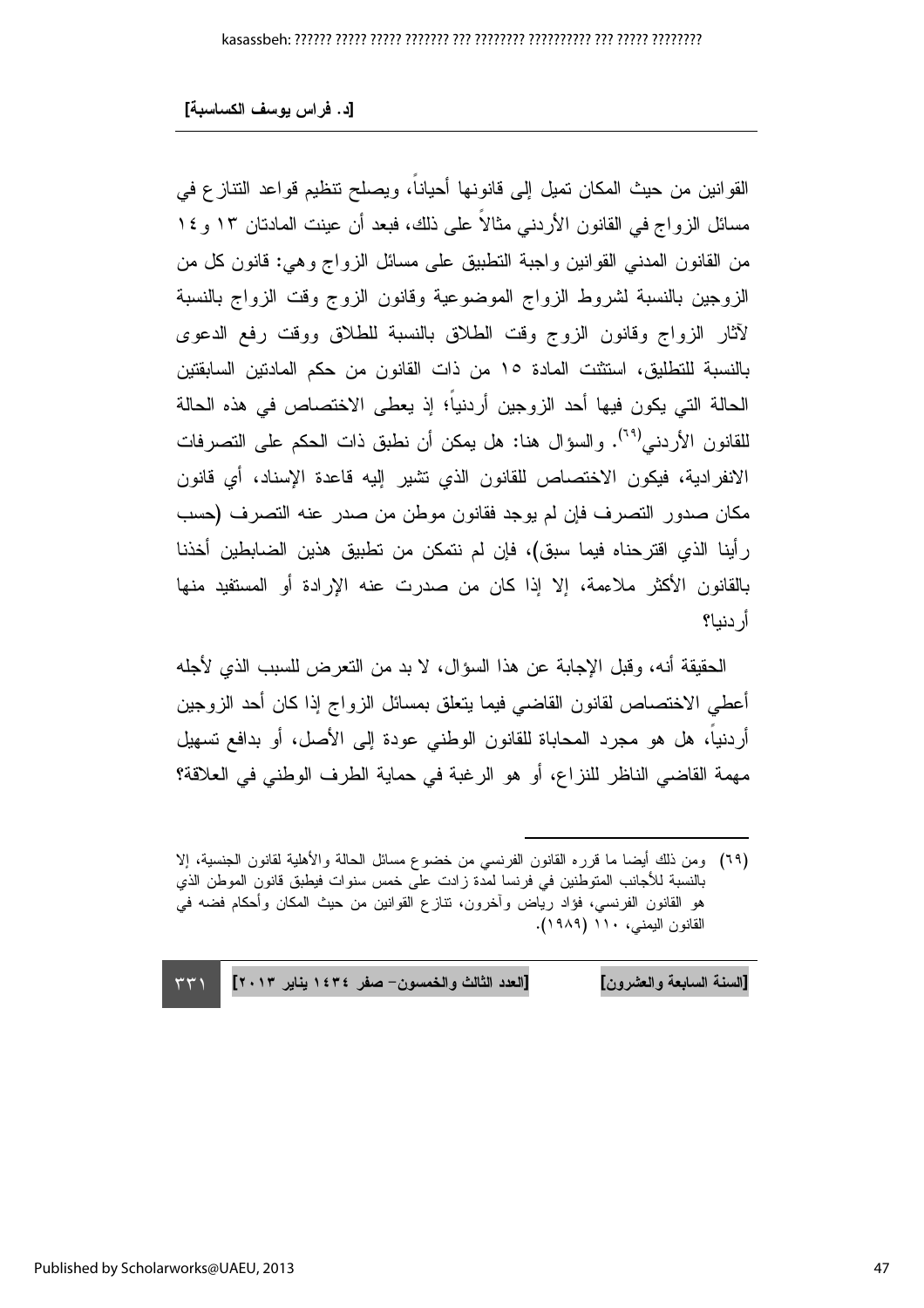لا يخفى أن الهدف في هذه الحالة هو حماية الطرف الوطني في العلاقة، ولو كان الهدف هو مجرد محاباة القانون الوطنبي، أو تسهيل قيام القاضبي بمهمته لانطبق هذا الحكم على سائر العلاقات القانونية ولم يكن من مبرر لأن تخص حالات محددة بهذا الحكم، ولوجدنا مثله في مسائل التركات إذا كان أحد الورثة أردنياً، وفي الالتز امات غير التعاقدية إذا كان احد الأطراف أردنياً، وفي الوصية إذا كان الموصـى له أردنياً، وكذا في بقية المسائل كلما كان أحد أطرافها أردنيا.

ويحق التساؤل إذا ما أردنا أن نطبق الحكم نفسه الوارد في المادة ١٥ المذكورة على التصر فات الإنفر ادبة عما ببر ر إعطاء الإختصاص للقانون الأردني إذا كان أحد أطر اف النصر ف أر دنياً دو نا عن الكثير ٍ من العلاقات القانونية؟ في الواقع، إن ذات الحجة التي تبر ر الاستثناء الوار د في المادة ١٥ يمكن أن تساق هنا لتفتح الباب أمام تطبيق قانون القاضيي بشرط أن يكون الطرف الوطني بحاجة إلى الحماية التي يقررها القانون الوطني. ولكي يتمتع هذا الطرف بهذه الحماية فإن ذلك يستلزم أمرين: الأول أن يكون هو الطرف الضعيف في العلاقة، وهذا يتحقق بالنسبة لمن صدر التصرف لمصلحته وليس لمن صدر عنه التصرف، وهذا بخلاف العقود التي يفترض أن المدين هو الطرف الضعيف فيها فيما عدا عقود الإذعان التي يكون المذعن هو الطرف الضعيف فيها دائنا كان أو مدينا. ومرد ذلك أن التصرف هنا هو وليد إرادة منفردة تتحكم في صدوره من حيث المبدأ وتتحكم بترتيب آثاره على خلاف الحال بالنسبة للعقود. والأمر الثاني أن نكون الحماية الممنوحة بموجب قانون القاضيي (القانون الأردنبي) أفضل من نلك التي يمنحها القانون الذي نتثبير إليه قاعدة الإسناد. ولا بأس حينئذٍ من القول: بأن القانون الأردنبي يختص بحكم التصرفات الانفرادية حيث يكون من وجه إليه التصرف أردنياً، إلا في الحال التي

[كلية القانون – جامعة الإمارات العربية المتحدة]

[مجلة الشريعة والقانون]  $\tau\tau\tau$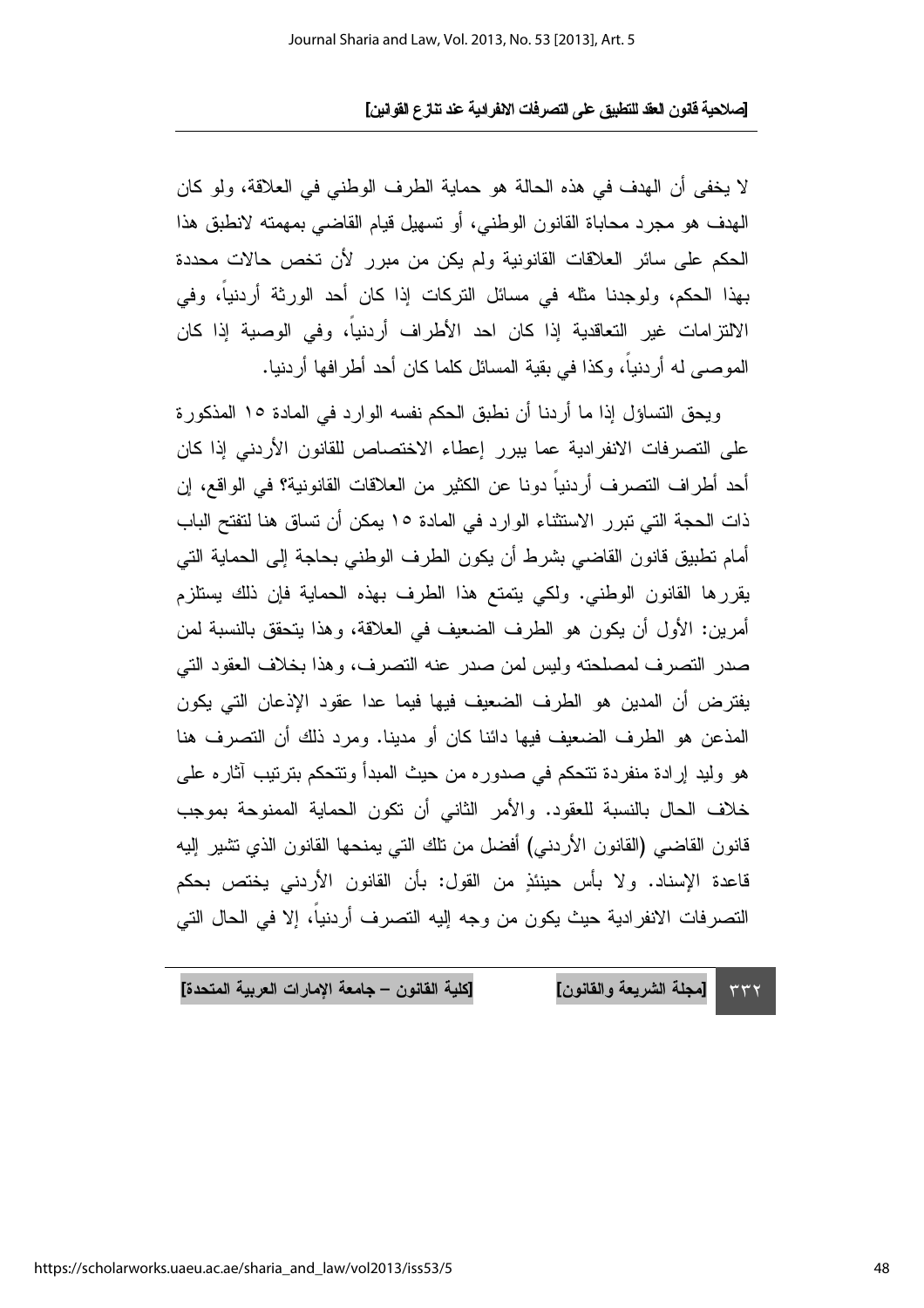يمنح فيها القانون الذي تشير إليه قاعدة الإسناد في الأصل حقوقا أفضل من تلك التي يمنحها القانون الأردني. وفي هذه الحالة يكون القانون الأردني هو الأكثر ملاءمة بعد ضابطي مكان الإبرام والموطن، خاصة إذا كان الأردن هو مكان نتفيذ التصرف الانفرادي (مكان نتفيذ العمل في حالة الوعد بجائزة)، باعتبار ما لمكان النتفيذ من أهمية في مجال النصرفات الإرادية جعلت منه في مرحلة ما الضابط المعتمد عليه في نعيين القانون واجب النطبيق على العقود.

 $\tau\tau\tau$ 

[العدد الثالث والخمسون- صفر ١٤٣٤ يناير ٢٠١٣]

[السنة السابعة والعشرون]

Published by Scholarworks@UAEU, 2013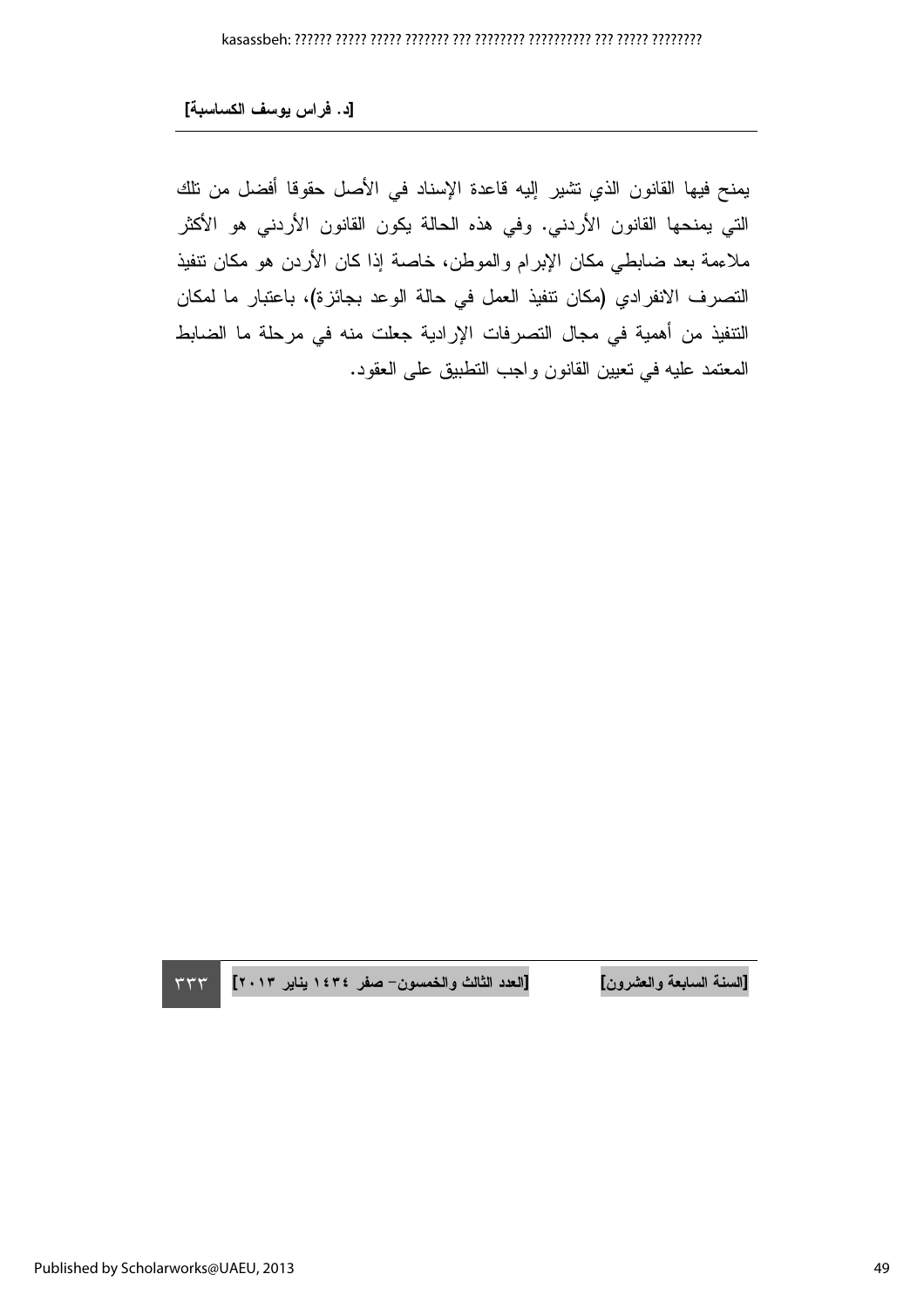#### الخاتمة

حقاً إن مسائل القانون الدولي الخاص، وبخاصة نتازع القوانين، مما يصعب الخوض فيه. وتعد منطقة التصرفات الإرادية من أعقد المسائل عند البحث في القانون واجب التطبيق، وذلك في ضوء اختلاف وجهات النظر فقها وقضاء حول القانون واجب النطبيق عليها من جهة، وباعتبار النطور الذي نشهده سواء أكان على صعيد صور النصر فات التي تشملها أم على صعيد الأفكار المطروحة في حل النتاز ع المتعلق بهذه النصر فات.

وقد حاولنا في هذه الدراسة أن نسبر جانبا مسكوتاً عنه في منطقة التصرفات الانفرادية، ألا وهو القانون واجب التطبيق على التصرفات الناشئة عن إرادة منفردة. وقد خلصنا في نهاية البحث إلى جملة من النتائج نوردها تاليا تتبعها التو صيات.

#### اللتائج:

أو لاً: تعد التصر فات الانفر ادية من التصر فات الإر ادية إلى جانب العقد، و تتفاوت أهميتها كمصدر من مصـادر الحق بـاختلاف قو انين الدو ل. فمن هذه القو انين مـا لا يعترف بها كمصدر من مصادر الحق، ومنها ما يعترف بأهم صورها دون أن يتخذها مصدراً عاماً للحق، ومنها ما يعتبرها مصدرا عاما للحق، والقانون الأردنبي ينتمي إلى الطائفة الأخير ة.

ثانياً: لم يرد في القانون الأردنبي ما يشير إلى القانون واجب التطبيق على التصرفات الانفرادية رغم أن القانون الأردني قد اتخذ منها مصدراً عاماً للحق، كما أشرنا، ورغم أن الفقه الإسلامي الذي يعد الأساس الذي بنـي عليه القانون المدنـي

[كلية القانون – جامعة الإمارات العربية المتحدة] [مجلة الشريعة والقانون]  $\tau\tau\epsilon$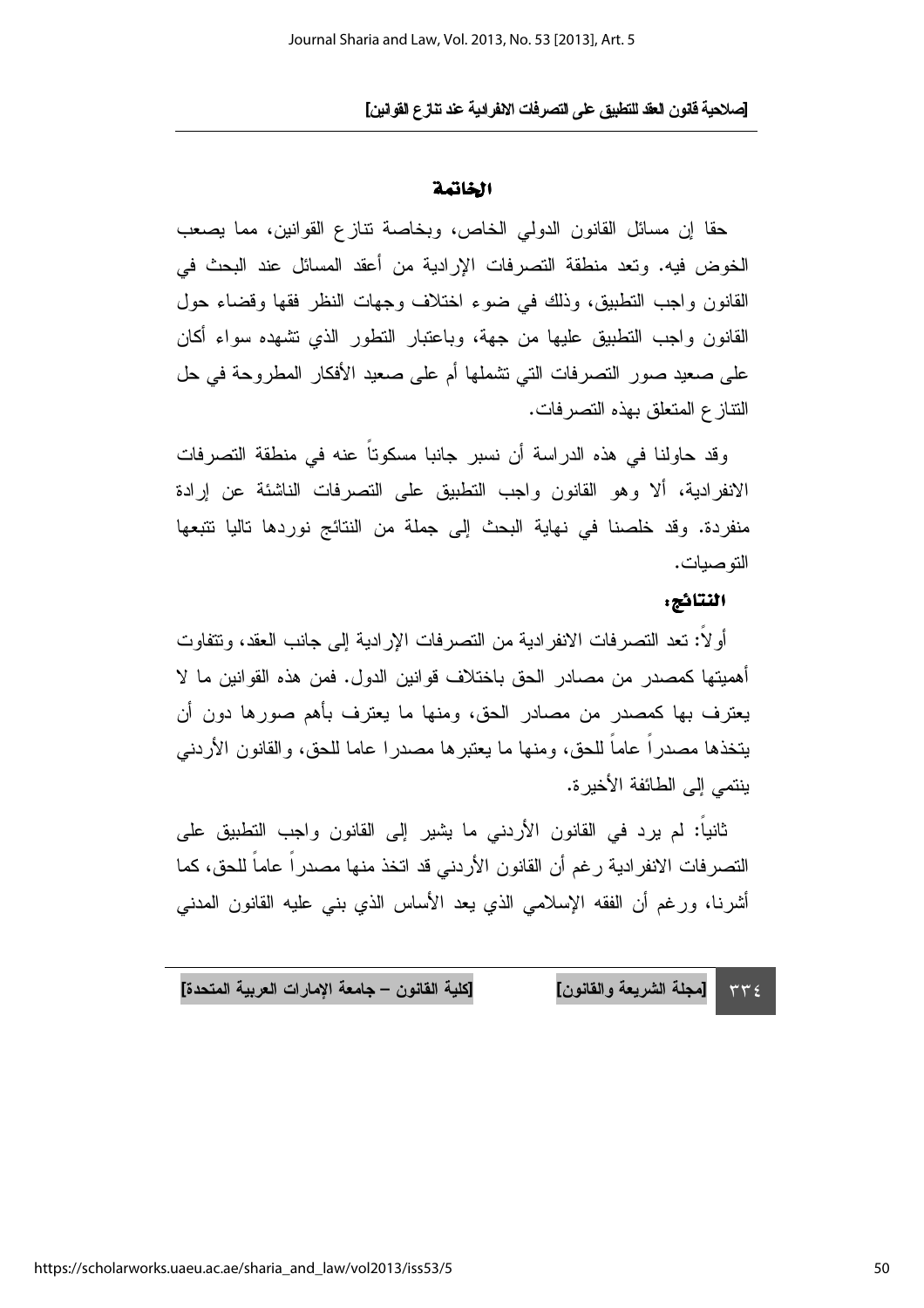الأردني يعول كثيراً عليها؛ بحيث إن كثيراً مما يعتبر عقدا في الفقه الغربي يتم بالإرادة المنفردة في الفقه الإسلامي.

ثالثاً: ليس بالإمكان، في ضوء ما سبق، إلا القول بأن الإحالة المقررة في المادة ٢٥١ من القانون المدنى إلى أحكام العقد بشأن التصرفات الانفرادية تشمل أيضا موضوع القانون واجب التطبيق. ومن ثمّ؛ فإن ذات الضابط المتدرج الخاص بالعقود المنضمن في المادة ١/٢٠ من القانون المدني، والقائم على الإرادة ثم الموطن المشترك ثم مكان الإبر ام، هو ما يسر ي على التصر فات الانفر ادية.

رابعاً: عند فحص صلاحية قانون العقد المبنى على الضابط الثلاثي المندرج وجدنا أنه ممكن التطبيق على التصرفات الانفرادية، وذلك إذا أولنا الإرادة والموطن على أنهما إرادة وموطن من صدر عنه التصرف الانفرادي، وأولنا مكان الإبرام على أنه مكان صدور ذلك التصرف، أما من جهة الملاءمة فقد وجدنا أن ضابط الإرادة لا يصلح الأخذ به في ميدان التصرفات الانفرادية لمضارء الشديدة بحقوق المستفيدين من التصرف، بخلاف ضابطي الموطن ومكان الإبرام الملائمين لحكم هذه التصر فات.

خامساً: لما استقر الرأي بنا على وجوب استبعاد ضابط الإرادة من الضوابط التي تحكم التصرفات الانفرادية بقى لدينا الضابطان المكانيان المذكوران آنفا. وفي النصر فات الانفر ادبة، تحديداً؛ فإن الأخذ بأحد هذين الضابطين بؤدي عمليا إلى حجب الضبابط الآخر إلا في النادر من الحالات. وقد حتم هذا الوضيع المفاضلة بين الضبايطين المذكورين للأخذ بالأكثر ملاءمة منهما، وابقاء الآخر ضبايطاً احتباطياً؛

[العدد الثالث والخمسون- صفر ١٤٣٤ يناير ٢٠١٣] [السنة السابعة والعشرون]  $rro$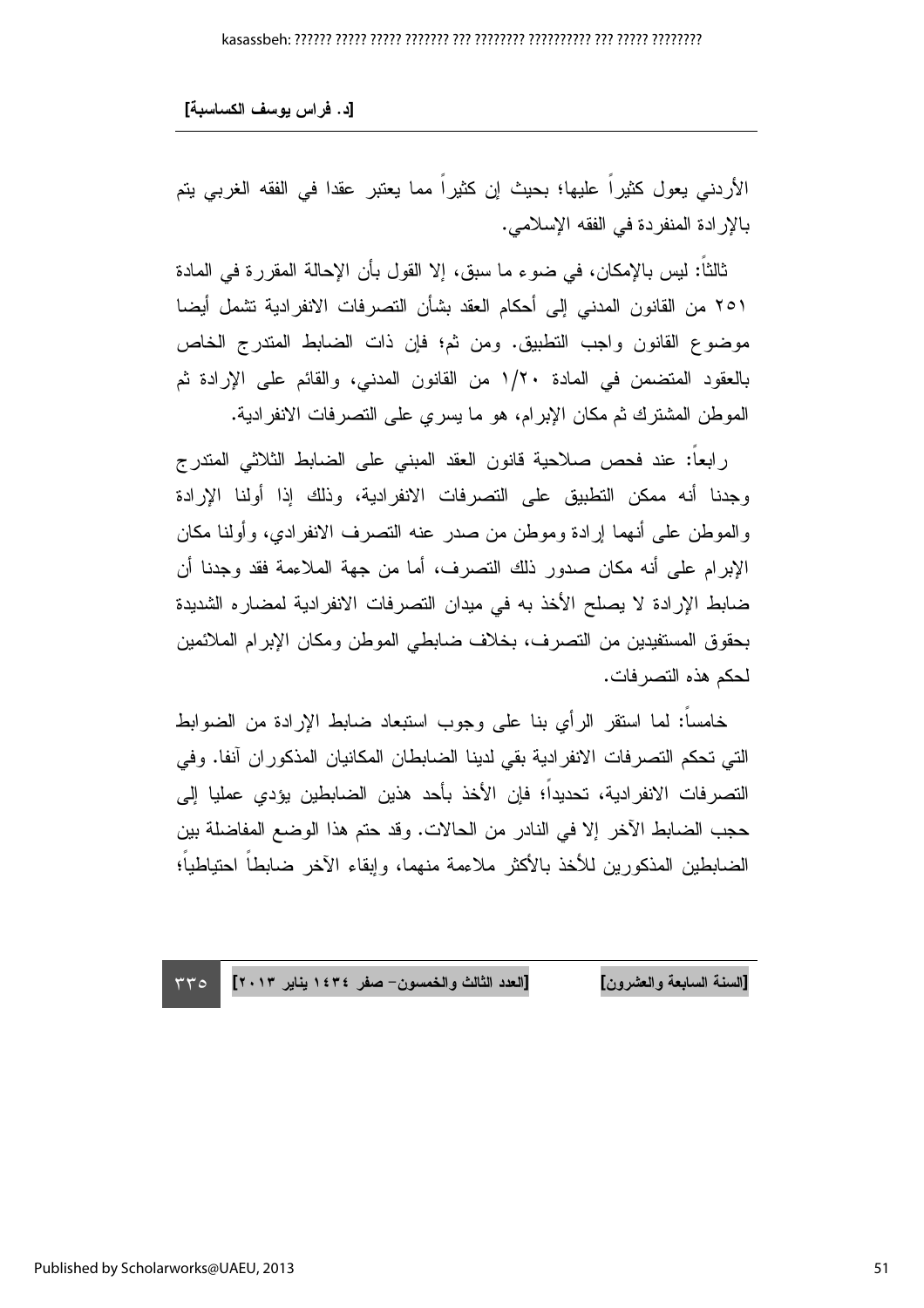حيث وجدنا أن ضابط مكان الإبرام هو الأكثر ملاءمة في مجال التصرفات الانفر ادبة.

سادسا: نرتب على استبعاد ضابط الإرادة خسارة هذا الضابط بما ينتقص من الضوابط المتاحة في التصرفات الانفرادية إلى اثنين عوضا عن ثلاثة في العقود. ومن هنا، كان لا بد من البحث عن ضوابط أخرى يمكن أن تكون ملائمة لحكم النصر فات الانفر ادبة لبوخذ بها بشكل وتر تبب معبن بعد الضباطين المكانيين، وقد وجدنا ضالتنا في ضوابط: القانون الأكثر ملاءمة والجنسية وقانون القاضي، حيث يمكن الأخذ بضابط القانون الأكثر ملاءمة في حال عدم التمكن من تطبيق ضابطي مكان الإبر ام و الموطن على التو الى، وبعد ضبابط الجنسبة المشتركة لمن صدر عنه التصر ف والمستفيد منه هو الضابط الأكثر ملاءمة، فإن اختلفا جنسية كان القانون الأردني هو القانون المختص إذا كان المستفيد من التصرف أردنيا.

#### التوصيات:

أولًا: نشير على مشرعنا بوجوب الاهتمام بالقانون واجب التطبيق على النصرفات الانفرادية، وذلك بإفراد نص يعالج هذه المسألة، أو في الحد الأدنى بيان ما إذا كان حكم المادة ١/٢٠ من القانون المدنى هو واجب التطبيق عليها، وإذا كان كذلك نشير عليه باستبعاد القانون الذى نعينه الإرادة من حكم التصرفات الانفرادية لما في ذلك من إجحاف قد يلحق حقوق المستفيدين من التصرف، وفي ذات الوقت نرى ضرورة توضيح المقصود بالموطن المشترك، ومكان الإبرام في حالة النصر فات الانفر ادبة.

[كلية القانون – جامعة الإمارات العربية المتحدة] [مجلة الشريعة والقانون]  $557$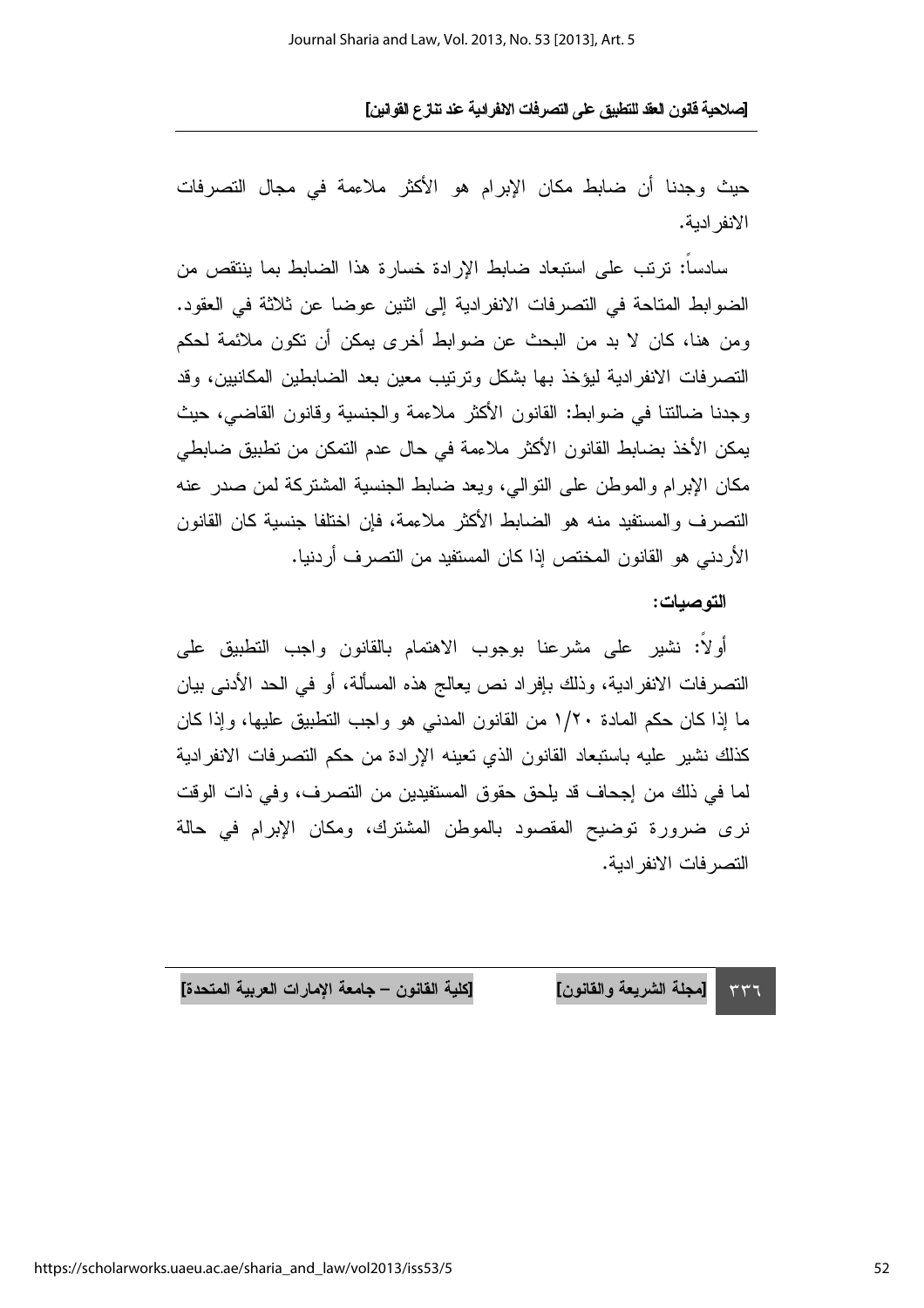ثانياً: نقترح على مشرعنا الأخذ بضابط القانون الأكثر ملاءمة فيما يخص النصرفات الانفرادية، وذلك بعد ضابطي مكان الإبرام والموطن بما يسمح للقاضبي بأخذ ظروف كل قضية على حدة، على أن يعتبر قانون الجنسية المشتركة لمن صدر عنه التصرف والمستفيد منه هو القانون الأكثر ملاءمة، وإلا فهو القانون الأردني إن كان المستفيد من التصرف أردنيا.

ثالثا: نوصبي زملاءنا من الباحثين وشراح القانون إيلاء مسألة القانون واجب التطبيق على التصرفات الانفرادية الاهتمام الكافي عند بحثهم للتتازع المكاني للقانون، وذلك لسد الفراغ الحاصل حاليا فـي هذه المنطقة.

السنة السابعة والعشرون

[السنة السابعة والعشرون] [العدد الثالث والخمسون– صفر ١٤٣٤ يناير ٢٠١٣ ] ٣٣٧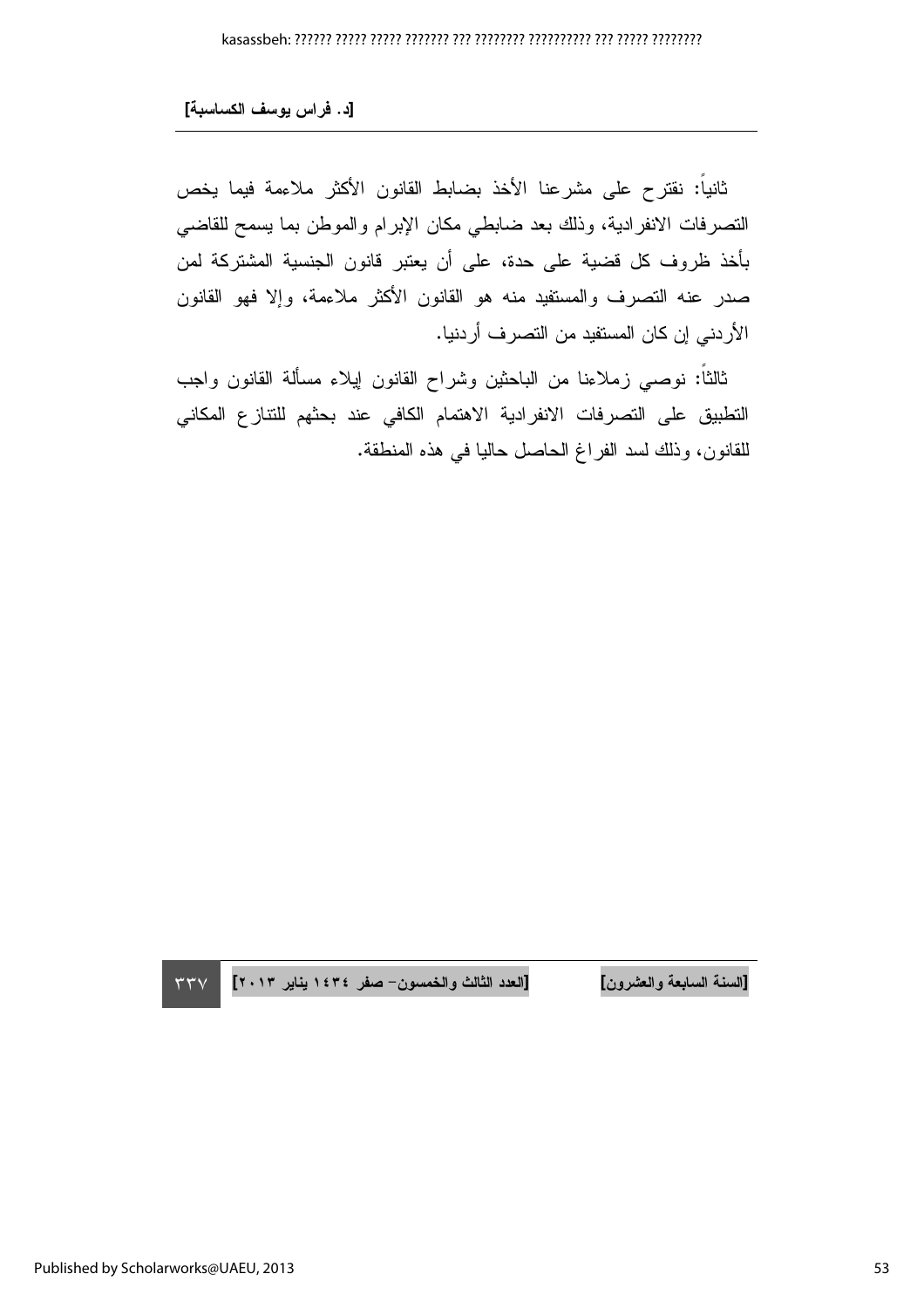. J[ N\$ -) -% &\$ '() \*+\$( -. 
6 1L]

#### قائمة المراجع

المراجع العربية

- إبر اهيم الشديفات، أحكام الوصية ونطبيقاتها في المحاكم الشرعية الأردنية، ط١، عمان: دار يافا العلمية (٢٠٠٧).
- أشرف محمد، الوسيط في القانون الدولي الخاص، ط1، القاهرة: دار النهضة العربية (٢٠٠٩).
- إلياس ناصيف، الوصية، ج ٢، الوصية للمسلمين وفي القانون الدولي الخاص، ط٢، بيروت: منشورات الحلبي الحقوقية (٢٠٠٧).
- أنور سلطان، مصـادر الالنزام في القانون المدني، ط٤، عمان: دار الثقافة  $.(\tau \cdot \tau)$ .
- بدران أبو العينين بدران، المواريث والوصية والهبة في الشريعة الإسلامية والقانون، الإسكندرية: مؤسسة شباب الجامعة (١٩٩٠).
- توفيق فرج، النظرية العامة للالتزام، ط٣، بيروت: الدار الجامعية  $.$ (1995)
- حازم الصمادي، المسؤولية في العمليات المصرفية الإلكترونية، ط١، عمان: دار وائل (۲۰۰۳).
	- حسن المهداوي، القانون الدولي الخاص، ط١، عمان: دار الثقافة (٢٠٠٥).
- سامي منصور، الوسيط في القانون الدولي الخاص، ط١، بيروت: دار العلوم العربية (١٩٩٤).
- سعيد البستاني، القانون الدولي للإسناد التجارية، ط١، بيروت: منشورات الحلبي الحقوقية (٢٠٠٦).

لقانون] [كلية القانون – جامعة الإمارات العربية المتحدة] ٣٣٨ | [مجلة الشريعة واا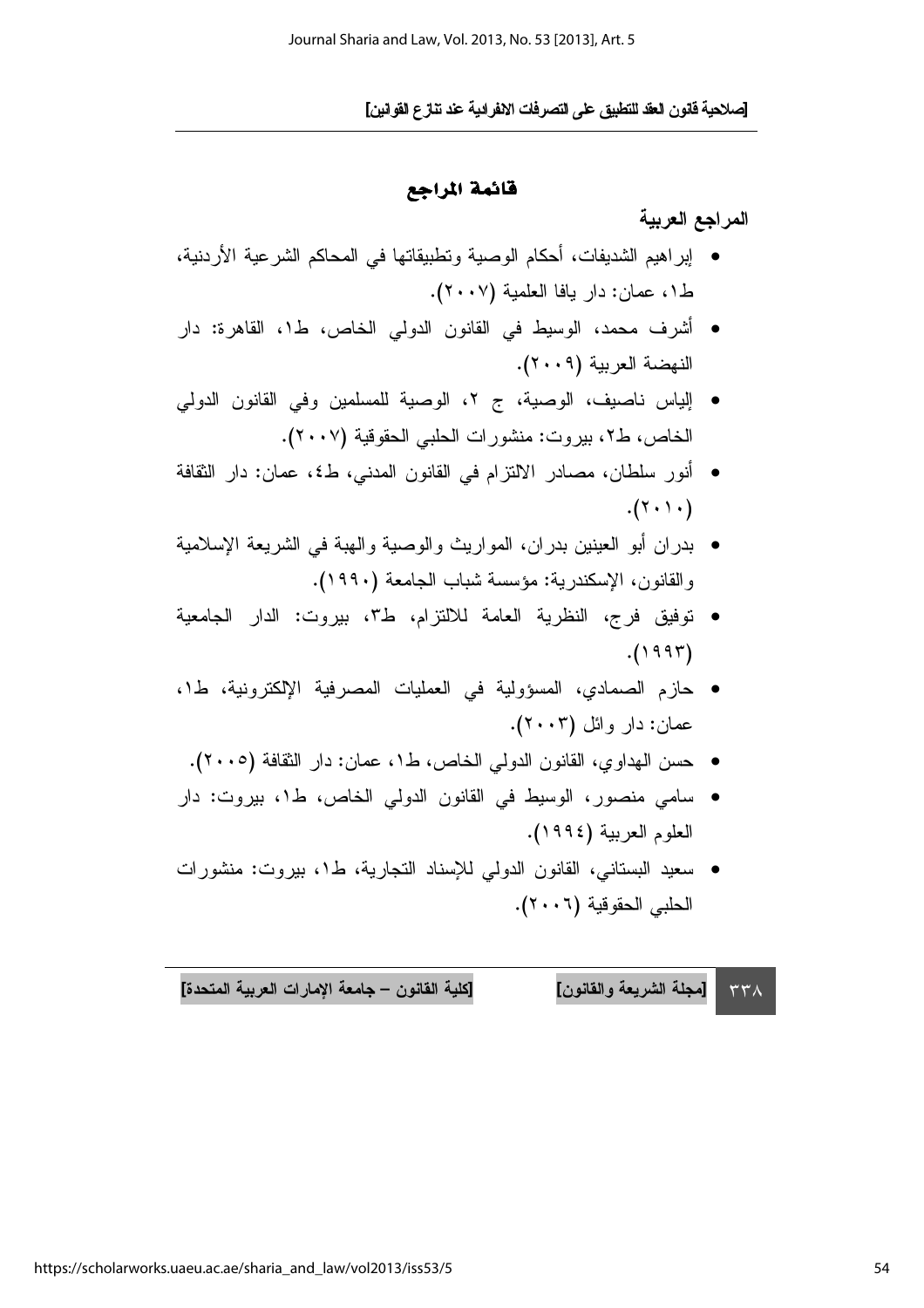#### 

[د. فراس يوسف الكساسبة]

- سمير نتاغو، مصادر الالتزام، ط١، الإسكندرية: مكتبة الوفاء القانونية  $.(\Upsilon \cdot \cdot \Upsilon)$ 
	- طالب موسى، قانون النجارة الدولية، ط١، عمان: دار النقافة (٢٠٠٥).
- عبد الرزاق السنهوري، الوسيط في شرح القانون المدنى الجديد، ج١، ط٣، بيروت: منشورات الحلبي الحقوقية (٢٠٠٠).
- عبد الرزاق السنهوري، مصادر الحق في الفقه الإسلامي، ج١، ط٢، بيروت: منشورات الحلبي الحقوقية (١٩٩٨).
	- عبد القادر الفار، مصادر الالنزام، ط١، عمان: دار النقافة (٢٠٠٦).
- عدنان السرحان، نوري خاطر، شرح القانون المدنى، مصادر الحقوق الشخصية، ط١، عمان: دار النقافة (٢٠٠٨).
- عكاشة عبد العال، نتازع القوانين، ط١، بيروت: منشورات الحلبي الحقوقية  $.(\Upsilon \cdot \cdot \Sigma)$
- على سليمان، مذكرات في القانون الدولي الخاص الجزائري، ط٤، الجزائر: ديوان المطبوعات الجامعية (١٩٩٣).
- غالب الداوودي، القانون الدولي الخاص الأردني، الكتاب الأول، في نتاز ع القوانين والاختصاص القضائي الدولي ونتفيذ الأحكام الأجنبية، ط1:  $(1997)$
- فؤاد رياض، سامية راشد، عنايت ثابت، نتازع القوانين من حيث المكان و أحكام فضبه في القانون اليمني، القاهر ة: دار النهضبة العربية (١٩٨٩).
	- فوز ي سامي، التحكيم النجار ي الدولي، ط١، عمان: دار النقافة (٢٠٠٨).

[السنة السابعة والعشرون] [العدد الثالث والخمسون- صفر ١٤٣٤ يناير ٢٠١٣]  $TT9$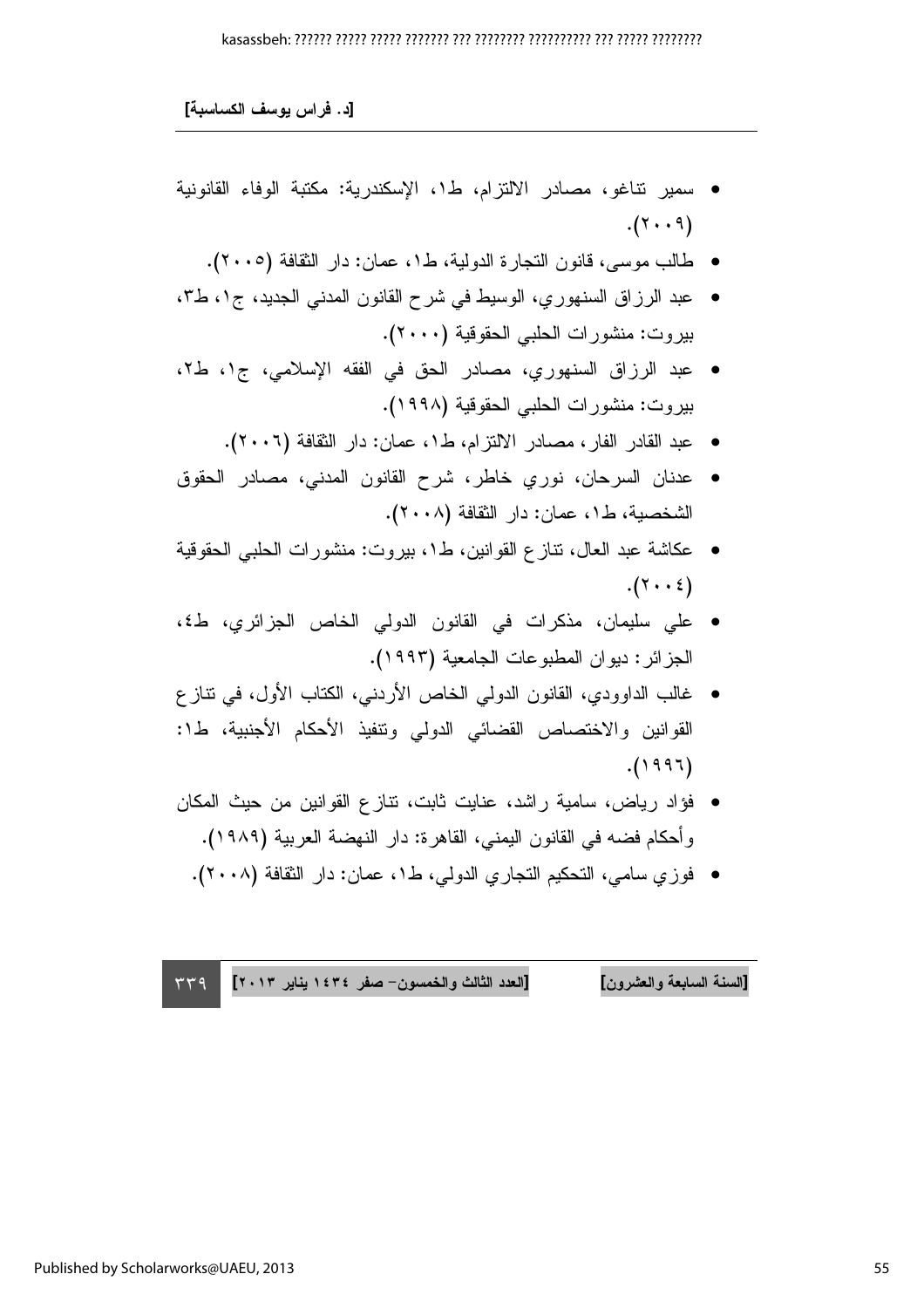- محمد المصري، الوجيز في شرح القانون الدولي الخاص، ط١، عمان: دار الثقافة (٢٠٠٩).
- محمد بلمعلم، مفهوم العقد الدولمي في إطار الاتفاقيات الدولية، http://www.lawjo.net/vb/showthread.php/t=8396
- مصطفى السباعي، الأحوال الشخصية في الأهلية والوصية والتركات، ط0، دمشق: المطبعة الجديدة، دمشق (١٩٧٨).
- ممدوح عبد الكريم، القانون الدولي الخاص، ط١، عمان: دار الثقافة  $.(\tau \cdot \cdot \circ)$
- منذر الفضل، النظرية العامة للالتزامات، ج١، ط٣، عمان: دار النقافة  $. (1990)$
- موسى عبود، الوجيز في القانون الدولي الخاص المغربي، ط١، الدار البيضاء: المركز الثقافي العربي (١٩٩٤).
- نائل مساعدة، الاختصاص القضائي والتشريعي للعقود الإلكترونية في القانون الأردني، مجلة المنارة للبحوث والدراسات، العدد الثامن، المجلد الثالث عشر، ١٧٥، المفرق: جامعة آل البيت، (٢٠٠٧).
- نشأت الأخرس، شرح قانون أصول المحاكمات المدنية، ج١، ط١، عمان: دار النقافة (٢٠٠٨).
- هشام صادق، القانون الواجب التطبيق على عقود التجارة الدولية، الإسكندرية: منشأة المعارف (١٩٩٥).
- هشام صادق، نتازع القوانين، الإسكندرية: دار المطبوعات الجامعية  $.(\Upsilon \cdot \Upsilon)$

[كلية القانون – جامعة الإمارات العربية المتحدة] [مجلة الشريعة والقانون]  $T \xi$